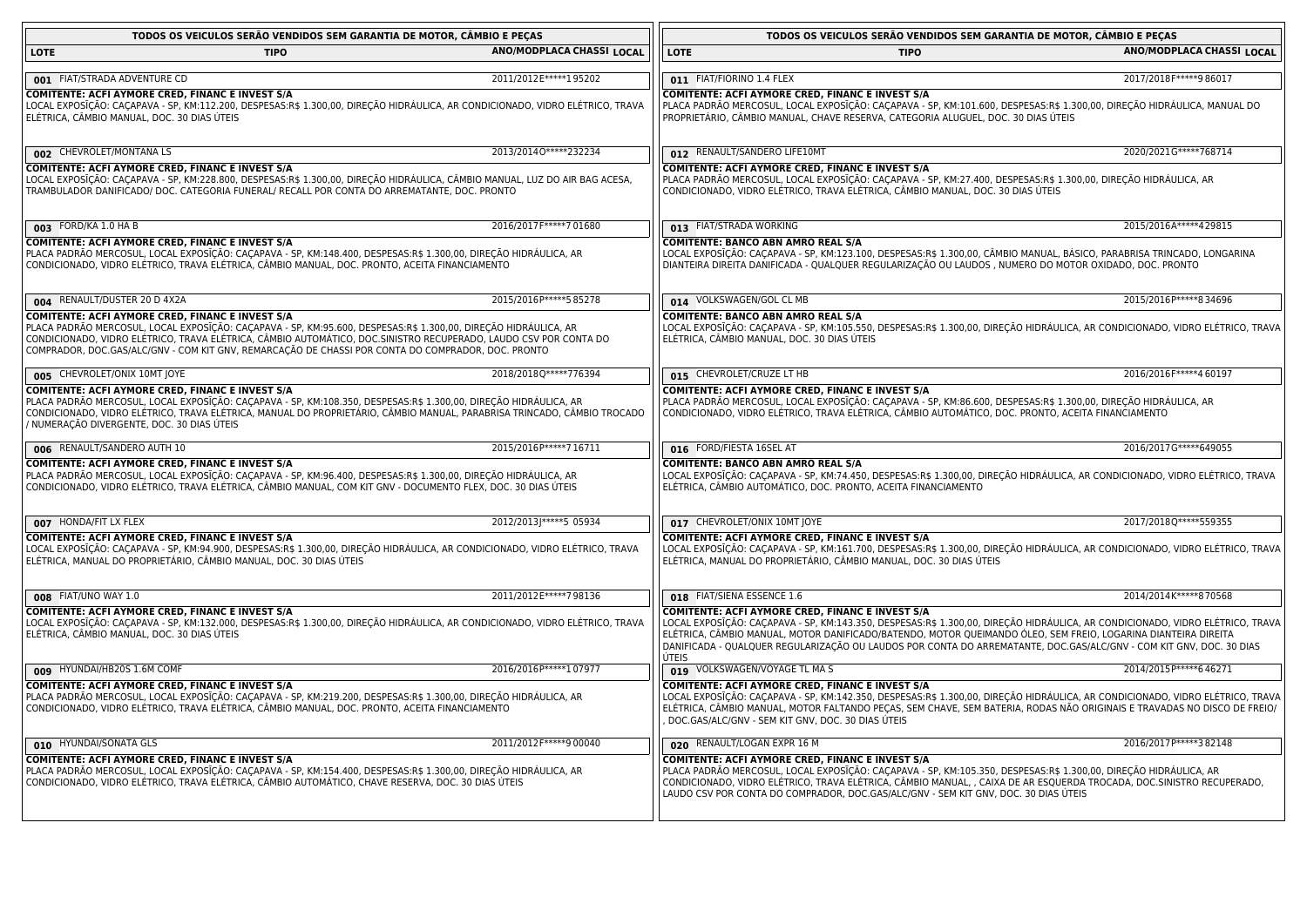| TODOS OS VEICULOS SERÃO VENDIDOS SEM GARANTIA DE MOTOR, CÂMBIO E PECAS                                                                                                                                                                                                                                                                                                                                 |                           | TODOS OS VEICULOS SERÃO VENDIDOS SEM GARANTIA DE MOTOR, CAMBIO E PEÇAS                                                                                                                                                                                                                                                                   |                           |
|--------------------------------------------------------------------------------------------------------------------------------------------------------------------------------------------------------------------------------------------------------------------------------------------------------------------------------------------------------------------------------------------------------|---------------------------|------------------------------------------------------------------------------------------------------------------------------------------------------------------------------------------------------------------------------------------------------------------------------------------------------------------------------------------|---------------------------|
| <b>LOTE</b><br><b>TIPO</b>                                                                                                                                                                                                                                                                                                                                                                             | ANO/MODPLACA CHASSI LOCAL | <b>LOTE</b><br>TIPO                                                                                                                                                                                                                                                                                                                      | ANO/MODPLACA CHASSI LOCAL |
| 021 CHEVROLET/CAPTIVA SPORT 2.4                                                                                                                                                                                                                                                                                                                                                                        | 2010/2011H ***** 167957   | 030 HYUNDAI/CRETA 16A ATTITU                                                                                                                                                                                                                                                                                                             | 2019/2019D*****341842     |
| COMITENTE: ACFI AYMORE CRED, FINANC E INVEST S/A<br>LOCAL EXPOSĪÇÃO: CAÇAPAVA - SP, KM:107.900, DESPESAS:R\$ 1.300,00, DIREÇÃO HIDRÁULICA, AR CONDICIONADO, VIDRO ELÉTRICO, TRAVA<br>ELÉTRICA, CÂMBIO AUTOMÁTICO, DOC. 30 DIAS ÚTEIS                                                                                                                                                                   |                           | <b>COMITENTE: BANCO PSA FINANCE DO BRASIL S/A</b><br>PLACA PADRÃO MERCOSUL, LOCAL EXPOSIÇÃO: CAÇAPAVA - SP, KM:45.900, DESPESAS:R\$ 1.700,00, DIREÇÃO HIDRAULICA, AR<br>CONDICIONADO, VIDRO ELÉTRICO, TRAVA ELÉTRICA, MANUAL DO PROPRIETÁRIO, CÂMBIO AUTOMÁTICO, CHAVE RESERVA, DOC. PRONTO,<br>ACEITA FINANCIAMENTO                     |                           |
| 022 AUDI/A1 1.4TFSI                                                                                                                                                                                                                                                                                                                                                                                    | 2011/2012B*****962517     | 031 RENAULT/DUSTER 16 D 4X2                                                                                                                                                                                                                                                                                                              | 2013/2014 F***** 2 34426  |
| COMITENTE: ACFI AYMORE CRED, FINANC E INVEST S/A<br>PLACA PADRÃO MERCOSUL, LOCAL EXPOSĪÇÃO: CAÇAPAVA - SP, KM:71.100, DESPESAS:R\$ 1.300,00, DIREÇÃO HIDRÁULICA, AR<br>CONDICIONADO, VIDRO ELÉTRICO, TRAVA ELÉTRICA, CÂMBIO AUTOMÁTICO, CHAVE RESERVA, DOC. 30 DIAS ÚTEIS                                                                                                                              |                           | <b>COMITENTE: BANCO PSA FINANCE DO BRASIL S/A</b><br>LOCAL EXPOSIÇÃO: CAÇAPAVA - SP, KM:182.150, DESPESAS:R\$ 1.700,00, DIREÇÃO HIDRÁULICA, AR CONDICIONADO, VIDRO ELÉTRICO, TRAVA<br>ELÉTRICA, MANUAL DO PROPRIETÁRIO, CÂMBIO MANUAL, MOTOR DE ARRANQUE DANIFICADO, DOC. PRONTO                                                         |                           |
| 023 DODGE/JOURNEY R/T                                                                                                                                                                                                                                                                                                                                                                                  | 2010/2010E ***** 854388   | 032 FIAT/STRADA ADVENTURE CD                                                                                                                                                                                                                                                                                                             | 2012/2012L ***** 9 39331  |
| COMITENTE: ACFI AYMORE CRED, FINANC E INVEST S/A<br>LOCAL EXPOSĪÇÃO: CAÇAPAVA - SP, KM:139.550, DESPESAS:R\$ 1.300,00, DIREÇÃO HIDRÁULICA, AR CONDICIONADO, VIDRO ELÉTRICO, TRAVA<br>ELÉTRICA, CÂMBIO AUTOMÁTICO, CHAVE RESERVA, LUZ DA INJEÇÃO ACESA, DOC. 30 DIAS ÚTEIS                                                                                                                              |                           | <b>COMITENTE: BANCO PSA FINANCE DO BRASIL S/A</b><br>PLACA PADRÃO MERCOSUL, LOCAL EXPOSIÇÃO: CAÇAPAVA - SP, KM:192.700, DESPESAS:R\$ 1.700,00, DIREÇÃO HIDRÁULICA, AR<br>CONDICIONADO, VIDRO ELÉTRICO, TRAVA ELÉTRICA, CÂMBIO MANUAL, LUZ DO AIR BAG ACESA, DOC. PRONTO, ACEITA FINANCIAMENTO                                            |                           |
| 024 VOLVO/XC60 3.0T AWD                                                                                                                                                                                                                                                                                                                                                                                | 2009/2009K*****233802     | 033 PEUGEOT/PARTNER 1.6                                                                                                                                                                                                                                                                                                                  | 2019/2020D*****003948     |
| COMITENTE: ACFI AYMORE CRED, FINANC E INVEST S/A<br>PLACA PADRÃO MERCOSUL, LOCAL EXPOSĪÇÃO: CAÇAPAVA - SP, KM:95.350, DESPESAS:R\$ 1.300,00, DIREÇÃO HIDRÁULICA, AR<br>CONDICIONADO, VIDRO ELÉTRICO, TRAVA ELÉTRICA, CÂMBIO AUTOMÁTICO, DOC. 30 DIAS ÚTEIS                                                                                                                                             |                           | <b>COMITENTE: BANCO PSA FINANCE DO BRASIL S/A</b><br>LOCAL EXPOSIÇÃO: CAÇAPAVA - SP, KM:119.000, DESPESAS:R\$ 1.700,00, DIREÇÃO HIDRÁULICA, AR CONDICIONADO, VIDRO ELÉTRICO, TRAVA<br>ELÉTRICA, CÂMBIO MANUAL, MOTOR DESMONTADO E FALTANDO PEÇAS, DOC. PRONTO                                                                            |                           |
| 025 MERCEDES-BENZ/E 350                                                                                                                                                                                                                                                                                                                                                                                | 2009/2010M*****407001     | 034 CHEVROLET/ONIX PLUS 10MT LT1                                                                                                                                                                                                                                                                                                         | 2021/2021C*****816047     |
| COMITENTE: ACFI AYMORE CRED, FINANC E INVEST S/A<br>PLACA PADRÃO MERCOSUL, LOCAL EXPOSĪÇÃO: CAÇAPAVA - SP, KM:90.950, DESPESAS:R\$ 1.300,00, DIREÇÃO HIDRÁULICA, AR<br>CONDICIONADO, VIDRO ELÉTRICO, TRAVA ELÉTRICA, MANUAL DO PROPRIETÁRIO, CÂMBIO AUTOMÁTICO, , SEM A LAMINA DA CHAVE /<br>LONGARINAS TRASEIRAS DANIFICADAS - QUALQUER REGULARIZAÇÃO OU LAUDOS POR CONTA DO ARREMATANTE, DOC. PRONTO |                           | <b>COMITENTE: BANCO GM S/A</b><br>PLACA PADRÃO MERCOSUL, LOCAL EXPOSIÇÃO: CAÇAPAVA - SP, KM:48.800, DESPESAS:R\$ 2.708,37, DIREÇÃO HIDRÁULICA, AR<br>CONDICIONADO, VIDRO ELÉTRICO, TRAVA ELÉTRICA, MANUAL DO PROPRIETÁRIO, CÂMBIO MANUAL, CHAVE RESERVA, DOC. 30 DIAS ÚTEIS                                                              |                           |
| 026 FORD/RANGER XLS CD2 25                                                                                                                                                                                                                                                                                                                                                                             | 2012/2013L*****6 62165    | 035 CHEVROLET/ONIX 10MT HB                                                                                                                                                                                                                                                                                                               | 2020/2020R ***** 170147   |
| COMITENTE: ACFI AYMORE CRED, FINANC E INVEST S/A<br>LOCAL EXPOSĪÇÃO: CAÇAPAVA - SP, KM:128.700, DESPESAS:R\$ 1.300,00, DIREÇÃO HIDRÁULICA, AR CONDICIONADO, VIDRO ELÉTRICO, TRAVA<br>ELÉTRICA, CÂMBIO MANUAL, DOC.SINISTRO RECUPERADO, LAUDO CSV POR CONTA DO COMPRADOR, DOC.GAS/ALC/GNV - COM KIT GNV, DOC.<br><b>PRONTO</b>                                                                          |                           | <b>COMITENTE: BANCO GM S/A</b><br>PLACA PADRÃO MERCOSUL, LOCAL EXPOSIÇÃO: CAÇAPAVA - SP, KM:98.850, DESPESAS:R\$ 2.853,23, DIREÇÃO HIDRÁULICA, AR<br>CONDICIONADO, VIDRO ELÉTRICO, TRAVA ELÉTRICA, CÂMBIO MANUAL, DOC. PRONTO, ACEITA FINANCIAMENTO                                                                                      |                           |
| 027 MITSUBISHI/OUTLANDER 2.0                                                                                                                                                                                                                                                                                                                                                                           | 2011/2012 F***** 7 00926  | 036 CHEVROLET/PRISMA 10MT JOYE                                                                                                                                                                                                                                                                                                           | 2019/2019Q*****025702     |
| COMITENTE: ACFI AYMORE CRED, FINANC E INVEST S/A<br>LOCAL EXPOSĨÇÃO: CAÇAPAVA - SP, KM:177.800, DESPESAS:R\$ 1.300,00, DIREÇÃO HIDRÁULICA, AR CONDICIONADO, VIDRO ELÉTRICO, TRAVA<br>ELÉTRICA, CÂMBIO AUTOMÁTICO, CHAVE RESERVA, PARABRISA TRINCADO, RECALL POR CONTA DO ARREMATANTE, DOC. 30 DIAS ÚTEIS                                                                                               |                           | <b>COMITENTE: BANCO GM S/A</b><br>LOCAL EXPOSIÇÃO: CAÇAPAVA - SP, KM:125.600, DESPESAS:R\$ 2.853,23, DIREÇÃO HIDRÁULICA, AR CONDICIONADO, VIDRO ELÉTRICO, TRAVA<br>ELÉTRICA, CÂMBIO MANUAL, , CSV INMETRO EMITIDO EM 31/05/2022, DOC.GAS/ALC/GNV - COM KIT GNV, DOC. PRONTO                                                              |                           |
| 028 MITSUBISHI/PAJERO SPORT HPE                                                                                                                                                                                                                                                                                                                                                                        | 2009/2010E ***** 0 16080  | 037 CHEVROLET/ONIX 1.0MT LT                                                                                                                                                                                                                                                                                                              | 2019/2019 P***** 636788   |
| COMITENTE: ACFI AYMORE CRED, FINANC E INVEST S/A<br>PLACA PADRÃO MERCOSUL, LOCAL EXPOSĪÇÃO: CAÇAPAVA - SP, KM:150.700, DESPESAS:R\$ 1.300,00, DIREÇÃO HIDRÁULICA, AR<br>CONDICIONADO, VIDRO ELÉTRICO, TRAVA ELÉTRICA, CÂMBIO AUTOMÁTICO, , COM PONTOS DE SOLDA NO PAINEL FRONTAL, DOC.SINISTRO<br>RECUPERADO, LAUDO CSV POR CONTA DO COMPRADOR, DOC. 30 DIAS ÚTEIS                                     |                           | <b>COMITENTE: BANCO GM S/A</b><br>LOCAL EXPOSĪÇÃO: CAÇAPAVA - SP, KM:27.950, DESPESAS:R\$ 2.853,23, DIREÇÃO HIDRÁULICA, AR CONDICIONADO, VIDRO ELÉTRICO, TRAVA<br>ELÉTRICA, CÂMBIO MANUAL, , LONGARINA TRASEIRA DIREITA DANIFICADA - QUALQUER REGULARIZAÇÃO OU LAUDOS POR CONTA DO<br>ARREMATANTE, DOC. PRONTO                           |                           |
| 029 AUDI/A3 LM 150CV                                                                                                                                                                                                                                                                                                                                                                                   | 2015/2016G*****000675     | 038 CHEVROLET/CLASSIC LS                                                                                                                                                                                                                                                                                                                 | 2013/2014 P*****6 03526   |
| COMITENTE: ACFI AYMORE CRED, FINANC E INVEST S/A<br>PLACA PADRÃO MERCOSUL, LOCAL EXPOSĪÇÃO: CAÇAPAVA - SP, KM:119.600, DESPESAS:R\$ 1.300,00, DIREÇÃO HIDRÁULICA, AR<br>CONDICIONADO, VIDRO ELÉTRICO, TRAVA ELÉTRICA, MANUAL DO PROPRIETÁRIO, CÂMBIO AUTOMÁTICO, CHAVE RESERVA, DOC. 30 DIAS<br>ÚTEIS                                                                                                  |                           | <b>COMITENTE: BANCO GM S/A</b><br>LOCAL EXPOSIÇÃO: CAÇAPAVA - SP, KM:106.700, DESPESAS:R\$ 2.853,23, DIREÇÃO HIDRÁULICA, AR CONDICIONADO, VIDRO ELÉTRICO, TRAVA<br>ELÉTRICA, CÂMBIO MANUAL, PARABRISA TRINCADO, SEM CORREIA DO ALTERNADORO FOLHA DO TETO E PAINEL TRASEIRO CORROÍDO, ,<br>*RECALL POR CONTA DO ARREMATANTE*, DOC. PRONTO |                           |
|                                                                                                                                                                                                                                                                                                                                                                                                        |                           |                                                                                                                                                                                                                                                                                                                                          |                           |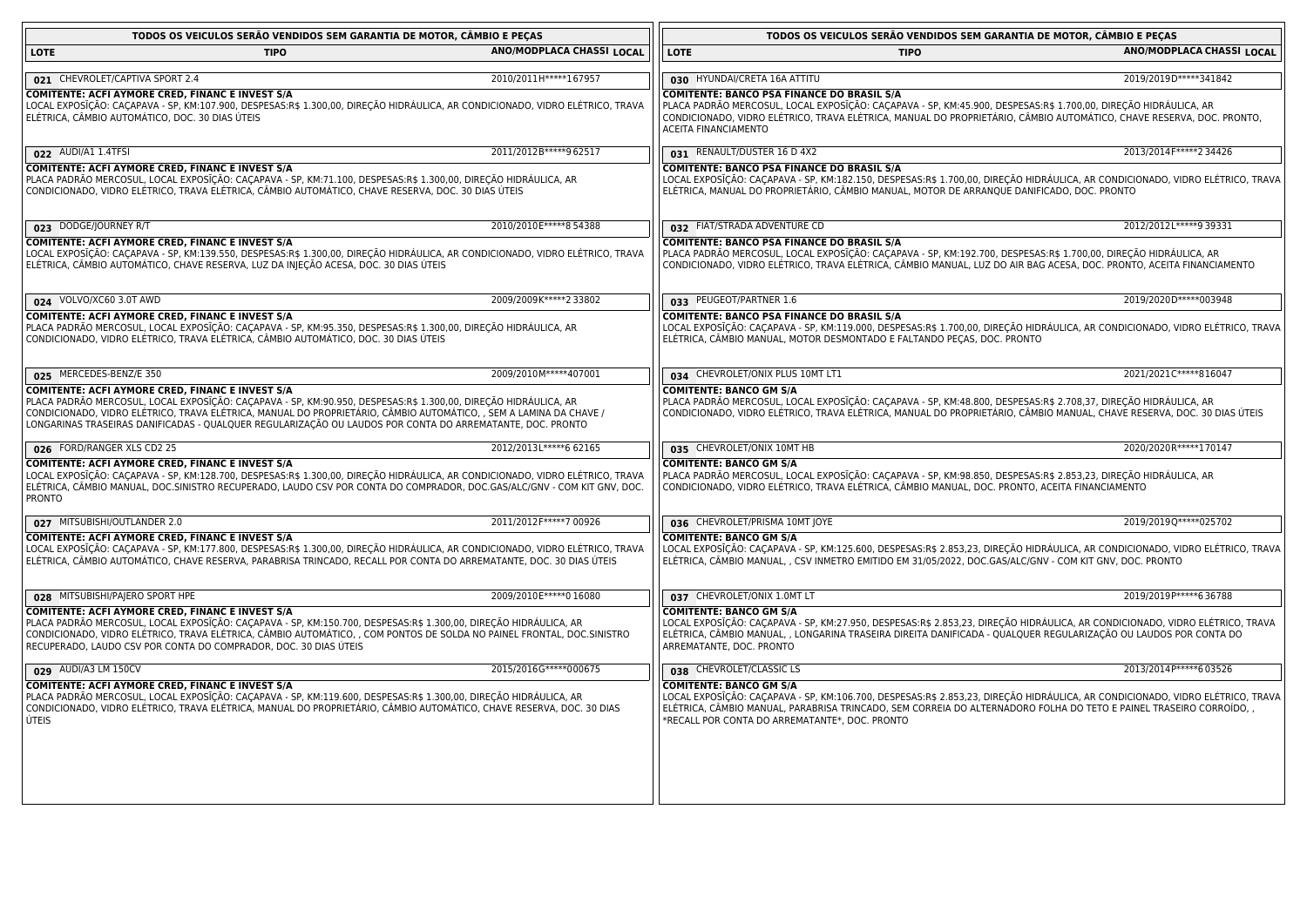|                                                                                                                                                                                                                                                                                                                      | TODOS OS VEICULOS SERÃO VENDIDOS SEM GARANTIA DE MOTOR, CÂMBIO E PEÇAS |                                                                                                                                                                                                                                                                                                                                                                                                                                                                       | TODOS OS VEICULOS SERÃO VENDIDOS SEM GARANTIA DE MOTOR, CÂMBIO E PEÇAS |  |  |
|----------------------------------------------------------------------------------------------------------------------------------------------------------------------------------------------------------------------------------------------------------------------------------------------------------------------|------------------------------------------------------------------------|-----------------------------------------------------------------------------------------------------------------------------------------------------------------------------------------------------------------------------------------------------------------------------------------------------------------------------------------------------------------------------------------------------------------------------------------------------------------------|------------------------------------------------------------------------|--|--|
| <b>LOTE</b><br><b>TIPO</b>                                                                                                                                                                                                                                                                                           | ANO/MODPLACA CHASSI LOCAL                                              | <b>LOTE</b><br><b>TIPO</b>                                                                                                                                                                                                                                                                                                                                                                                                                                            | ANO/MODPLACA CHASSI LOCAL                                              |  |  |
| 039 CHEVROLET/PRISMA 10MT JOYE                                                                                                                                                                                                                                                                                       | 2017/2018 P***** 901100                                                | 049 VOLKSWAGEN/GOL 1.0 CITY                                                                                                                                                                                                                                                                                                                                                                                                                                           | 2014/2014A*****771676                                                  |  |  |
| <b>COMITENTE: BANCO GM S/A</b><br>LOCAL EXPOSĪÇÃO: CAÇAPAVA - SP, KM:113.600, DESPESAS:R\$ 2.853,23, DIREÇÃO HIDRÁULICA, AR CONDICIONADO, VIDRO ELÉTRICO, TRAVA<br>ELÉTRICA, CÂMBIO MANUAL, LUZ DA INJEÇÃO ACESA, DOC. PRONTO, ACEITA FINANCIAMENTO                                                                  |                                                                        | <b>COMITENTE: BANCO PAN S/A</b><br>PLACA PADRÃO MERCOSUL, LOCAL EXPOSĪÇÃO: CAÇAPAVA - SP, KM:98.300, DESPESAS:R\$ 1.690,00, CÂMBIO MANUAL, BÁSICO, CHASSI COM<br>FERRUGEM, PAINEL FRONTAL TROCADO, DOC. PRONTO                                                                                                                                                                                                                                                        |                                                                        |  |  |
| 040 CHEVROLET/ONIX JOY                                                                                                                                                                                                                                                                                               | 2019/2020R ***** 954119                                                | 050 VOLKSWAGEN/KOMBI                                                                                                                                                                                                                                                                                                                                                                                                                                                  | 2013/20140 ***** 712367                                                |  |  |
| <b>COMITENTE: BANCO GM S/A</b><br>LOCAL EXPOSĪÇÃO: CAÇAPAVA - SP, KM:109.800, DESPESAS:R\$ 2.853,23, DIREÇÃO HIDRÁULICA, AR CONDICIONADO, VIDRO ELÉTRICO, TRAVA<br>ELÉTRICA, MANUAL DO PROPRIETÁRIO, CÂMBIO MANUAL, DOC. PRONTO, ACEITA FINANCIAMENTO                                                                |                                                                        | <b>COMITENTE: BANCO PAN S/A</b><br>PLACA PADRÃO MERCOSUL, LOCAL EXPOSĪÇÃO: CAÇAPAVA - SP, KM:99.000, DESPESAS:R\$ 1.690,00, CÂMBIO MANUAL, BÁSICO, LUZ DA<br>INJEÇÃO ACESA, DOC. PRONTO                                                                                                                                                                                                                                                                               |                                                                        |  |  |
| 041 CHEVROLET/TRACKER LTZ AT                                                                                                                                                                                                                                                                                         | 2015/2015  ***** 5 40716                                               | 051 FORD/FIESTA SEDAN1.6FLEX                                                                                                                                                                                                                                                                                                                                                                                                                                          | 2010/2011E ***** 750418                                                |  |  |
| <b>COMITENTE: BANCO GM S/A</b><br>PLACA PADRÃO MERCOSUL, LOCAL EXPOSĪÇÃO: CAÇAPAVA - SP, KM:106.000, DESPESAS:R\$ 2.853,23, DIREÇÃO HIDRÁULICA, AR<br>CONDICIONADO, VIDRO ELÉTRICO, TRAVA ELÉTRICA, MANUAL DO PROPRIETÁRIO, CÂMBIO AUTOMÁTICO, PARABRISA TRINCADO, , RECALL POR<br>CONTA DO ARREMATANTE, DOC. PRONTO |                                                                        | <b>COMITENTE: BANCO PAN S/A</b><br>LOCAL EXPOSĪÇÃO: CAÇAPAVA - SP, KM:240.500, DESPESAS:R\$ 1.690,00, DIREÇÃO HIDRÁULICA, AR CONDICIONADO, VIDRO ELÉTRICO, TRAVA<br>ELÉTRICA, MANUAL DO PROPRIETÁRIO, CÂMBIO MANUAL, PAINEL TRASEIRO TROCADO, DOC. PRONTO                                                                                                                                                                                                             |                                                                        |  |  |
| 042 CHEVROLET/D20 CUSTOM S                                                                                                                                                                                                                                                                                           | 1995/1995J*****5 07278                                                 | 052 RENAULT/LOGAN EXP 1016V                                                                                                                                                                                                                                                                                                                                                                                                                                           | 2011/2012 K*****894502                                                 |  |  |
| COMITENTE: BANCO GM S/A<br>LOCAL EXPOSĪÇÃO: CAÇAPAVA - SP, KM:109.800, DESPESAS:R\$ 2.853,23, DIREÇÃO HIDRÁULICA, CÂMBIO MANUAL, , CADASTRO DO MOTOR<br>PARCIAL NA BIN - REGULARIZADO, REMARCAÇÃO DE CHASSI POR CONTA DO COMPRADOR, DOC. PRONTO                                                                      |                                                                        | <b>COMITENTE: BANCO PAN S/A</b><br>PLACA PADRÃO MERCOSUL, LOCAL EXPOSIÇÃO: CAÇAPAVA - SP, KM:81.900, DESPESAS:R\$ 1.690,00, DIREÇÃO HIDRÁULICA, AR<br>CONDICIONADO, VIDRO ELÉTRICO, TRAVA ELÉTRICA, CÂMBIO MANUAL, MOTOR DANIFICADO/BATENDO, MOTOR QUEIMANDO ÓLEO, COM<br>PONTOS DE SOLDA NAS LONGARINAS DIANTEIRAS, NO PAINEL TRASEIRO E NA CAIXA DE ESTEPE, LAUDO CSV POR CONTA DO COMPRADOR,<br>DOC.GAS/ALC/GNV - COM KIT GNV, PAINEL FRONTAL TROCADO, DOC. PRONTO |                                                                        |  |  |
| 043 CHEVROLET/PRISMA 1.4AT LTZ                                                                                                                                                                                                                                                                                       | 2019/2019 P***** 5 88945                                               | 053 CHEVROLET/COBALT 1.8 LT                                                                                                                                                                                                                                                                                                                                                                                                                                           | 2012/20130 ***** 942178                                                |  |  |
| <b>COMITENTE: BANCO GM S/A</b><br>LOCAL EXPOSĨÇÃO: CAÇAPAVA - SP, KM:44.400, DESPESAS:R\$ 2.853,23, DIREÇÃO HIDRÁULICA, AR CONDICIONADO, VIDRO ELÉTRICO, TRAVA<br>ELÉTRICA, CÂMBIO AUTOMÁTICO, DOC. PRONTO, ACEITA FINANCIAMENTO                                                                                     |                                                                        | <b>COMITENTE: BANCO PAN S/A</b><br>PLACA PADRÃO MERCOSUL, LOCAL EXPOSĪÇÃO: CAÇAPAVA - SP, KM:149.800, DESPESAS:R\$ 1.690,00, DIREÇÃO HIDRÁULICA, AR<br>CONDICIONADO, VIDRO ELÉTRICO, TRAVA ELÉTRICA, CÂMBIO MANUAL, PARABRISA TRINCADO, COM PONOS DE SOLDA NO PAINEL FRONTAL,<br>CHASSI COM FERRUGEM, PAINEL FRONTAL TROCADO, DOC. PRONTO                                                                                                                             |                                                                        |  |  |
| 044 CHEVROLET/ONIX PLUS 10TAT PR2                                                                                                                                                                                                                                                                                    | 2021/2022R ***** 948023                                                | 054 FIAT/SIENA EL 1.0 FLEX                                                                                                                                                                                                                                                                                                                                                                                                                                            | 2012/2013 F***** 9 24005                                               |  |  |
| <b>COMITENTE: BANCO GM S/A</b><br>PLACA PADRÃO MERCOSUL, LOCAL EXPOSĪÇÃO: CAÇAPAVA - SP, KM:50, DESPESAS:R\$ 2.853,23, DIREÇÃO HIDRÁULICA, AR CONDICIONADO,<br>VIDRO ELÉTRICO, TRAVA ELÉTRICA, CÂMBIO AUTOMÁTICO, DOC. PRONTO, ACEITA FINANCIAMENTO                                                                  |                                                                        | <b>COMITENTE: BANCO PAN S/A</b><br>PLACA PADRÃO MERCOSUL, LOCAL EXPOSĨÇÃO: CAÇAPAVA - SP, KM:166.300, DESPESAS:R\$ 1.690,00, DIREÇÃO HIDRÁULICA, AR<br>CONDICIONADO, VIDRO ELÉTRICO, TRAVA ELÉTRICA, CÂMBIO MANUAL, PARABRISA TRINCADO, CAIXA DE AR ESQUERDA TROCADA/<br>LONGARINA DIANTEIRA ESQUERDA DANIFICADA - QUALQUER REGULARIZAÇÃO OU LAUDOS POR CONTA DO ARREMATANTE, DOC. PRONTO                                                                             |                                                                        |  |  |
| 045 NISSAN/MARCH 10S                                                                                                                                                                                                                                                                                                 | 2018/2019Q*****700349                                                  | 055 FIAT/PALIO FIRE ECONOMY                                                                                                                                                                                                                                                                                                                                                                                                                                           | 2011/2011 E***** 9 34948                                               |  |  |
| <b>COMITENTE: BANCO PAN S/A</b><br>PLACA PADRÃO MERCOSUL, LOCAL EXPOSĨÇÃO: CAÇAPAVA - SP, KM:83.800, DESPESAS:R\$ 1.690,00, DIREÇÃO HIDRÁULICA, AR<br>CONDICIONADO, VIDRO ELÉTRICO, TRAVA ELÉTRICA, CÂMBIO MANUAL, LUZ DA INJEÇÃO ACESA, DOC.GAS/ALC/GNV - SEM KIT GNV, DOC.<br>PRONTO, ACEITA FINANCIAMENTO         |                                                                        | <b>COMITENTE: BANCO PAN S/A</b><br>PLACA PADRÃO MERCOSUL, LOCAL EXPOSIÇÃO: CAÇAPAVA - SP, KM:113.600, DESPESAS:R\$ 1.690,00, VIDRO ELÉTRICO, TRAVA ELÉTRICA,<br>MANUAL DO PROPRIETÁRIO, CÂMBIO MANUAL, DOC. PRONTO, ACEITA FINANCIAMENTO                                                                                                                                                                                                                              |                                                                        |  |  |
| 046 FORD/KA SE 1.0 HA C                                                                                                                                                                                                                                                                                              | 2019/2020Q*****937261                                                  | 056 VOLKSWAGEN/GOL 1.0 GIV                                                                                                                                                                                                                                                                                                                                                                                                                                            | 2012/2012L*****789539                                                  |  |  |
| <b>COMITENTE: BANCO PAN S/A</b><br>PLACA PADRÃO MERCOSUL, LOCAL EXPOSĨÇÃO: CAÇAPAVA - SP, KM:62.600, DESPESAS:R\$ 1.690,00, DIREÇÃO HIDRÁULICA, AR<br>CONDICIONADO, VIDRO ELÉTRICO, TRAVA ELÉTRICA, MANUAL DO PROPRIETÁRIO, CÂMBIO MANUAL, DOC. PRONTO, ACEITA FINANCIAMENTO                                         |                                                                        | <b>COMITENTE: BANCO PAN S/A</b><br>PLACA PADRÃO MERCOSUL, LOCAL EXPOSĪÇÃO: CAÇAPAVA - SP, KM:155.500, DESPESAS:R\$ 1.690,00, CÂMBIO MANUAL, BÁSICO, DOC.<br>PRONTO, ACEITA FINANCIAMENTO                                                                                                                                                                                                                                                                              |                                                                        |  |  |
| 047 FIAT/PALIO FIRE WAY                                                                                                                                                                                                                                                                                              | 2014/2015 F*****7 00396                                                | 057 PEUGEOT/207 HB XS                                                                                                                                                                                                                                                                                                                                                                                                                                                 | 2009/2010K*****821178                                                  |  |  |
| <b>COMITENTE: BANCO PAN S/A</b><br>LOCAL EXPOSĪÇÃO: CAÇAPAVA - SP, KM:102.800, DESPESAS:R\$ 1.690,00, CÂMBIO MANUAL, BÁSICO, DOC. PRONTO, ACEITA FINANCIAMENTO                                                                                                                                                       |                                                                        | <b>COMITENTE: BANCO PAN S/A</b><br>LOCAL EXPOSIÇÃO: CAÇAPAVA - SP, KM:117.400, DESPESAS:R\$ 1.690,00, DIREÇÃO HIDRÁULICA, AR CONDICIONADO, VIDRO ELÉTRICO, TRAVA<br>ELÉTRICA, MANUAL DO PROPRIETÁRIO, CÂMBIO MANUAL, , COM PONTOS DE SOLDA NA COLUNA MÉDIA ESQUERDA E CAIXA DE AR LADO<br>ESQUERDO, LAUDO CSV POR CONTA DO COMPRADOR, DOC.GAS/ALC/GNV - COM KIT GNV, DOC. PRONTO                                                                                      |                                                                        |  |  |
| 048 VOLKSWAGEN/VOYAGE CITY MA                                                                                                                                                                                                                                                                                        | 2014/2015 F***** 5 40526                                               |                                                                                                                                                                                                                                                                                                                                                                                                                                                                       |                                                                        |  |  |
| <b>COMITENTE: BANCO PAN S/A</b><br>LOCAL EXPOSĪÇÃO: CAÇAPAVA - SP, KM:152.600, DESPESAS:R\$ 1.690,00, DIREÇÃO HIDRÁULICA, AR CONDICIONADO, VIDRO ELÉTRICO, TRAVA<br>ELÉTRICA, MANUAL DO PROPRIETÁRIO, CÂMBIO MANUAL, LUZ DO AIR BAG ACESA, LUZ DA INJEÇÃO ACESA, DOC. PRONTO, ACEITA<br><b>FINANCIAMENTO</b>         |                                                                        |                                                                                                                                                                                                                                                                                                                                                                                                                                                                       |                                                                        |  |  |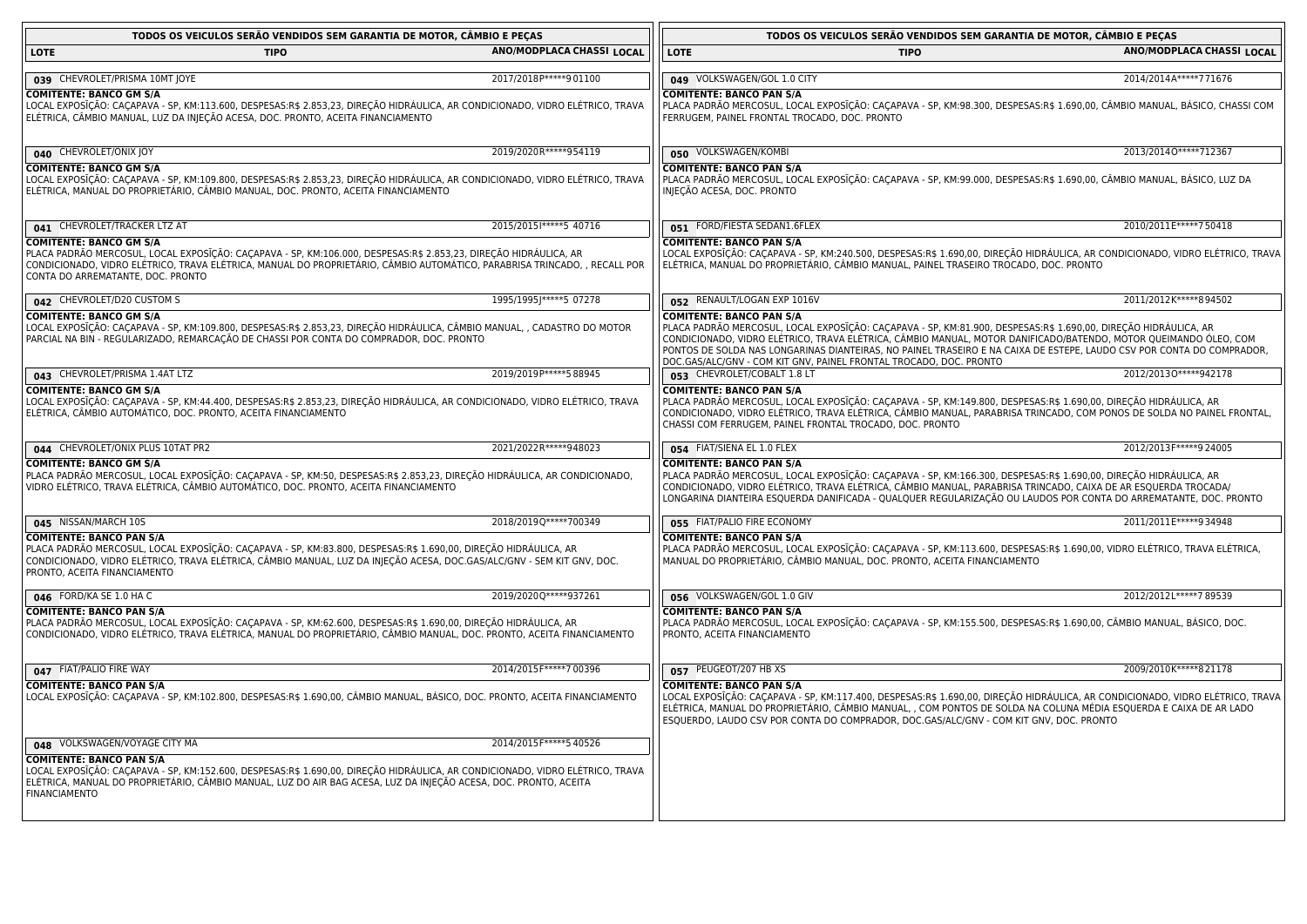| TODOS OS VEICULOS SERÃO VENDIDOS SEM GARANTIA DE MOTOR, CÂMBIO E PEÇAS                                                                                                                                                                                                                                                                                                    |                           |                                                                                                                                                                                                                                                                                                                                                                      | TODOS OS VEICULOS SERÃO VENDIDOS SEM GARANTIA DE MOTOR, CÂMBIO E PEÇAS |                     |              |
|---------------------------------------------------------------------------------------------------------------------------------------------------------------------------------------------------------------------------------------------------------------------------------------------------------------------------------------------------------------------------|---------------------------|----------------------------------------------------------------------------------------------------------------------------------------------------------------------------------------------------------------------------------------------------------------------------------------------------------------------------------------------------------------------|------------------------------------------------------------------------|---------------------|--------------|
| LOTE<br><b>TIPO</b>                                                                                                                                                                                                                                                                                                                                                       | ANO/MODPLACA CHASSI LOCAL | <b>LOTE</b><br><b>TIPO</b>                                                                                                                                                                                                                                                                                                                                           | <b>ANO/MODPLACA</b>                                                    | <b>CHASSI</b>       | <b>LOCAL</b> |
|                                                                                                                                                                                                                                                                                                                                                                           |                           |                                                                                                                                                                                                                                                                                                                                                                      |                                                                        |                     |              |
| 058 VOLKSWAGEN/GOL 1.0                                                                                                                                                                                                                                                                                                                                                    | 2008/2008D*****774550     | 067 PEUGEOT/206 14 SENSAT FX                                                                                                                                                                                                                                                                                                                                         | 2006/2007 H*****9                                                      | 22349               |              |
| <b>COMITENTE: BANCO PAN S/A</b><br>PLACA PADRÃO MERCOSUL, LOCAL EXPOSĨÇÃO: CAÇAPAVA - SP, KM:83.700, DESPESAS:R\$ 1.690,00, CÂMBIO MANUAL, BÁSICO, IGNIÇÃO<br>DANIFICADA, TRAMBULADOR DANIFICADO/ CAIXA DE AR DIREITA TROCADA/ COM PONTOS DE SOLDA NA COLUNA MÉDIA ESQUERDA, NA<br>COLUNA MÉDIA DIREITA E NA FOLHA DE TETO, LAUDO CSV POR CONTA DO COMPRADOR, DOC. PRONTO |                           | COMITENTE: BANCO PAN S/A<br>LOCAL EXPOSIÇÃO: CAÇAPAVA - SP, KM:134.600, DESPESAS:R\$ 1.690,00, DIREÇÃO HIDRAULICA, VIDRO ELÉTRICO, TRAVA ELÉTRICA, CÃMBIO<br>MANUAL, PARABRISA TRINCADO, DOC. PRONTO, ACEITA FINANCIAMENTO                                                                                                                                           |                                                                        |                     |              |
| 059 RENAULT/LOGAN EX 1616VA                                                                                                                                                                                                                                                                                                                                               | 2012/2013L*****8 04049    | 068 HONDA/CG 160 TITAN                                                                                                                                                                                                                                                                                                                                               | 2020/2021B*****9                                                       | 03155               |              |
| <b>COMITENTE: BANCO PAN S/A</b><br>LOCAL EXPOSĪÇÃO: CAÇAPAVA - SP, KM:102.600, DESPESAS:R\$ 1.690,00, DIREÇÃO HIDRÁULICA, AR CONDICIONADO, VIDRO ELÉTRICO, TRAVA<br>ELÉTRICA, CÂMBIO AUTOMÁTICO, PARABRISA TRINCADO, KIT GNV FALTANDO PEÇAS/ FLAUTA DE BICOS DANIFICADA, DOC.GAS/ALC/GNV - COM<br>KIT GNV, DOC. PRONTO                                                    |                           | <b>COMITENTE: BANCO PAN S/A</b><br>PLACA PADRÃO MERCOSUL, LOCAL EXPOSIÇÃO: CAÇAPAVA - SP, KM:42.850, DESPESAS:R\$ 640,00, MANUAL DO PROPRIETÁRIO, DOC.<br><b>PRONTO</b>                                                                                                                                                                                              |                                                                        |                     |              |
| 060 FORD/ECOSPORT XLT2.0FLEX                                                                                                                                                                                                                                                                                                                                              | 2011/2012 E*****689705    | 069 YAMAHA/YBR150 FACTOR ED                                                                                                                                                                                                                                                                                                                                          | 2020/2021R ***** 8                                                     | 48877               |              |
| <b>COMITENTE: BANCO PAN S/A</b><br>LOCAL EXPOSIÇÃO: CAÇAPAVA - SP, KM:96.050, DESPESAS:R\$ 1.690,00, DIREÇÃO HIDRAULICA, AR CONDICIONADO, VIDRO ELÉTRICO, TRAVA<br>ELETRICA, CAMBIO AUTOMATICO, , ALAVANCA SELETORA DE MARCHA DANIFICADA, DOC. PRONTO, ACEITA FINANCIAMENTO                                                                                               |                           | <b>COMITENTE: BANCO PAN S/A</b><br>PLACA PADRÃO MERCOSUL, LOCAL EXPOSIÇÃO: CAÇAPAVA - SP, KM:38.100, DESPESAS:R\$ 640,00, CHAVE RESERVA, DOC. PRONTO                                                                                                                                                                                                                 |                                                                        |                     |              |
| 061 CHERY/QQ 3 1.1                                                                                                                                                                                                                                                                                                                                                        | 2011/20120 ***** 725902   | 070 HONDA/PCX 150 SPORT ABS                                                                                                                                                                                                                                                                                                                                          | 2021/2022 F*****7                                                      | 01763               |              |
| <b>COMITENTE: BANCO PAN S/A</b><br>PLACA PADRÃO MERCOSUL, LOCAL EXPOSĨÇÃO: CAÇAPAVA - SP, KM:67.950, DESPESAS:R\$ 1.690,00, DIREÇÃO HIDRÁULICA, AR<br>CONDICIONADO, VIDRO ELÉTRICO, TRAVA ELÉTRICA, CÂMBIO MANUAL, DOC. PRONTO, ACEITA FINANCIAMENTO                                                                                                                      |                           | <b>COMITENTE: BANCO PAN S/A</b><br>PLACA PADRÃO MERCOSUL, LOCAL EXPOSIÇÃO: CAÇAPAVA - SP, KM:100, DESPESAS:R\$ 640,00, MANUAL DO PROPRIETÁRIO, DOC. PRONTO                                                                                                                                                                                                           |                                                                        |                     |              |
| 062 FIAT/IDEA ELX FLEX                                                                                                                                                                                                                                                                                                                                                    | 2008/2009E*****708123     | 071 HONDA/CG 160 TITAN                                                                                                                                                                                                                                                                                                                                               | 2021/2022 E*****7                                                      | 28380               |              |
| <b>COMITENTE: BANCO PAN S/A</b><br>LOCAL EXPOSIÇÃO: CAÇAPAVA - SP, KM:160.100, DESPESAS:R\$ 1.690,00, DIREÇÃO HIDRÁULICA, AR CONDICIONADO, VIDRO ELÉTRICO, TRAVA<br>ELÉTRICA, CÂMBIO MANUAL, MOTOR QUEIMANDO OLEO, PAINEL FRONTAL TROCADO, PAINEL TRASEIRO TROCADO, DOC. PRONTO                                                                                           |                           | <b>COMITENTE: BANCO PAN S/A</b><br>PLACA PADRÃO MERCOSUL, LOCAL EXPOSIÇÃO: CAÇAPAVA - SP, KM:15.000, DESPESAS:R\$ 640,00, DOC. PRONTO                                                                                                                                                                                                                                |                                                                        |                     |              |
| 063 PEUGEOT/207 PAS ACTIVE                                                                                                                                                                                                                                                                                                                                                | 2013/2014 F*****7 20575   | 072 HONDA/CB250F TWISTER C S                                                                                                                                                                                                                                                                                                                                         | 2020/2020 F***** 7                                                     | 02079               |              |
| <b>COMITENTE: BANCO PAN S/A</b><br>PLACA PADRÃO MERCOSUL, LOCAL EXPOSĪÇÃO: CAÇAPAVA - SP, KM:198.300, DESPESAS:R\$ 1.690,00, DIREÇÃO HIDRÁULICA, AR<br>CONDICIONADO, VIDRO ELÉTRICO, TRAVA ELÉTRICA, CÂMBIO MANUAL, CHAVE RESERVA, , CABEÇOTE DANIFICADO , DOC. PRONTO, ACEITA<br><b>FINANCIAMENTO</b>                                                                    |                           | <b>COMITENTE: BANCO PAN S/A</b><br>PLACA PADRÃO MERCOSUL, LOCAL EXPOSĪÇÃO: CAÇAPAVA - SP, KM:2.200, DESPESAS:R\$ 640,00, CHAVE RESERVA, DOC. PRONTO                                                                                                                                                                                                                  |                                                                        |                     |              |
| 064 FIAT/PALIO ATTRACT 1.0                                                                                                                                                                                                                                                                                                                                                | 2012/2013L*****9 14252    | 073 HONDA/NXR 160 BROS ESDD                                                                                                                                                                                                                                                                                                                                          | 2020/2020R*****9                                                       | 75011               |              |
| <b>COMITENTE: BANCO PAN S/A</b><br>LOCAL EXPOSĪÇÃO: CAÇAPAVA - SP, KM:DIGITAL, DESPESAS:R\$ 1.690,00, DIREÇÃO HIDRÁULICA, AR CONDICIONADO, VIDRO ELÉTRICO, TRAVA<br>ELÉTRICA, CÂMBIO MANUAL, HODÔMETRO DANIFICADO, RECALL POR CONTA DO ARREMATANTE, DOC.GAS/ALC/GNV - COM KIT GNV, DOC.<br><b>PRONTO</b>                                                                  |                           | <b>COMITENTE: BANCO PAN S/A</b><br>PLACA PADRÃO MERCOSUL, LOCAL EXPOSIÇÃO: CAÇAPAVA - SP, KM:14.750, DESPESAS:R\$ 640,00, MANUAL DO PROPRIETÁRIO, DOC.<br><b>PRONTO</b>                                                                                                                                                                                              |                                                                        |                     |              |
| 065 CITROEN/PICASSO II16EXCF                                                                                                                                                                                                                                                                                                                                              | 2010/2011K*****923540     | 074 MITSUBISHI/L200 GL 4X4                                                                                                                                                                                                                                                                                                                                           | 2006/2007                                                              | <b>SUCATA / SEM</b> |              |
| <b>COMITENTE: BANCO PAN S/A</b><br>PLACA PADRÃO MERCOSUL, LOCAL EXPOSÎÇÃO: CAÇAPAVA - SP, KM:221.400, DESPESAS:R\$ 1.690,00, DIREÇÃO HIDRAULICA, AR<br>CONDICIONADO, VIDRO ELÉTRICO, TRAVA ELÉTRICA, CÂMBIO MANUAL, MOTOR QUEIMANDO ÓLEO, COM PONTOS DE SOLDA NO PAINEL<br>TRASEIRO, DOC.GAS/ALC/GNV - COM KIT GNV, DOC. PRONTO                                           |                           | <b>COMITENTE: BANCO PAN S/A</b><br>PLACA PADRÃO MERCOSUL, LOCAL EXPOSĪÇÃO: CAÇAPAVA - SP, KM:NAO HA, DESPESAS:R\$ 1.690,00, BAIXA DE SUCATA                                                                                                                                                                                                                          |                                                                        | DOCUMENTAÇÃO        |              |
| 066 VOLKSWAGEN/GOL 1.6                                                                                                                                                                                                                                                                                                                                                    | 2013/2013L*****7 26454    |                                                                                                                                                                                                                                                                                                                                                                      | 2012/2013                                                              | SUCATA / SEM        |              |
| <b>COMITENTE: BANCO PAN S/A</b><br>LOCAL EXPOSĪÇÃO: CAÇAPAVA - SP, KM:59.000, DESPESAS:R\$ 1.690,00, DIREÇÃO HIDRÁULICA, AR CONDICIONADO, VIDRO ELÉTRICO, TRAVA<br>ELÉTRICA, CÂMBIO MANUAL, , VIDRO LATERAL ESQUERDO NÃO ORIGINAL - CONSIDERAR SEM VIDRO, CHASSI COM FERRUGEM, PAINEL<br>FRONTAL TROCADO, DOC. PRONTO                                                     |                           | 075 FORD/KA FLEX<br><b>COMITENTE: BANCO PAN S/A</b><br>LOCAL EXPOSIÇÃO: CAÇAPAVA - SP, KM:NAO HA, DESPESAS:R\$ 1.690,00, BAIXA DE SUCATA, OBS DOC: SUCATA                                                                                                                                                                                                            |                                                                        | <b>DOCUMENTAÇÃO</b> |              |
|                                                                                                                                                                                                                                                                                                                                                                           |                           | 076 RENAULT/SANDERO EXP 1016V                                                                                                                                                                                                                                                                                                                                        | 2011/2011 K*****3                                                      | 26233               |              |
|                                                                                                                                                                                                                                                                                                                                                                           |                           | <b>COMITENTE:</b><br>PLACA PADRÃO MERCOSUL, LOCAL EXPOSIÇÃO: CAÇAPAVA - SP, KM:80.000, DESPESAS:R\$ 1.700,00, DIREÇÃO HIDRÁULICA, AR<br>CONDICIONADO, VIDRO ELÉTRICO, TRAVA ELÉTRICA, CÂMBIO MANUAL, PARABRISA TRINCADO, DOC.GAS/ALC/GNV - COM KIT GNV, MOTOR<br>TROCADO / NUMERO DO MOTOR DIVERGENTE DA BIN - REGULARIZAÇÃO POR CONTA, BAIXA DE SUCATA, DOC. PRONTO |                                                                        |                     |              |

<u> 1989 - Johann Barn, mars ar breithinn ar chomhair an t-Alban ann an t-Alban ann an t-Alban ann an t-Alban an</u>

<u> 1989 - Johann Stoff, deutscher Stoffen und der Stoffen und der Stoffen und der Stoffen und der Stoffen und der</u>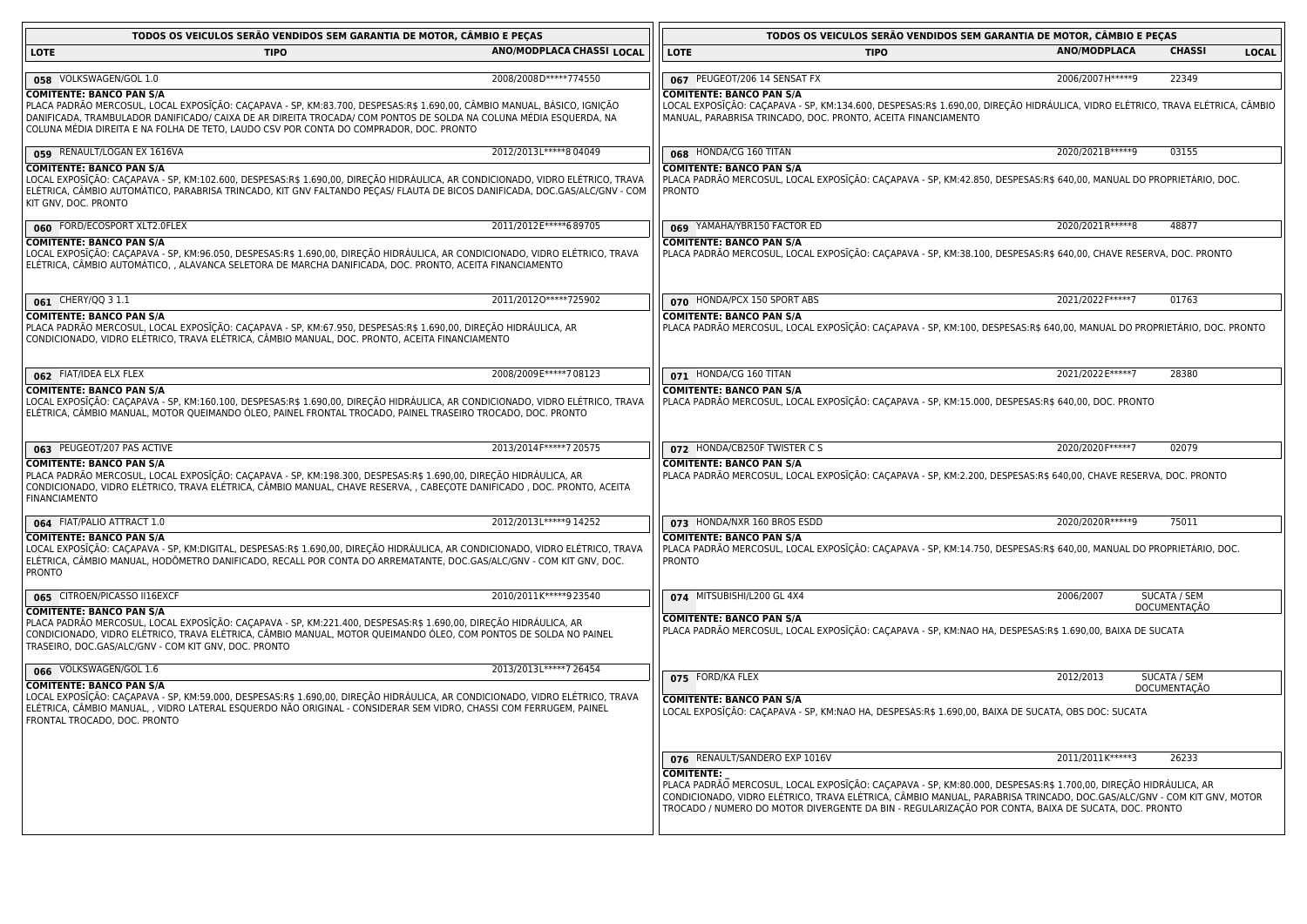| TODOS OS VEICULOS SERÃO VENDIDOS SEM GARANTIA DE MOTOR, CÂMBIO E PEÇAS                                                                                                                                                                                                                                                                                                                |                              | TODOS OS VEICULOS SERÃO VENDIDOS SEM GARANTIA DE MOTOR, CÂMBIO E PEÇAS                                                                                                                                                                                                                                                                                               |                           |
|---------------------------------------------------------------------------------------------------------------------------------------------------------------------------------------------------------------------------------------------------------------------------------------------------------------------------------------------------------------------------------------|------------------------------|----------------------------------------------------------------------------------------------------------------------------------------------------------------------------------------------------------------------------------------------------------------------------------------------------------------------------------------------------------------------|---------------------------|
| LOTE<br><b>TIPO</b>                                                                                                                                                                                                                                                                                                                                                                   | ANO/MODPLACA CHASSI LOCAL    | <b>LOTE</b><br><b>TIPO</b>                                                                                                                                                                                                                                                                                                                                           | ANO/MODPLACA CHASSI LOCAL |
| 077 CITROEN/C3 PICASSO GLX M                                                                                                                                                                                                                                                                                                                                                          | 2011/2012N*****416561        | 087 VOLKSWAGEN/FOX 1.6 GII                                                                                                                                                                                                                                                                                                                                           | 2012/2013K*****119906     |
| <b>COMITENTE:</b><br>PLACA PADRÃO MERCOSUL, LOCAL EXPOSĨÇÃO: CAÇAPAVA - SP, KM:91.700, DESPESAS:R\$ 1.700,00, DIREÇÃO HIDRÁULICA, AR<br>CONDICIONADO, VIDRO ELÉTRICO, TRAVA ELÉTRICA, CÂMBIO MANUAL, DOC. PRONTO                                                                                                                                                                      |                              | <b>COMITENTE: J. SAFRA S.A</b><br>PLACA PADRÃO MERCOSUL, LOCAL EXPOSIÇÃO: CAÇAPAVA - SP, KM:121.000, DESPESAS:R\$ 1.350,00, DIREÇÃO HIDRÁULIÇA, AR<br>CONDICIONADO, VIDRO ELÉTRICO, TRAVA ELÉTRICA, MANUAL DO PROPRIETÁRIO, CÂMBIO MANUAL, MOTOR QUEIMANDO ÓLEO, AR<br>CONDICIONADO FALTANDO PEÇAS, LUZ DA INJEÇÃO ACESA, DOC.GAS/ALC/GNV - COM KIT GNV, DOC. PRONTO |                           |
| 078 FIAT/PUNTO ELX 1.4                                                                                                                                                                                                                                                                                                                                                                | 2009/2010E*****473525        | 088 FIAT/PUNTO ATTRACTIVE                                                                                                                                                                                                                                                                                                                                            | 2011/2012N*****571481     |
| <b>COMITENTE:</b><br>PLACA PADRÃO MERCOSUL, LOCAL EXPOSĪÇÃO: CAÇAPAVA - SP, KM:182.500, DESPESAS:R\$ 1.700,00, DIREÇÃO HIDRÁULICA, AR<br>CONDICIONADO, VIDRO ELÉTRICO, TRAVA ELÉTRICA, CÂMBIO MANUAL, DOC. PRONTO                                                                                                                                                                     |                              | COMITENTE: J. SAFRA S.A<br>LOCAL EXPOSIÇÃO: CAÇAPAVA - SP, KM:103.000, DESPESAS:R\$ 1.350,00, DIREÇÃO HIDRÁULICA, AR CONDICIONADO, VIDRO ELÉTRICO, TRAVA<br>ELÉTRICA, CÂMBIO MANUAL, DOC. PRONTO, ACEITA FINANCIAMENTO                                                                                                                                               |                           |
| 079 HONDA/CIVIC LXS FLEX                                                                                                                                                                                                                                                                                                                                                              | 2008/2008K*****764409        | 089 FORD/KA SE 1.0 HA                                                                                                                                                                                                                                                                                                                                                | 2015/2015 P***** 0 72461  |
| <b>COMITENTE:</b><br>PLACA PADRÃO MERCOSUL, LOCAL EXPOSĪÇÃO: CAÇAPAVA - SP, KM:183.200, DESPESAS:R\$ 1.700,00, DIREÇÃO HIDRAULICA, AR<br>CONDICIONADO, VIDRO ELÉTRICO, TRAVA ELÉTRICA, CÂMBIO MANUAL, CHAVE RESERVA, PARABRISA TRINCADO, PONTOS DE SOLDAS NAS<br>COLUNAS / CAIXA DE AR, FOLHA LATERAL ESQUERDA E PAINEL TRASEIRO TROCADOS, DOC.GAS/ALC/GNV - COM KIT GNV, DOC. PRONTO |                              | <b>COMITENTE: J. SAFRA S.A</b><br>LOCAL EXPOSIÇÃO: CAÇAPAVA - SP, KM:133.550, DESPESAS:R\$ 1.350,00, DIREÇÃO HIDRÁULICA, AR CONDICIONADO, VIDRO ELÉTRICO, TRAVA<br>ELÉTRICA, MANUAL DO PROPRIETÁRIO, CÂMBIO MANUAL, DOC. PRONTO, ACEITA FINANCIAMENTO                                                                                                                |                           |
| 080 RANDON/SEMI-REBOQUE SR FG                                                                                                                                                                                                                                                                                                                                                         | 2004/2005D*****108390        | 090 TOYOTA/HILUX CDSRXA4FD                                                                                                                                                                                                                                                                                                                                           | 2020/2020R ***** 039000   |
| COMITENTE: CCM CONSULTORIA DE NEGÓCIOS LTDA<br>LOCAL EXPOSIÇÃO: CAÇAPAVA - SP, KM:NAO HA, DESPESAS:R\$ 3.800,00, , CHASSI ALONGADO - COR NÃO ORIGINAL, DOC. PRONTO                                                                                                                                                                                                                    |                              | <b>COMITENTE: J. SAFRA S.A</b><br>PLACA PADRÃO MERCOSUL, LOCAL EXPOSIÇÃO: CAÇAPAVA - SP, KM:9.600, DESPESAS:R\$ 1.350,00, DIREÇÃO HIDRÁULICA, AR<br>CONDICIONADO, VIDRO ELÉTRICO, TRAVA ELÉTRICA, CÂMBIO AUTOMÁTICO, DOC. PRONTO, ACEITA FINANCIAMENTO                                                                                                               |                           |
| 081 FACCHINI/SEMI-REBOQUE SRF LOED                                                                                                                                                                                                                                                                                                                                                    | 2011/2011 E***** 1 3 2 3 4 4 | 091 FORD/FUSION AWD GTDI                                                                                                                                                                                                                                                                                                                                             | 2013/2013A*****984416     |
| COMITENTE: CCM CONSULTORIA DE NEGÓCIOS LTDA<br>PLACA PADRÃO MERCOSUL, LOCAL EXPOSĨÇÃO: CAÇAPAVA - SP, DESPESAS:R\$ 3.800,00, , COR NÃO ORIGINAL, DOC. PRONTO                                                                                                                                                                                                                          |                              | <b>COMITENTE: J. SAFRA S.A</b><br>PLACA PADRÃO MERCOSUL, LOCAL EXPOSĪÇÃO: CAÇAPAVA - SP, KM:113.800, DESPESAS:R\$ 1.350,00, DIREÇÃO HIDRÁULICA, AR<br>CONDICIONADO, VIDRO ELÉTRICO, TRAVA ELÉTRICA, CÂMBIO AUTOMÁTICO, DOC. PRONTO, ACEITA FINANCIAMENTO                                                                                                             |                           |
| 082 TOYOTA/YARIS SA XLS15CNT                                                                                                                                                                                                                                                                                                                                                          | 2021/2022R ***** 951093      | 092 FIAT/FREEMONT PRECISIO                                                                                                                                                                                                                                                                                                                                           | 2012/2012N*****749814     |
| COMITENTE: J. SAFRA S.A<br>PLACA PADRÃO MERCOSUL, LOCAL EXPOSĪÇÃO: CAÇAPAVA - SP, KM:16.900, DESPESAS:R\$ 1.350,00, DIREÇÃO HIDRÁULICA, AR<br>CONDICIONADO, VIDRO ELÉTRICO, TRAVA ELÉTRICA, CÂMBIO AUTOMÁTICO, DOC. PRONTO, ACEITA FINANCIAMENTO                                                                                                                                      |                              | <b>COMITENTE: J. SAFRA S.A</b><br>LOCAL EXPOSIÇÃO: CAÇAPAVA - SP, KM:152.500, DESPESAS:R\$ 1.350,00, DIREÇÃO HIDRÁULICA, AR CONDICIONADO, VIDRO ELÉTRICO, TRAVA<br>ELÉTRICA, CÂMBIO AUTOMÁTICO, DOC. PRONTO, ACEITA FINANCIAMENTO                                                                                                                                    |                           |
| 083 NISSAN/VERSA 16SV CVT                                                                                                                                                                                                                                                                                                                                                             | 2019/2020L*****6 00299       | 093 VOLKSWAGEN/TIGUAN 2.0 TSI                                                                                                                                                                                                                                                                                                                                        | 2011/2012A*****112409     |
| COMITENTE: J. SAFRA S.A<br>PLACA PADRÃO MERCOSUL, LOCAL EXPOSĨÇÃO: CAÇAPAVA - SP, KM:10.100, DESPESAS:R\$ 1.350,00, DIREÇÃO HIDRÁULICA, AR<br>CONDICIONADO, VIDRO ELÉTRICO, TRAVA ELÉTRICA, CÂMBIO AUTOMÁTICO, CHAVE RESERVA, DOC. PRONTO, ACEITA FINANCIAMENTO                                                                                                                       |                              | COMITENTE: J. SAFRA S.A<br>PLACA PADRÃO MERCOSUL, LOCAL EXPOSĪÇÃO: CAÇAPAVA - SP, KM:105.550, DESPESAS:R\$ 1.350,00, DIREÇÃO HIDRÁULICA, AR<br>CONDICIONADO, VIDRO ELÉTRICO, TRAVA ELÉTRICA, MANUAL DO PROPRIETÁRIO, CÂMBIO AUTOMÁTICO, DOC. PRONTO, ACEITA<br><b>FINANCIAMENTO</b>                                                                                  |                           |
| 084 FORD/KA SE 1.0 HA B                                                                                                                                                                                                                                                                                                                                                               | 2016/2017Q*****427791        | 094 MERCEDES-BENZ/GLC 250 4MATIC CO                                                                                                                                                                                                                                                                                                                                  | 2016/2017Q*****691371     |
| <b>COMITENTE: J. SAFRA S.A</b><br>LOCAL EXPOSIÇÃO: CAÇAPAVA - SP, KM:46.800, DESPESAS:R\$ 1.350,00, DIREÇÃO HIDRAULICA, AR CONDICIONADO, VIDRO ELÉTRICO, TRAVA<br>ELÉTRICA, CÂMBIO MANUAL, DOC. PRONTO, ACEITA FINANCIAMENTO                                                                                                                                                          |                              | <b>COMITENTE: J. SAFRA S.A</b><br>PLACA PADRÃO MERCOSUL, LOCAL EXPOSIÇÃO: CAÇAPAVA - SP, KM:79.650, DESPESAS:R\$ 1.350,00, DIREÇÃO HIDRAULICA, AR<br>CONDICIONADO, VIDRO ELÉTRICO, TRAVA ELÉTRICA, CÂMBIO AUTOMÁTICO, DOC. PRONTO, ACEITA FINANCIAMENTO                                                                                                              |                           |
| 085 RENAULT/LOGAN AUTH 1016V                                                                                                                                                                                                                                                                                                                                                          | 2014/2015A*****219585        | 095 CHEVROLET/ONIX 10MT JOYE                                                                                                                                                                                                                                                                                                                                         | 2018/2019 P***** 883935   |
| <b>COMITENTE: J. SAFRA S.A</b><br>LOCAL EXPOSĪÇÃO: CAÇAPAVA - SP, KM:179.600, DESPESAS:R\$ 1.350,00, DIREÇÃO HIDRÁULICA, CÂMBIO MANUAL, DOC. PRONTO, ACEITA<br><b>FINANCIAMENTO</b>                                                                                                                                                                                                   |                              | COMITENTE: J. SAFRA S.A<br>LOCAL EXPOSIÇÃO: CAÇAPAVA - SP, KM:85.700, DESPESAS:R\$ 1.350,00, DIREÇÃO HIDRÁULICA, AR CONDICIONADO, VIDRO ELÉTRICO, TRAVA<br>ELÉTRICA, CÂMBIO MANUAL, DOC. PRONTO, ACEITA FINANCIAMENTO                                                                                                                                                |                           |
| 086 CHEVROLET/PRISMA 1.0MT LT                                                                                                                                                                                                                                                                                                                                                         | 2014/20140 ***** 215769      | 096 HYUNDAI/HB20S 1.6A COMF                                                                                                                                                                                                                                                                                                                                          | 2014/2015 K*****7 77954   |
| <b>COMITENTE: J. SAFRA S.A</b><br>LOCAL EXPOSĨÇÃO: CAÇAPAVA - SP, KM:114.800, DESPESAS:R\$ 1.350,00, DIREÇÃO HIDRÁULICA, AR CONDICIONADO, VIDRO ELÉTRICO, TRAVA<br>ELÉTRICA, CÂMBIO MANUAL, PARABRISA TRINCADO, LUZ DO AIR BAG ACESA, PAINEL TRASEIRO E CAIXA DE AR TRASEIRA DIREITA TROCADOS,<br>DOC. PRONTO                                                                         |                              | <b>COMITENTE: J. SAFRA S.A</b><br>PLACA PADRÃO MERCOSUL, LOCAL EXPOSĪÇÃO: CAÇAPAVA - SP, KM:180.950, DESPESAS:R\$ 1.670,00, DIREÇÃO HIDRÁULICA, AR<br>CONDICIONADO, VIDRO ELÉTRICO, TRAVA ELÉTRICA, CÂMBIO AUTOMÁTICO, PARABRISA TRINCADO, LUZ DO AIR BAG ACESA, DOC.SINISTRO<br>RECUPERADO, LAUDO CSV POR CONTA DO COMPRADOR, DOC. PRONTO                           |                           |

<u> 1980 - Johann Barn, fransk politik fotograf (d. 1980)</u>

<u> 1980 - Johann Stoff, deutscher Stoffen und der Stoffen und der Stoffen und der Stoffen und der Stoffen und der</u>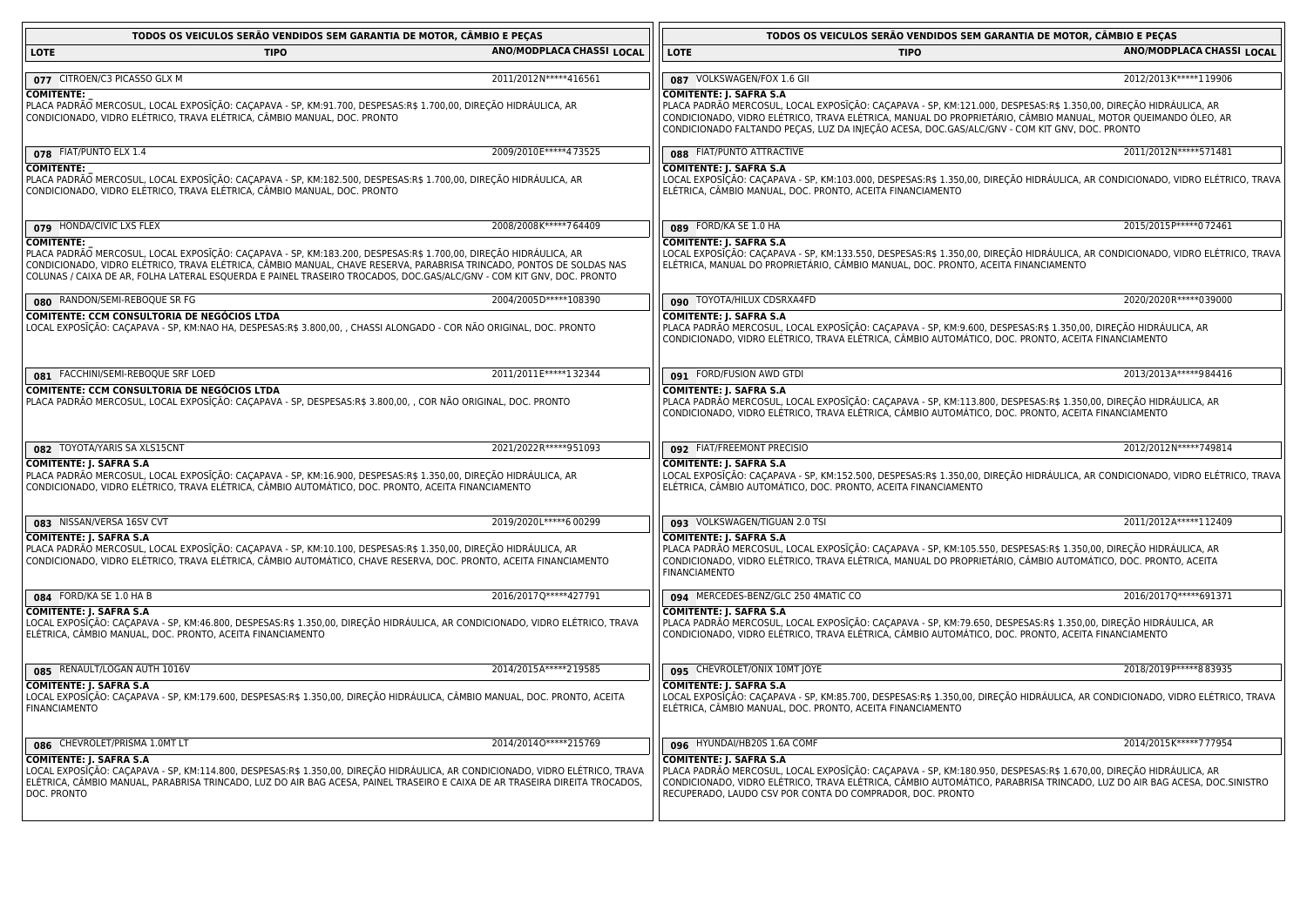| TODOS OS VEICULOS SERÃO VENDIDOS SEM GARANTIA DE MOTOR, CAMBIO E PEÇAS                                                                                                                                                                                                                                                                                                                                                |                           | TODOS OS VEICULOS SERÃO VENDIDOS SEM GARANTIA DE MOTOR, CÂMBIO E PEÇAS                                                                                                                                                                                                                                                                                                                                            |                           |  |
|-----------------------------------------------------------------------------------------------------------------------------------------------------------------------------------------------------------------------------------------------------------------------------------------------------------------------------------------------------------------------------------------------------------------------|---------------------------|-------------------------------------------------------------------------------------------------------------------------------------------------------------------------------------------------------------------------------------------------------------------------------------------------------------------------------------------------------------------------------------------------------------------|---------------------------|--|
| <b>LOTE</b><br><b>TIPO</b>                                                                                                                                                                                                                                                                                                                                                                                            | ANO/MODPLACA CHASSI LOCAL | <b>LOTE</b><br><b>TIPO</b>                                                                                                                                                                                                                                                                                                                                                                                        | ANO/MODPLACA CHASSI LOCAL |  |
| 097 FIAT/SIENA ESSENCE 1.6                                                                                                                                                                                                                                                                                                                                                                                            | 2015/2016K*****359289     | 106 RENAULT/CLIO EXP1016VH                                                                                                                                                                                                                                                                                                                                                                                        | 2015/2016B*****186859     |  |
| <b>COMITENTE: J. SAFRA S.A</b><br>LOCAL EXPOSÍÇÃO: CAÇAPAVA - SP, KM:202.950, DESPESAS:R\$ 1.350,00, DIREÇÃO HIDRÁULICA, AR CONDICIONADO, VIDRO ELÉTRICO, TRAVA<br>ELÉTRICA, CÂMBIO AUTOMATIZADO, DOC.GAS/ALC/GNV - COM KIT GNV, DOC. PRONTO, ACEITA FINANCIAMENTO                                                                                                                                                    |                           | <b>COMITENTE: J. SAFRA S.A</b><br>LOCAL EXPOSIÇÃO: CAÇAPAVA - SP, KM:123.200, DESPESAS:R\$ 1.350,00, DIREÇÃO HIDRÁULICA, AR CONDICIONADO, VIDRO ELÉTRICO, TRAVA<br>ELÉTRICA, CÂMBIO MANUAL, , CAIXA DE AR ESQUERDA TROCADA/ LONGARINAS DIANTEIRAS DANIFICADAS - QUALQUER REGULARIZAÇÃO OU<br>LAUDOS POR CONTA DO ARREMATANTE, PAINEL FRONTAL TROCADO, DOC. PRONTO                                                 |                           |  |
| 098 VOLKSWAGEN/GOL 1.0                                                                                                                                                                                                                                                                                                                                                                                                | 2011/2012M*****824099     | 107 FIAT/PALIO FIRE ECONOMY                                                                                                                                                                                                                                                                                                                                                                                       | 2010/2011 ***** 2 06374   |  |
| <b>COMITENTE: J. SAFRA S.A</b><br>PLACA PADRÃO MERCOSUL, LOCAL EXPOSĪÇÃO: CAÇAPAVA - SP, KM:189.950, DESPESAS:R\$ 1.350,00, DIREÇÃO HIDRAULICA, AR<br>CONDICIONADO, VIDRO ELÉTRICO, TRAVA ELÉTRICA, CÂMBIO MANUAL, PARABRISA TRINCADO, DOC. PRONTO, ACEITA FINANCIAMENTO                                                                                                                                              |                           | <b>COMITENTE: J. SAFRA S.A</b><br>LOCAL EXPOSĪÇÃO: CAÇAPAVA - SP, KM:156.200, DESPESAS:R\$ 1.350,00, VIDRO ELÉTRICO, CÂMBIO MANUAL, LUZ DA INJEÇÃO ACESA,<br>LONGARINA DIANTEIRA DIREITA DANIFICADA - QUALQUER REGULARIZAÇÃO OU LAUDOS POR CONTA DO ARREMATANTE, DOC. PRONTO                                                                                                                                      |                           |  |
| 099 VOLKSWAGEN/VOYAGE 1.0                                                                                                                                                                                                                                                                                                                                                                                             | 2011/2012M*****418280     | 108 CHEVROLET/MERIVA MAXX                                                                                                                                                                                                                                                                                                                                                                                         | 2011/2011H*****507549     |  |
| <b>COMITENTE: J. SAFRA S.A</b><br>LOCAL EXPOSĪÇÃO: CAÇAPAVA - SP, KM:166.300, DESPESAS:R\$ 1.350,00, AR CONDICIONADO, VIDRO ELÉTRICO, TRAVA ELÉTRICA, CÂMBIO<br>MANUAL, PARABRISA TRINCADO, DOC. PRONTO, ACEITA FINANCIAMENTO                                                                                                                                                                                         |                           | <b>COMITENTE: J. SAFRA S.A</b><br>LOCAL EXPOSIÇÃO: CAÇAPAVA - SP, KM:143.100, DESPESAS:R\$ 1.350,00, DIREÇÃO HIDRÁULICA, AR CONDICIONADO, VIDRO ELÉTRICO, TRAVA<br>ELÉTRICA, CÂMBIO MANUAL, PARABRISA TRINCADO, LUZ DA INJEÇÃO ACESA, REMARCAÇÃO DE CHASSI POR CONTA DO COMPRADOR, DOC.<br><b>PRONTO</b>                                                                                                          |                           |  |
| 100 VOLKSWAGEN/FOX 1.6 PRIME GII                                                                                                                                                                                                                                                                                                                                                                                      | 2011/2012E*****4 33592    | 109 FIAT/STRADA FIRE FLEX                                                                                                                                                                                                                                                                                                                                                                                         | 2011/2012H ***** 687515   |  |
| <b>COMITENTE: J. SAFRA S.A</b><br>PLACA PADRÃO MERCOSUL, LOCAL EXPOSĨÇÃO: CAÇAPAVA - SP, KM:143.100, DESPESAS:R\$ 1.350,00, DIREÇÃO HIDRÁULICA, AR<br>CONDICIONADO, VIDRO ELÉTRICO, TRAVA ELÉTRICA, CÂMBIO MANUAL, DOC. PRONTO, ACEITA FINANCIAMENTO                                                                                                                                                                  |                           | <b>COMITENTE: J. SAFRA S.A</b><br>PLACA PADRÃO MERCOSUL, LOCAL EXPOSIÇÃO: CAÇAPAVA - SP, KM:DIGITAL, DESPESAS:R\$ 1.350,00, DIREÇÃO HIDRÁULICA, AR<br>CONDICIONADO, VIDRO ELÉTRICO, CÂMBIO MANUAL, PARABRISA TRINCADO, AR CONDICIONADO FALTANDO PEÇAS, CABOS DOS BICOS<br>SOLTOS - SEM CORREIA DENTADA / LONGARINAS DIANTEIRAS DANIFICADAS/ TETO TROCADO, LAUDO CSV POR CONTA DO COMPRADOR, DOC.<br><b>PRONTO</b> |                           |  |
| 101 CITROEN/C4 PIC GLXA 5L                                                                                                                                                                                                                                                                                                                                                                                            | 2011/20120 ***** 803100   | 110 VOLKSWAGEN/GOL 1.0 GIV                                                                                                                                                                                                                                                                                                                                                                                        | 2012/2013N*****813513     |  |
| COMITENTE: J. SAFRA S.A<br>LOCAL EXPOSĪÇÃO: CAÇAPAVA - SP, KM:92.250, DESPESAS:R\$ 1.350,00, DIREÇÃO HIDRÁULICA, AR CONDICIONADO, VIDRO ELÉTRICO, TRAVA<br>ELÉTRICA, CÂMBIO AUTOMÁTICO, LUZ DA INJEÇÃO ACESA, DOC. PRONTO, ACEITA FINANCIAMENTO                                                                                                                                                                       |                           | <b>COMITENTE: J. SAFRA S.A</b><br>LOCAL EXPOSIÇÃO: CAÇAPAVA - SP, KM:111.300, DESPESAS:R\$ 1.670,00, AR CONDICIONADO, VIDRO ELÉTRICO, CÂMBIO MANUAL, , PAINEL<br>FRONTAL E PAINEL TRASEIRO TROCADOS/ LONGARINAS DIANTEIRAS DANIFICADAS - QUALQUER REGULARIZAÇÃO OU LAUDOS POR CONTA DO<br>ARREMATANTE, DOC. PRONTO                                                                                                |                           |  |
| 102 FIAT/PALIO FIRE ECONOMY                                                                                                                                                                                                                                                                                                                                                                                           | 2011/2012 E***** 5 83365  | 111 RENAULT/LOGAN EXP 1016V                                                                                                                                                                                                                                                                                                                                                                                       | 2011/2012 H ***** 394086  |  |
| <b>COMITENTE: J. SAFRA S.A</b><br>LOCAL EXPOSĨÇÃO: CAÇAPAVA - SP, KM:189.800, DESPESAS:R\$ 1.350,00, MANUAL DO PROPRIETÁRIO, CÂMBIO MANUAL, BÁSICO, LUZ DA<br>INJEÇÃO ACESA, DOC. PRONTO, ACEITA FINANCIAMENTO                                                                                                                                                                                                        |                           | <b>COMITENTE: J. SAFRA S.A</b><br>LOCAL EXPOSIÇÃO: CAÇAPAVA - SP, KM:245.700, DESPESAS:R\$ 1.350,00, DIREÇÃO HIDRÁULICA, AR CONDICIONADO, VIDRO ELÉTRICO, TRAVA<br>ELÉTRICA, CÂMBIO MANUAL, PARABRISA TRINCADO, COM KIT GNV - DOCUMENTO FLEX, DOC. PRONTO, ACEITA FINANCIAMENTO                                                                                                                                   |                           |  |
| 103 RENAULT/LOGAN EXP 1016V                                                                                                                                                                                                                                                                                                                                                                                           | 2010/2011A*****526978     | 112 FIAT/SIENA FIRE FLEX                                                                                                                                                                                                                                                                                                                                                                                          | 2011/2011A*****524427     |  |
| <b>COMITENTE: J. SAFRA S.A</b><br>PLACA PADRÃO MERCOSUL, LOCAL EXPOSĪÇÃO: CAÇAPAVA - SP, KM:227.650, DESPESAS:R\$ 1.350,00, DIREÇÃO HIDRÁULICA, AR<br>CONDICIONADO, VIDRO ELÉTRICO, TRAVA ELÉTRICA, CÂMBIO MANUAL, DIREÇÃO DANIFICADA, COM CORTE TRANSVERSAL/ PAINEL FRONTAL<br>PARTE TRASEIRA E TETO TROCADOS/ COM PONTOS DE SOLDA NAS LONGARINAS DIANTEIRA, LAUDO CSV POR CONTA DO COMPRADOR, DOC.<br><b>PRONTO</b> |                           | <b>COMITENTE: J. SAFRA S.A</b><br>PLACA PADRÃO MERCOSUL, LOCAL EXPOSIÇÃO: CAÇAPAVA - SP, KM:71.900, DESPESAS:R\$ 1.350,00, DIREÇÃO HIDRÁULICA, AR<br>CONDICIONADO, VIDRO ELÉTRICO, TRAVA ELÉTRICA, CÂMBIO MANUAL, , COM PONTOS DE SOLDA NO TETO/ COM CORTE TRANSVERSAL/<br>PARTE DIANTEIRA TROCADA, LAUDO CSV POR CONTA DO COMPRADOR, DOC. PRONTO                                                                 |                           |  |
| 104 FIAT/IDEA ELX FLEX                                                                                                                                                                                                                                                                                                                                                                                                | 2009/2010E ***** 5 39594  | 113 CITROEN/C4 PALLAS20EPF                                                                                                                                                                                                                                                                                                                                                                                        | 2010/2010E*****742438     |  |
| <b>COMITENTE: J. SAFRA S.A</b><br>LOCAL EXPOSĪÇÃO: CAÇAPAVA - SP, KM:153.400, DESPESAS:R\$ 1.350,00, DIREÇÃO HIDRÁULICA, AR CONDICIONADO, VIDRO ELÉTRICO, TRAVA<br>ELÉTRICA, CÂMBIO MANUAL, PARABRISA TRINCADO, DOC. PRONTO, ACEITA FINANCIAMENTO                                                                                                                                                                     |                           | <b>COMITENTE: J. SAFRA S.A</b><br>LOCAL EXPOSIÇÃO: CAÇAPAVA - SP, KM:170.400, DESPESAS:R\$ 1.350,00, DIREÇÃO HIDRÁULICA, AR CONDICIONADO, VIDRO ELÉTRICO, TRAVA<br>ELÉTRICA, CÂMBIO AUTOMÁTICO, AIR BAG ACIONADO, DIREÇÃO DANIFICADA, DOC.SINISTRO RECUPERADO, LAUDO CSV POR CONTA DO<br>COMPRADOR, PAINEL FRONTAL TROCADO, DOC. PRONTO                                                                           |                           |  |
| 105 VOLKSWAGEN/GOL 1.0                                                                                                                                                                                                                                                                                                                                                                                                | 2011/20120 ***** 108297   | 114 FORD/FOCUS 2.0L FC                                                                                                                                                                                                                                                                                                                                                                                            | 2009/2009K*****162988     |  |
| <b>COMITENTE: J. SAFRA S.A</b><br>PLACA PADRÃO MERCOSUL, LOCAL EXPOSĨÇÃO: CAÇAPAVA - SP, KM:132.700, DESPESAS:R\$ 1.350,00, CÂMBIO MANUAL, BÁSICO, LUZ DA<br>INJEÇÃO ACESA, LONGARINA DIANTEIRA DIREITA DANIFICADA - QUALQUER REGULARIZAÇÃO OU LAUDOS POR CONTA DO ARREMATANTE,<br>PAINEL FRONTAL TROCADO, DOC. PRONTO                                                                                                |                           | <b>COMITENTE: J. SAFRA S.A</b><br>LOCAL EXPOSIÇÃO: CAÇAPAVA - SP, KM:178.600, DESPESAS:R\$ 1.350,00, DIREÇÃO HIDRÁULICA, AR CONDICIONADO, VIDRO ELÉTRICO, TRAVA<br>ELÉTRICA, CÂMBIO MANUAL, MOTOR QUEIMANDO ÓLEO, LUZ DO AIR BAG ACESA, DOC. PRONTO                                                                                                                                                               |                           |  |
|                                                                                                                                                                                                                                                                                                                                                                                                                       |                           |                                                                                                                                                                                                                                                                                                                                                                                                                   |                           |  |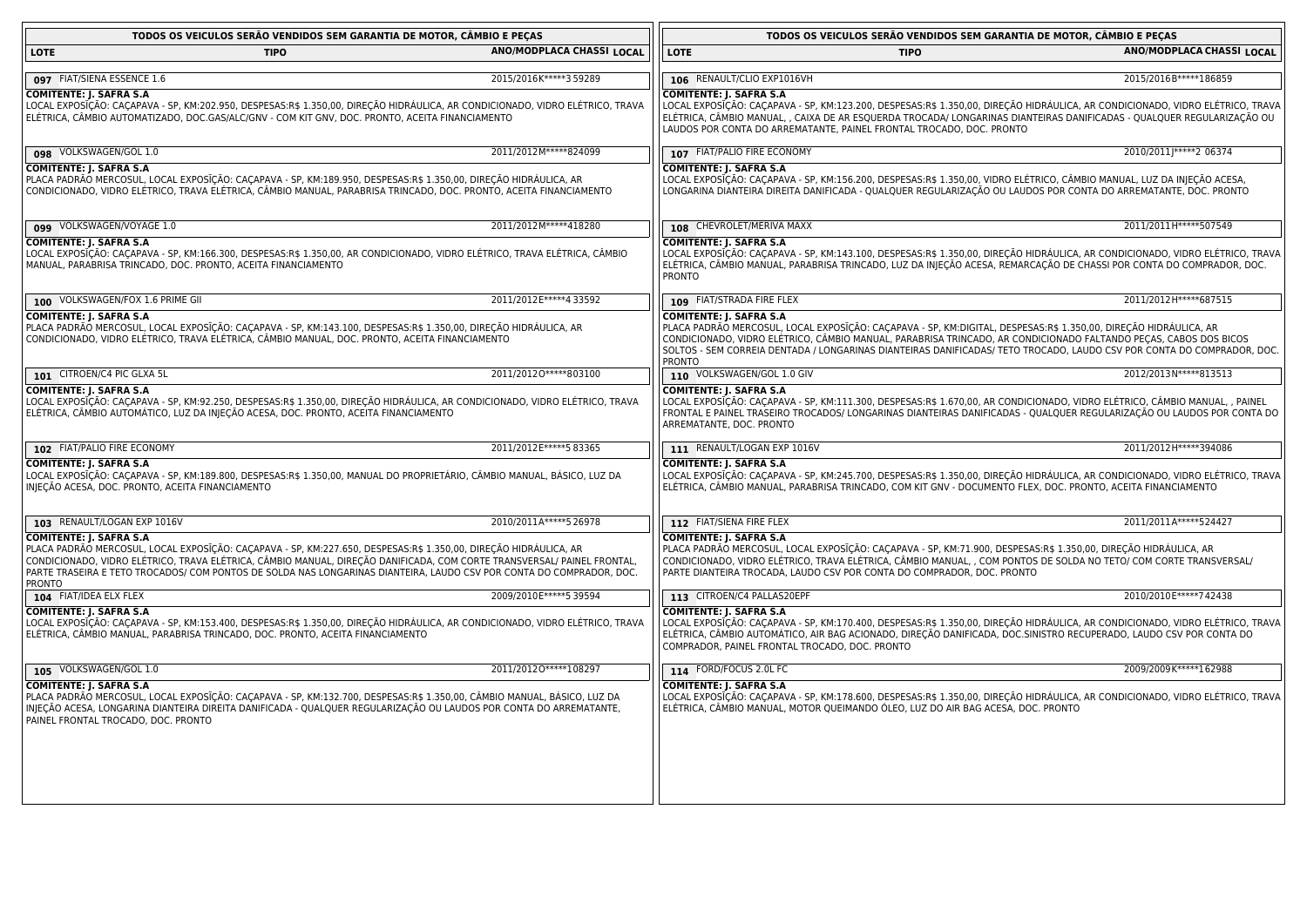| TODOS OS VEICULOS SERÃO VENDIDOS SEM GARANTIA DE MOTOR, CÂMBIO E PECAS                                                                                                                                                                                                                                                                                                                     |                           | TODOS OS VEICULOS SERÃO VENDIDOS SEM GARANTIA DE MOTOR, CÂMBIO E PECAS                                                                                                                                                                                                                                                                                                                                                                                                                                         |                           |  |
|--------------------------------------------------------------------------------------------------------------------------------------------------------------------------------------------------------------------------------------------------------------------------------------------------------------------------------------------------------------------------------------------|---------------------------|----------------------------------------------------------------------------------------------------------------------------------------------------------------------------------------------------------------------------------------------------------------------------------------------------------------------------------------------------------------------------------------------------------------------------------------------------------------------------------------------------------------|---------------------------|--|
| <b>LOTE</b><br><b>TIPO</b>                                                                                                                                                                                                                                                                                                                                                                 | ANO/MODPLACA CHASSI LOCAL | <b>LOTE</b><br><b>TIPO</b>                                                                                                                                                                                                                                                                                                                                                                                                                                                                                     | ANO/MODPLACA CHASSI LOCAL |  |
| 115 CHEVROLET/ASTRA SEDAN ADVANTAGE                                                                                                                                                                                                                                                                                                                                                        | 2010/2011K*****408931     | 124 VOLKSWAGEN/GOL 1.0                                                                                                                                                                                                                                                                                                                                                                                                                                                                                         | 2011/2012 K*****4 34896   |  |
| <b>COMITENTE: J. SAFRA S.A</b><br>PLACA PADRÃO MERCOSUL, LOCAL EXPOSĪÇÃO: CAÇAPAVA - SP, KM:233.950, DESPESAS:R\$ 1.350,00, DIREÇÃO HIDRÁULICA, AR<br>CONDICIONADO, VIDRO ELÉTRICO, TRAVA ELÉTRICA, CÂMBIO MANUAL, MOTOR QUEIMANDO ÓLEO, SEM FREIO, COM DANOS E PONTOS DE<br>SOLDA NAS LONGARINAS DIANTEIRAS, LAUDO CSV POR CONTA DO COMPRADOR, DOC.GAS/ALC/GNV - COM KIT GNV, DOC. PRONTO |                           | <b>COMITENTE: J. SAFRA S.A</b><br>LOCAL EXPOSIÇÃO: CAÇAPAVA - SP, KM:153.850, DESPESAS:R\$ 1.350,00, CÂMBIO MANUAL, BÁSICO, , SEM SUPORTE DO FILTRO DE AR ,<br>PAINEL FRONTAL TROCADO, DOC. PRONTO                                                                                                                                                                                                                                                                                                             |                           |  |
| 116 RENAULT/LOGAN EXP 1016V                                                                                                                                                                                                                                                                                                                                                                | 2012/2012N ***** 625099   | 125 HYUNDAI/HB20S 10M EVOLUT                                                                                                                                                                                                                                                                                                                                                                                                                                                                                   | 2020/2021R ***** 894906   |  |
| <b>COMITENTE: J. SAFRA S.A</b><br>PLACA PADRÃO MERCOSUL, LOCAL EXPOSĪÇÃO: CAÇAPAVA - SP, KM:170.000, DESPESAS:R\$ 1.350,00, DIREÇÃO HIDRÁULICA, AR<br>CONDICIONADO, VIDRO ELÉTRICO, TRAVA ELÉTRICA, MANUAL DO PROPRIETÁRIO, CÂMBIO MANUAL, PARABRISA TRINCADO, DOC. PRONTO,<br><b>ACEITA FINANCIAMENTO</b>                                                                                 |                           | <b>COMITENTE: J. SAFRA S.A</b><br>PLACA PADRÃO MERCOSUL, LOCAL EXPOSIÇÃO: CAÇAPAVA - SP, KM:49.100, DESPESAS:R\$ 1.350,00, DIREÇÃO HIDRÁULICA, AR<br>CONDICIONADO, VIDRO ELÉTRICO, TRAVA ELÉTRICA, CÂMBIO MANUAL, DOC.GAS/ALC/GNV - COM KIT GNV, DOC. PRONTO                                                                                                                                                                                                                                                   |                           |  |
| 117 FIAT/PALIO FIRE ECONOMY                                                                                                                                                                                                                                                                                                                                                                | 2010/2011E*****9 86933    | 126 VOLKSWAGEN/VOYAGE 1.6L MB5                                                                                                                                                                                                                                                                                                                                                                                                                                                                                 | 2018/2019 K***** 704777   |  |
| <b>COMITENTE: J. SAFRA S.A</b><br>LOCAL EXPOSĪÇÃO: CAÇAPAVA - SP, KM:91.350, DESPESAS:R\$ 1.350,00, DIREÇÃO HIDRÁULICA, CÂMBIO MANUAL, PARABRISA TRINCADO,<br>VEICULO REBAIXADO, DOC. PRONTO                                                                                                                                                                                               |                           | <b>COMITENTE: BANCO ITAU S/A</b><br>PLACA PADRÃO MERCOSUL, LOCAL EXPOSĪÇÃO: CAÇAPAVA - SP, KM:71.100, DESPESAS:R\$ 1.700,00, DIREÇÃO HIDRÁULICA, AR<br>CONDICIONADO, VIDRO ELÉTRICO, TRAVA ELÉTRICA, MANUAL DO PROPRIETÁRIO, CÂMBIO MANUAL, CÂMBIO DANIFICADO, SEM EMBREAGEM,<br>PARTE ELÉTRICA DANIFICADA, CHAVE DANIFICADA, SEM CHIP DA CODIFICAÇÃO- SEM VENTOINHA - AR CONDICIONADO DANFICADO SEM<br>MANGUEIRA DE ÁGUA, DOC.GAS/ALC/GNV - COM KIT GNV, MOTOR REGRAVADO, PAINEL FRONTAL TROCADO, DOC. PRONTO |                           |  |
| 118 FIAT/SIENA EL FLEX                                                                                                                                                                                                                                                                                                                                                                     | 2011/2012K*****027708     | 127 CHEVROLET/SPIN 1.8L MT LTZ                                                                                                                                                                                                                                                                                                                                                                                                                                                                                 | 2017/2017 P*****4 82415   |  |
| <b>COMITENTE: J. SAFRA S.A</b><br>LOCAL EXPOSĪÇÃO: CAÇAPAVA - SP, KM:135.400, DESPESAS:R\$ 1.350,00, DIREÇÃO HIDRÁULICA, AR CONDICIONADO, VIDRO ELÉTRICO, TRAVA<br>ELÉTRICA, CÂMBIO MANUAL, PARABRISA TRINCADO, IGNIÇÃO DANIFICADA, DOC. PRONTO                                                                                                                                            |                           | <b>COMITENTE: BANCO ITAU S/A</b><br>PLACA PADRÃO MERCOSUL, LOCAL EXPOSIÇÃO: CAÇAPAVA - SP, KM:138.000, DESPESAS:R\$ 1.700,00, DIREÇÃO HIDRÁULICA, AR<br>CONDICIONADO, VIDRO ELÉTRICO, TRAVA ELÉTRICA, CÂMBIO MANUAL, 7 LUGARES, PARABRISA TRINCADO, CHASSI REMARCADO, COM KIT<br>GNV - DOCUMENTO FLEX, SEM ETIQUETAS, VIDROS NÃO ORIGINAIS / CONSIDERAR SEM VIDROS, DOC. PRONTO                                                                                                                                |                           |  |
| 119 PEUGEOT/207 HB XS                                                                                                                                                                                                                                                                                                                                                                      | 2008/2009E ***** 3 06850  | 128 FIAT/UNO VIVACE 1.0                                                                                                                                                                                                                                                                                                                                                                                                                                                                                        | 2014/2014A*****691697     |  |
| <b>COMITENTE: J. SAFRA S.A</b><br>LOCAL EXPOSĪÇÃO: CAÇAPAVA - SP, KM:132.950, DESPESAS:R\$ 1.350,00, DIREÇÃO HIDRÁULICA, AR CONDICIONADO, VIDRO ELÉTRICO, TRAVA<br>ELÉTRICA, CÂMBIO MANUAL, MOTOR QUEIMANDO ÓLEO, DOC. PRONTO                                                                                                                                                              |                           | <b>COMITENTE: ITAU UNIBANCO S/A</b><br>LOCAL EXPOSĪÇÃO: CAÇAPAVA - SP, KM:105.400, DESPESAS:R\$ 1.700,00, CÂMBIO MANUAL, BÁSICO, PARABRISA TRINCADO, PARTE ELÉTRICA<br>DANIFICADA, BOMBA DE COMBUSTÍVEL DANIFICADA, LONGARINAS DIANTEIRAS DANIFICADAS / COM PONTOS DE SOLDA NA FOLHA DO TETO<br>CHASSI REMARCADO, LAUDO CSV POR CONTA DO COMPRADOR, MOTOR REGRAVADO, DOC. PRONTO                                                                                                                               |                           |  |
| 120 VOLKSWAGEN/GOL 1.0                                                                                                                                                                                                                                                                                                                                                                     | 2012/20130 ***** 089967   | 129 FORD/RANGER XL 13P                                                                                                                                                                                                                                                                                                                                                                                                                                                                                         | 2011/2012 H*****491261    |  |
| <b>COMITENTE: J. SAFRA S.A</b><br>LOCAL EXPOSĪÇÃO: CAÇAPAVA - SP, KM:197.450, DESPESAS:R\$ 1.350,00, DIREÇÃO HIDRÁULICA, AR CONDICIONADO, VIDRO ELÉTRICO, TRAVA<br>ELÉTRICA, CÂMBIO MANUAL, PARABRISA TRINCADO, EMBREAGEM DANIFICADA, PAINEL FRONTAL TROCADO, DOC. PRONTO                                                                                                                  |                           | <b>COMITENTE: BANCO ITAU S/A</b><br>PLACA PADRÃO MERCOSUL, LOCAL EXPOSĪÇÃO: CAÇAPAVA - SP, KM:150.000, DESPESAS:R\$ 1.700,00, DIREÇÃO HIDRÁULICA, AR<br>CONDICIONADO, VIDRO ELÉTRICO, CÂMBIO MANUAL, PARABRISA TRINCADO, COM PONTOS DE SOLDA NA COLUNA TRASEIRA ESQUERDA,<br>LAUDO CSV POR CONTA DO COMPRADOR, DOC. PRONTO                                                                                                                                                                                     |                           |  |
| 121 RENAULT/LOGAN EXP 16                                                                                                                                                                                                                                                                                                                                                                   | 2011/2011N*****284159     | 130 FIAT/FREEMONT PREC AT6                                                                                                                                                                                                                                                                                                                                                                                                                                                                                     | 2013/20140 ***** 811536   |  |
| <b>COMITENTE: J. SAFRA S.A</b><br>LOCAL EXPOSĪÇÃO: CAÇAPAVA - SP, KM:222.400, DESPESAS:R\$ 1.350,00, DIREÇÃO HIDRÁULICA, AR CONDICIONADO, VIDRO ELÉTRICO, TRAVA<br>ELÉTRICA, CÂMBIO MANUAL, PARABRISA TRINCADO, MOTOR QUEIMANDO ÓLEO, LUZ DO ABS ACESA, DOC. PRONTO                                                                                                                        |                           | <b>COMITENTE: BANCO ITAU S/A</b><br>PLACA PADRÃO MERCOSUL, LOCAL EXPOSIÇÃO: CAÇAPAVA - SP, KM:99.500, DESPESAS:R\$ 1.700,00, DIREÇÃO HIDRÁULICA, AR<br>CONDICIONADO, VIDRO ELÉTRICO, TRAVA ELÉTRICA, CÂMBIO AUTOMÁTICO, CHAVE RESERVA, , CAMBIO FALTANDO PEÇAS - ESCAPAMENTO<br>DANIFICADO, MOTOR REGRAVADO, DOC. PRONTO                                                                                                                                                                                       |                           |  |
| 122 PEUGEOT/307 16 PR PK                                                                                                                                                                                                                                                                                                                                                                   | 2010/2011N*****907946     | 131 FIAT/SIENA ATTRACTIV 1.4                                                                                                                                                                                                                                                                                                                                                                                                                                                                                   | 2015/2016B*****584372     |  |
| <b>COMITENTE: J. SAFRA S.A</b><br>LOCAL EXPOSĪÇÃO: CAÇAPAVA - SP, KM:130.300, DESPESAS:R\$ 1.350,00, DIREÇÃO HIDRÁULICA, AR CONDICIONADO, VIDRO ELÉTRICO, TRAVA<br>ELÉTRICA, CÂMBIO MANUAL, PARABRISA TRINCADO, SEM EMBREAGEM, CHAVE DANIFICADA, DOC. PRONTO                                                                                                                               |                           | <b>COMITENTE: BANCO ITAU S/A</b><br>LOCAL EXPOSĪÇÃO: CAÇAPAVA - SP, KM:104.650, DESPESAS:R\$ 1.700,00, DIREÇÃO HIDRÁULICA, AR CONDICIONADO, VIDRO ELÉTRICO, TRAVA<br>ELÉTRICA, CÂMBIO MANUAL, CHASSI REMARCADO, DOC.GAS/ALC/GNV - COM KIT GNV, SEM ETIQUETAS, VIDROS NÃO ORIGINAIS /<br>CONSIDERAR SEM VIDROS, DOC. PRONTO                                                                                                                                                                                     |                           |  |
| 123 CITROEN/PICASSO II16GLXF                                                                                                                                                                                                                                                                                                                                                               | 2010/2011M*****842436     | 132 NISSAN/VERSA 16SV FLEX                                                                                                                                                                                                                                                                                                                                                                                                                                                                                     | 2013/2014 F***** 0 96823  |  |
| <b>COMITENTE: J. SAFRA S.A</b><br>LOCAL EXPOSĪÇÃO: CAÇAPAVA - SP, KM:143.200, DESPESAS:R\$ 1.350,00, DIREÇÃO HIDRÁULICA, AR CONDICIONADO, VIDRO ELÉTRICO, TRAVA<br>ELÉTRICA, MANUAL DO PROPRIETÁRIO, CÂMBIO MANUAL, CÂMBIO DANIFICADO, ARRANHANDO A 1ª MARCHA, DOC. PRONTO                                                                                                                 |                           | <b>COMITENTE: ITAU UNIBANCO S/A</b><br>LOCAL EXPOSIÇÃO: CAÇAPAVA - SP, KM:265.000, DESPESAS:R\$ 1.700,00, DIREÇÃO HIDRÁULICA, AR CONDICIONADO, VIDRO ELÉTRICO, TRAVA<br>ELÉTRICA, CÂMBIO MANUAL, LUZ DO AIR BAG ACESA, DOC.GAS/ALC/GNV - SEM KIT GNV, DOC. PRONTO                                                                                                                                                                                                                                              |                           |  |
|                                                                                                                                                                                                                                                                                                                                                                                            |                           |                                                                                                                                                                                                                                                                                                                                                                                                                                                                                                                |                           |  |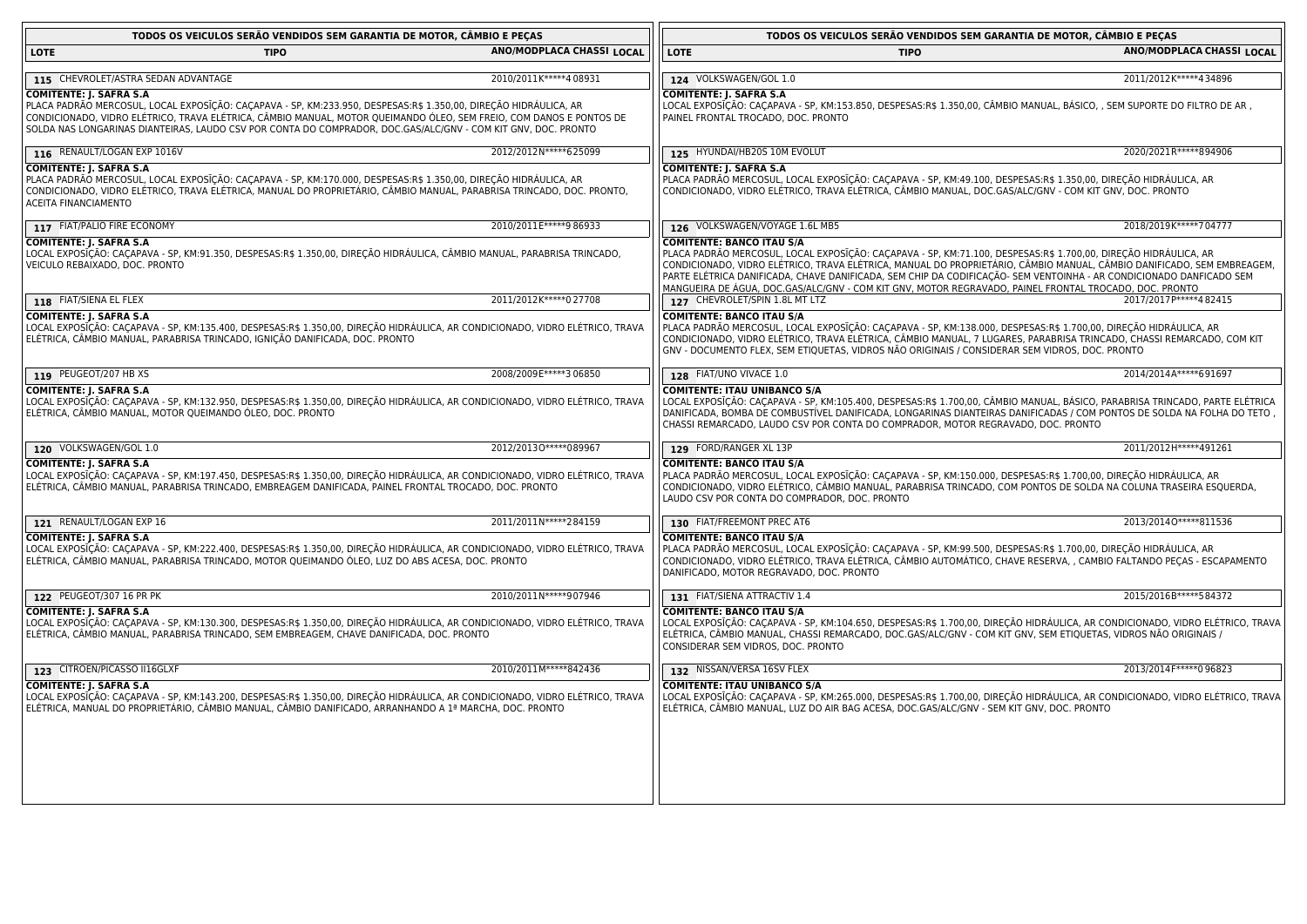| TODOS OS VEICULOS SERÃO VENDIDOS SEM GARANTIA DE MOTOR, CÂMBIO E PECAS                                                                                                                                                                                                                                                                                                                                                                                                    |                     |                     |              | TODOS OS VEICULOS SERÃO VENDIDOS SEM GARANTIA DE MOTOR, CÂMBIO E PEÇAS                                                                                                                                                                                                                                                             |                           |
|---------------------------------------------------------------------------------------------------------------------------------------------------------------------------------------------------------------------------------------------------------------------------------------------------------------------------------------------------------------------------------------------------------------------------------------------------------------------------|---------------------|---------------------|--------------|------------------------------------------------------------------------------------------------------------------------------------------------------------------------------------------------------------------------------------------------------------------------------------------------------------------------------------|---------------------------|
| <b>LOTE</b><br><b>TIPO</b>                                                                                                                                                                                                                                                                                                                                                                                                                                                | <b>ANO/MODPLACA</b> | <b>CHASSI</b>       | <b>LOCAL</b> | <b>LOTE</b><br><b>TIPO</b>                                                                                                                                                                                                                                                                                                         | ANO/MODPLACA CHASSI LOCAL |
|                                                                                                                                                                                                                                                                                                                                                                                                                                                                           |                     |                     |              |                                                                                                                                                                                                                                                                                                                                    |                           |
| 133 VOLKSWAGEN/FOX 1.0                                                                                                                                                                                                                                                                                                                                                                                                                                                    | 2007/2008D*****2    | 05294               |              | 142 CHEVROLET/CLASSIC LS                                                                                                                                                                                                                                                                                                           | 2012/2012 H***** 616686   |
| <b>COMITENTE: ITAU UNIBANCO S/A</b><br>LOCAL EXPOSĪÇÃO: CAÇAPAVA - SP, KM:178.900, DESPESAS:R\$ 1.700,00, DIREÇÃO HIDRÁULICA, VIDRO ELÉTRICO, TRAVA ELÉTRICA, CÂMBIO<br>MANUAL, JUNTA DO CABEÇOTE QUEIMADA, LONGARINAS DIANTEIRAS DANIFICADAS - QUALQUER REGULARIZAÇÃO OU LAUDOS POR CONTA DO<br>ARREMATANTE, PAINEL FRONTAL TROCADO, DOC. PRONTO                                                                                                                         |                     |                     |              | COMITENTE: OMNI GESTÃO E COBRANÇA LTDA<br>LOCAL EXPOSĪÇÃO: CAÇAPAVA - SP, KM:290.300, DESPESAS:R\$ 1.740,00, DIREÇÃO HIDRÁULICA, AR CONDICIONADO, VIDRO ELÉTRICO, TRAVA  <br>ELÉTRICA, CÂMBIO MANUAL, PARABRISA TRINCADO, MOTOR DESMONTADO E FALTANDO PEÇAS, SEM CHAVE, SEM BATERIA,<br>DOC.GAS/ALC/GNV - SEM KIT GNV, DOC. PRONTO |                           |
| 134 PEUGEOT/308 ALLURE                                                                                                                                                                                                                                                                                                                                                                                                                                                    | 2012/2013K*****3    | 13649               |              | 143 PEUGEOT/206 SW14 PRES FX                                                                                                                                                                                                                                                                                                       | 2008/2008E*****057491     |
| <b>COMITENTE: ITAU UNIBANCO S/A</b><br>PLACA PADRÃO MERCOSUL, LOCAL EXPOSIÇÃO: CAÇAPAVA - SP, KM:129.100, DESPESAS:R\$ 1.700,00, DIREÇÃO HIDRÁULICA, AR<br>CONDICIONADO, VIDRO ELÉTRICO, TRAVA ELÉTRICA, CÂMBIO AUTOMÁTICO, LUZ DA INJEÇÃO ACESA, COM PONTOS DE SOLDA NAS COLUNAS<br>DIANTEIRAS DIREITA E ESQUERDA, NO PAINEL TRASEIRO, NO ASSOALHO DO PORTA MALAS E NA CAIXA DE ESTEPE , LAUDO CSV POR CONTA<br>DO COMPRADOR, DOC.GAS/ALC/GNV - COM KIT GNV, DOC. PRONTO |                     |                     |              | COMITENTE: OMNI GESTÃO E COBRANÇA LTDA<br>LOCAL EXPOSIÇÃO: CAÇAPAVA - SP, KM:134.550, DESPESAS:R\$ 1.740,00, DIREÇÃO HIDRAULICA, AR CONDICIONADO, VIDRO ELÉTRICO, TRAVA  <br>ELÉTRICA, CÂMBIO MANUAL, PARTE ELÉTRICA DANIFICADA, DOC. PRONTO                                                                                       |                           |
| 135 VOLKSWAGEN/PARATI 1.6                                                                                                                                                                                                                                                                                                                                                                                                                                                 | 2009/2009E*****7    | 35910               |              | 144 FIAT/PALIO FIRE                                                                                                                                                                                                                                                                                                                | 2003/2004G*****467249     |
| <b>COMITENTE: ITAU UNIBANCO S/A</b><br>LOCAL EXPOSĪÇÃO: CAÇAPAVA - SP, KM:73.500, DESPESAS:R\$ 1.700,00, DIREÇÃO HIDRÁULICA, CÂMBIO MANUAL, , , PAINEL FRONTAL<br>TROCADO, DOC. PRONTO                                                                                                                                                                                                                                                                                    |                     |                     |              | <b>COMITENTE: OMNI GESTÃO E COBRANÇA LTDA</b><br>LOCAL EXPOSĪÇÃO: CAÇAPAVA - SP, KM:170.650, DESPESAS:R\$ 1.740,00, VIDRO ELÉTRICO, TRAVA ELÉTRICA, CÂMBIO MANUAL, PARABRISA<br>TRINCADO, MOTOR QUEIMANDO ÓLEO, DOC. PRONTO                                                                                                        |                           |
| 136 RENAULT/LOGAN EXPR 16M                                                                                                                                                                                                                                                                                                                                                                                                                                                | 2014/2015A*****8    | 73880               |              | 145 FIAT/LINEA LX 1.8 DUAL                                                                                                                                                                                                                                                                                                         | 2010/2011H*****333529     |
| <b>COMITENTE: ITAU UNIBANCO S/A</b><br>LOCAL EXPOSĨÇÃO: CAÇAPAVA - SP, KM:160.250, DESPESAS:R\$ 1.700,00, DIREÇÃO HIDRÁULICA, AR CONDICIONADO, VIDRO ELÉTRICO, TRAVA<br>ELÉTRICA, CÂMBIO MANUAL, LUZ DO AIR BAG ACESA, LUZ DA INJEÇÃO ACESA, DOC. PRONTO, ACEITA FINANCIAMENTO                                                                                                                                                                                            |                     |                     |              | COMITENTE: OMNI GESTÃO E COBRANÇA LTDA<br>LOCAL EXPOSIÇÃO: CAÇAPAVA - SP, KM:144.100, DESPESAS:R\$ 1.740,00, DIREÇÃO HIDRÁULICA, AR CONDICIONADO, VIDRO ELÉTRICO, TRAVA  <br>ELÉTRICA, CÂMBIO AUTOMATIZADO, CHAVE RESERVA, SEM BATERIA, DOC. PRONTO                                                                                |                           |
| 137 FIAT/PUNTO ATTRACTIVE                                                                                                                                                                                                                                                                                                                                                                                                                                                 | 2010/2011N*****3    | 35557               |              | 146 FIAT/STRADA TREK CE FLEX                                                                                                                                                                                                                                                                                                       | 2012/2012H ***** 203519   |
| <b>COMITENTE: BANCO ITAU S/A</b><br>LOCAL EXPOSĨÇÃO: CAÇAPAVA - SP, KM:125.700, DESPESAS:R\$ 1.700,00, DIREÇÃO HIDRÁULICA, AR CONDICIONADO, VIDRO ELÉTRICO, TRAVA<br>ELÉTRICA, CÂMBIO MANUAL, PARABRISA TRINCADO, MOTOR QUEIMANDO ÓLEO, VEICULO REBAIXADO, RADIADOR DANIFICADO CAMBIO<br>ESCAPANDO 1º MARCHA, MOTOR REGRAVADO, DOC. PRONTO                                                                                                                                |                     |                     |              | COMITENTE: OMNI GESTÃO E COBRANÇA LTDA<br>PLACA PADRÃO MERCOSUL, LOCAL EXPOSĪÇÃO: CAÇAPAVA - SP, KM:207.900, DESPESAS:R\$ 1.740,00, DIREÇÃO HIDRAULICA, VIDRO<br>ELÉTRICO, CÂMBIO MANUAL, PARABRISA TRINCADO, LUZ DA INJEÇÃO ACESA, DOC. PRONTO                                                                                    |                           |
| 138 FORD/ECOSPORT TIT 1.6                                                                                                                                                                                                                                                                                                                                                                                                                                                 | 2013/20140 ***** 4  | 80906               |              | 147 VOLKSWAGEN/SAVEIRO 1.6 CE                                                                                                                                                                                                                                                                                                      | 2009/2010H ***** 165951   |
| <b>COMITENTE: ITAU UNIBANCO S/A</b><br>PLACA PADRÃO MERCOSUL, LOCAL EXPOSĨÇÃO: CAÇAPAVA - SP, KM:139.000, DESPESAS:R\$ 1.700,00, DIREÇÃO HIDRÁULICA, AR<br>CONDICIONADO, VIDRO ELÉTRICO, TRAVA ELÉTRICA, CÂMBIO MANUAL, LUZ DO AIR BAG ACESA, RADIADOR E LONGARINA DIANTEIRA DIREITA<br>DANIFICADOS/ TETO E PAINEL FRONTAL TROCADOS , LAUDO CSV POR CONTA DO COMPRADOR, DOC. PRONTO                                                                                       |                     |                     |              | COMITENTE: OMNI GESTÃO E COBRANÇA LTDA<br>LOCAL EXPOSĪÇÃO: CAÇAPAVA - SP, KM:97.900, DESPESAS:R\$ 1.740,00, DIREÇÃO HIDRÁULICA, VIDRO ELÉTRICO, TRAVA ELÉTRICA, CÂMBIO<br>MANUAL, DOC. PRONTO, ACEITA FINANCIAMENTO                                                                                                                |                           |
| 139 RENAULT/LOGAN EXP 16                                                                                                                                                                                                                                                                                                                                                                                                                                                  | 2012/2013           | SUCATA / SEM        |              | 148 CHEVROLET/CLASSIC                                                                                                                                                                                                                                                                                                              | 2010/2010N*****842170     |
| <b>COMITENTE: BANCO ITAU S/A</b><br>PLACA PADRÃO MERCOSUL, LOCAL EXPOSĪÇÃO: CAÇAPAVA - SP, KM:NAO HA, DESPESAS:R\$ 1.700,00, BAIXA DE SUCATA, OBS DOC: SUCATA                                                                                                                                                                                                                                                                                                             |                     | <b>DOCUMENTAÇÃO</b> |              | COMITENTE: OMNI GESTÃO E COBRANÇA LTDA<br>LOCAL EXPOSIÇÃO: CAÇAPAVA - SP, KM:145.500, DESPESAS:R\$ 1.740,00, CÂMBIO MANUAL, BÁSICO, SEM FREIO, DOC. PRONTO                                                                                                                                                                         |                           |
|                                                                                                                                                                                                                                                                                                                                                                                                                                                                           | 2011/2012G*****0    | 77580               |              | 149 RENAULT/CLIO CAM1016VH                                                                                                                                                                                                                                                                                                         | 2010/2011H*****901106     |
| 140 FIAT/UNO WAY 1.0<br>COMITENTE: OMNI GESTÃO E COBRANÇA LTDA<br>LOCAL EXPOSIÇÃO: CAÇAPAVA - SP, KM:174.600, DESPESAS:R\$ 1.740,00, DIREÇÃO HIDRAULICA, VIDRO ELÉTRICO, CÂMBIO MANUAL,<br>PARABRISA TRINCADO, LUZ DA INJEÇÃO ACESA, MOTOR INCENDIADO , DOC. PRONTO                                                                                                                                                                                                       |                     |                     |              | <b>COMITENTE: OMNI GESTÃO E COBRANÇA LTDA</b><br>LOCAL EXPOSIÇÃO: CAÇAPAVA - SP, KM:136.300, DESPESAS:R\$ 1.740,00, DIREÇÃO HIDRÁULICA, AR CONDICIONADO, VIDRO ELÉTRICO, TRAVA  <br>ELÉTRICA, MANUAL DO PROPRIETÁRIO, CÂMBIO MANUAL, SEM BATERIA, DOC. PRONTO                                                                      |                           |
| 141 FIAT/PALIO FIRE ECONOMY                                                                                                                                                                                                                                                                                                                                                                                                                                               | 2010/2011N*****6    | 51536               |              | 150 HONDA/CG 160 FAN                                                                                                                                                                                                                                                                                                               | 2018/2018 F***** 8 54359  |
| COMITENTE: OMNI GESTÃO E COBRANÇA LTDA<br>LOCAL EXPOSĪÇÃO: CAÇAPAVA - SP, KM:102.650, DESPESAS:R\$ 1.740,00, DIREÇÃO HIDRÁULICA, CÂMBIO MANUAL, PARABRISA TRINCADO,<br>MOTOR QUEIMANDO ÓLEO, DIREÇÃO DANIFICADA, DOC. PRONTO                                                                                                                                                                                                                                              |                     |                     |              | <b>COMITENTE: OMNI GESTÃO E COBRANÇA LTDA</b><br>PLACA PADRÃO MERCOSUL, LOCAL EXPOSIÇÃO: CAÇAPAVA - SP, KM:NAO HA, DESPESAS:R\$ 690,00, SEM CHAVE, SEM PAINEL, SEM IGNIÇÃO/<br>RECALL POR CONTA DO ARREMATANTE, DOC. PRONTO                                                                                                        |                           |
|                                                                                                                                                                                                                                                                                                                                                                                                                                                                           |                     |                     |              | 151 HONDA/CG 160 START                                                                                                                                                                                                                                                                                                             | 2019/2020Q*****628176     |
|                                                                                                                                                                                                                                                                                                                                                                                                                                                                           |                     |                     |              | <b>COMITENTE: OMNI GESTÃO E COBRANÇA LTDA</b><br>LOCAL EXPOSIÇÃO: CAÇAPAVA - SP, KM:23.700, DESPESAS:R\$ 690,00, DOC. PRONTO                                                                                                                                                                                                       |                           |

<u> 1980 - Johann Barn, fransk politik fotograf (d. 1980)</u>

<u> 1980 - Johann Stoff, deutscher Stoffen und der Stoffen und der Stoffen und der Stoffen und der Stoffen und der</u>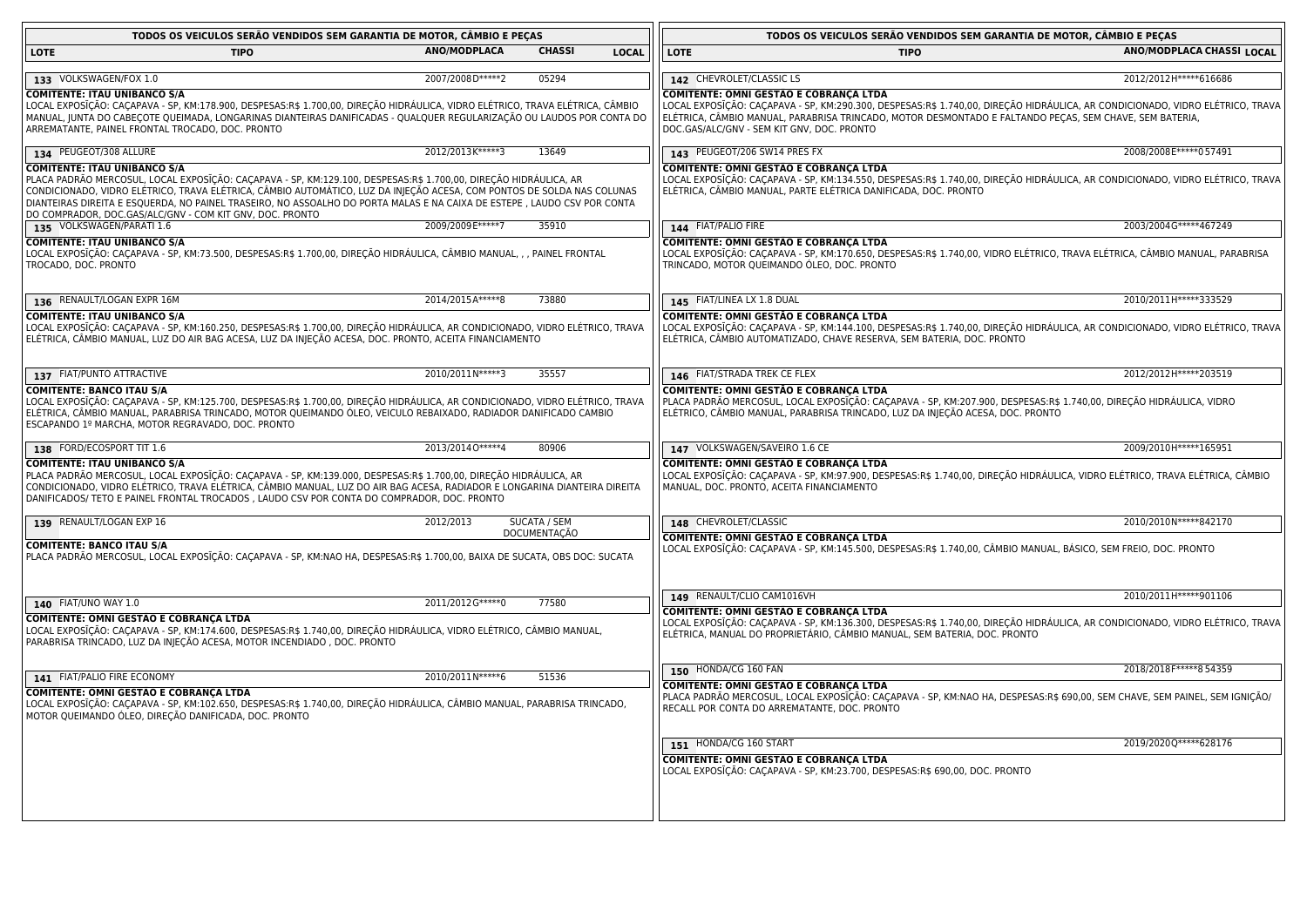| TODOS OS VEICULOS SERÃO VENDIDOS SEM GARANTIA DE MOTOR, CAMBIO E PEÇAS                                                                                                                                                                                    |                           |                                                                                                                                                                                                                                                                                                                                                                                                                                                   | TODOS OS VEICULOS SERÃO VENDIDOS SEM GARANTIA DE MOTOR, CÂMBIO E PEÇAS |                     |              |
|-----------------------------------------------------------------------------------------------------------------------------------------------------------------------------------------------------------------------------------------------------------|---------------------------|---------------------------------------------------------------------------------------------------------------------------------------------------------------------------------------------------------------------------------------------------------------------------------------------------------------------------------------------------------------------------------------------------------------------------------------------------|------------------------------------------------------------------------|---------------------|--------------|
| <b>TIPO</b><br>LOTE                                                                                                                                                                                                                                       | ANO/MODPLACA CHASSI LOCAL | <b>LOTE</b><br><b>TIPO</b>                                                                                                                                                                                                                                                                                                                                                                                                                        | <b>ANO/MODPLACA</b>                                                    | <b>CHASSI</b>       | <b>LOCAL</b> |
| 152 HONDA/CG 160 START                                                                                                                                                                                                                                    | 2021/2022 F***** 7 04101  | 163 FORD/TRANSIT 350L CC                                                                                                                                                                                                                                                                                                                                                                                                                          | 2013/2013E*****1                                                       | 48657               |              |
| COMITENTE: ACFI AYMORE CRED, FINANC E INVEST S/A<br>PLACA PADRAO MERCOSUL, LOCAL EXPOSIÇÃO: CAÇAPAVA - SP, KM:41.700, DESPESAS:R\$ 450,00, DOC. 30 DIAS ÚTEIS                                                                                             |                           | COMITENTE: ACFI AYMORE CRED, FINANC E INVEST S/A<br>PLACA PADRAO MERCOSUL, LOCAL EXPOSIÇÃO: CAÇAPAVA - SP, KM:403.800, DESPESAS:R\$ 3.000,00, DIREÇÃO HIDRÁULICA, VIDRO<br>ELÉTRICO, CÂMBIO MANUAL, MOTOR FALTANDO PEÇAS, SEM CORREIA DENTADA / COM VAZAMENTO DE COMBUSTIVEL/ MOTOR TROCADO -<br>REGULARIZADO, DOC. 30 DIAS ÚTEIS                                                                                                                 |                                                                        |                     |              |
| 153 HONDA/CG 160 FAN                                                                                                                                                                                                                                      | 2018/2018F*****873503     | 164 MITSUBISHI/PAJERO DAKAR D                                                                                                                                                                                                                                                                                                                                                                                                                     | 2012/20120*****0                                                       | 05189               |              |
| COMITENTE: ACFI AYMORE CRED, FINANC E INVEST S/A<br>LOCAL EXPOSIÇAO: CAÇAPAVA - SP, KM:55.850, DESPESAS:R\$ 450,00, DOC. 30 DIAS ÚTEIS                                                                                                                    |                           | COMITENTE: ACFI AYMORE CRED, FINANC E INVEST S/A<br>LOCAL EXPOSIÇÃO: CAÇAPAVA - SP, KM:168.500, DESPESAS:R\$ 1.300,00, DIREÇÃO HIDRÁULICA, AR CONDICIONADO, VIDRO ELÉTRICO, TRAVA<br>ELÉTRICA, MANUAL DO PROPRIETÁRIO, CÂMBIO AUTOMÁTICO, , CAMBIO E TRAÇÃO 4X4 DANIFICADOS/ RECALL POR CONTA DO<br>ARREMATANTE, DOC. 30 DIAS UTEIS                                                                                                               |                                                                        |                     |              |
| 154 YAMAHA/MT-03 ABS                                                                                                                                                                                                                                      | 2021/2022R ***** 908478   | 165 FORD/FUSION                                                                                                                                                                                                                                                                                                                                                                                                                                   | 2011/20110*****9                                                       | 13136               |              |
| <b>COMITENTE: ACFI AYMORE CRED, FINANC E INVEST S/A</b><br>PLACA PADRÃO MERCOSUL, LOCAL EXPOSIÇÃO: CAÇAPAVA - SP, KM:5.800, DESPESAS:R\$ 450,00, MANUAL DO PROPRIETÁRIO, CHAVE<br>RESERVA, DOC. 30 DIAS UTEIS                                             |                           | COMITENTE: ACFI AYMORE CRED, FINANC E INVEST S/A<br>PLACA PADRÃO MERCOSUL, LOCAL EXPOSIÇÃO: CAÇAPAVA - SP, KM:147.400, DESPESAS:R\$ 1.300,00, DIREÇÃO HIDRÁULICA, AR<br>CONDICIONADO, VIDRO ELÉTRICO, TRAVA ELÉTRICA, CÁMBIO AUTOMÁTICO, PARABRISA TRINCADO, RECALL POR CONTA DO ARREMATANTE,<br>DOC. 30 DIAS UTEIS                                                                                                                               |                                                                        |                     |              |
| 155 HONDA/XRE 190                                                                                                                                                                                                                                         | 2018/2018G*****910377     | 166 CHEVROLET/CAPTIVA SPORT 2.4                                                                                                                                                                                                                                                                                                                                                                                                                   | 2011/2012N*****4                                                       | 42134               |              |
| <b>COMITENTE: ACFI AYMORE CRED, FINANC E INVEST S/A</b><br>LOCAL EXPOSIÇÃO: CAÇAPAVA - SP, KM:DIGITAL, DESPESAS:R\$ 450,00, MOTOR QUEIMANDO ÓLEO, HODÔMETRO DANIFICADO, COM PONTOS<br>DE CORROSAO NO QUADRO, DOC. 30 DIAS UTEIS                           |                           | COMITENTE: ACFI AYMORE CRED, FINANC E INVEST S/A<br>PLACA PADRÃO MERCOSUL, LOCAL EXPOSĪÇÃO: CAÇAPAVA - SP, KM:112.500, DESPESAS:R\$ 1.300,00, DIREÇÃO HIDRÁULICA, AR<br>CONDICIONADO, VIDRO ELÉTRICO, TRAVA ELÉTRICA, MANUAL DO PROPRIETÁRIO, CÂMBIO AUTOMÁTICO, LUZ DO ABS ACESA, DOC. 30 DIAS<br>ÚTEIS                                                                                                                                          |                                                                        |                     |              |
| 156 HONDA/LEAD 110                                                                                                                                                                                                                                        | 2011/2011E*****407604     | 167 FORD/RANGER XLT 12A                                                                                                                                                                                                                                                                                                                                                                                                                           | 2007/2008E*****7                                                       | 31857               |              |
| COMITENTE: ACFI AYMORE CRED, FINANC E INVEST S/A<br>PLACA PADRÃO MERCOSUL, LOCAL EXPOSIÇÃO: CAÇAPAVA - SP, KM:35.300, DESPESAS:R\$ 450,00, DOC. PRONTO                                                                                                    |                           | <b>COMITENTE: ACFI AYMORE CRED, FINANC E INVEST S/A</b><br>PLACA PADRÃO MERCOSUL, LOCAL EXPOSĪÇÃO: CAÇAPAVA - SP, KM:145.400, DESPESAS:R\$ 1.300,00, DIREÇÃO HIDRÁULIÇA, AR<br>CONDICIONADO, VIDRO ELÉTRICO, TRAVA ELÉTRICA, MANUAL DO PROPRIETÁRIO, CÂMBIO MANUAL, MOTOR QUEIMANDO ÓLEO, DOC. 30 DIAS<br><b>ÚTEIS</b>                                                                                                                            |                                                                        |                     |              |
| 157 HONDA/CG 160 CARGO                                                                                                                                                                                                                                    | 2021/20225 ***** 204692   | 168 DODGE/JOURNEY SXT                                                                                                                                                                                                                                                                                                                                                                                                                             | 2010/2010 K*****6                                                      | 64766               |              |
| COMITENTE: ACFI AYMORE CRED, FINANC E INVEST S/A<br>LOCAL EXPOSIÇÃO: CAÇAPAVA - SP, KM:10, DESPESAS:R\$ 450,00, MANUAL DO PROPRIETÁRIO, CHAVE RESERVA, DOC. 30 DIAS ÚTEIS                                                                                 |                           | <b>COMITENTE: ACFI AYMORE CRED, FINANC E INVEST S/A</b><br>LOCAL EXPOSIÇÃO: CAÇAPAVA - SP, KM:125.600, DESPESAS:R\$ 1.300,00, DIREÇÃO HIDRÁULICA, AR CONDICIONADO, VIDRO ELÉTRICO, TRAVA<br>ELÉTRICA, CÂMBIO AUTOMÁTICO, LUZ DO AIR BAG ACESA, LUZ DO ABS ACESA, CHAVE NÃO ORIGINAL - OLEO NO RESERVATÓRIO DE AGUA/<br>VEÍCULO ENVELOPADO, DOC. PRONTO                                                                                            |                                                                        |                     |              |
| 158 HONDA/BIZ 125                                                                                                                                                                                                                                         | 2021/2021R*****547269     | 169 CHEVROLET/S10 RODEIO D                                                                                                                                                                                                                                                                                                                                                                                                                        | 2010/2011N*****9                                                       | 41597               |              |
| COMITENTE: ACFI AYMORE CRED, FINANC E INVEST S/A<br>PLACA PADRÃO MERCOSUL, LOCAL EXPOSIÇÃO: CAÇAPAVA - SP, KM:2.000, DESPESAS:R\$ 450,00, DOC. 30 DIAS ÚTEIS                                                                                              |                           | <b>COMITENTE: ACFI AYMORE CRED, FINANC E INVEST S/A</b><br>PLACA PADRÃO MERCOSUL, LOCAL EXPOSIÇÃO: CAÇAPAVA - SP, KM:163.900, DESPESAS:R\$ 1.300,00, DIREÇÃO HIDRAULICA, AR<br>CONDICIONADO, VIDRO ELÉTRICO, TRAVA ELÉTRICA, CÂMBIO MANUAL, LUZ DO ABS ACESA, LUZ DA INJEÇÃO ACESA, MOTOR RAJANDO/ COM<br>PONTOS DE SOLDA NO PAINEL FRONTAL, , COM PONTOS DE SOLDA NO PAINEL FRONTAL, DOC. 30 DIAS UTEIS                                          |                                                                        |                     |              |
| 159 YAMAHA/MT-03 ABS                                                                                                                                                                                                                                      | 2021/20225 ***** 607066   | 170 MITSUBISHI/PAJERO TR4 FLEX HP                                                                                                                                                                                                                                                                                                                                                                                                                 | 2010/2011E*****3                                                       | 53266               |              |
| COMITENTE: ACFI AYMORE CRED, FINANC E INVEST S/A<br>LOCAL EXPOSIÇÃO: CAÇAPAVA - SP, KM:950, DESPESAS:R\$ 450,00, DOC. 30 DIAS ÚTEIS                                                                                                                       |                           | <b>COMITENTE: ACFI AYMORE CRED, FINANC E INVEST S/A</b><br>PLACA PADRÃO MERCOSUL, LOCAL EXPOSIÇÃO: CAÇAPAVA - SP, KM:130.700, DESPESAS:R\$ 1.300,00, DIREÇÃO HIDRÁULICA, AR<br>CONDICIONADO, VIDRO ELÉTRICO, TRAVA ELÉTRICA, CÂMBIO AUTOMÁTICO, , VEÍCULO BLINDADO - VIDROS BLINDADOS, DELAMINADOS -<br>REGISTRO DE PROPRIEDADE E LAUDOS DA BLINDAGEM POR CONTA DO ARREMATANTE / TRAÇÃO 4X4, DOC.GAS/ALC/GNV - COM KIT GNV,<br>DOC. 30 DIAS UTEIS |                                                                        |                     |              |
| 160 _/GUERRA SEMI REBOQUE AG GR                                                                                                                                                                                                                           | 2010/2011E*****698676     | 171 VOLKSWAGEN/KOMBI                                                                                                                                                                                                                                                                                                                                                                                                                              | 2013/2014                                                              | SUCATA / SEM        |              |
| <b>COMITENTE: BANCO ABN AMRO REAL S/A</b><br>PLACA PADRÃO MERCOSUL, LOCAL EXPOSIÇÃO: CAÇAPAVA - SP, KM:NAO HA, DESPESAS:R\$ 3.000,00, DOC. PRONTO                                                                                                         |                           | <b>COMITENTE: ACFI AYMORE CRED, FINANC E INVEST S/A</b><br>PLACA PADRÃO MERCOSUL, LOCAL EXPOSIÇÃO: CAÇAPAVA - SP, KM:NAO HA, DESPESAS:R\$ 1.300,00, OBS DOC: SUCATA                                                                                                                                                                                                                                                                               |                                                                        | <b>DOCUMENTAÇÃO</b> |              |
| 161 FIAT/DUCATO NIKS MIC 20                                                                                                                                                                                                                               | 2008/2009E*****836567     |                                                                                                                                                                                                                                                                                                                                                                                                                                                   |                                                                        |                     |              |
| <b>COMITENTE: ACFI AYMORE CRED, FINANC E INVEST S/A</b><br>PLACA PADRÃO MERCOSUL, LOCAL EXPOSIÇÃO: CAÇAPAVA - SP, KM:465.550, DESPESAS:R\$ 3.000,00, DIREÇÃO HIDRÁULICA, CÂMBIO MANUAL,<br>CHAVE RESERVA, LUZ DO ABS ACESA, DOC. PRONTO                   |                           |                                                                                                                                                                                                                                                                                                                                                                                                                                                   |                                                                        |                     |              |
| 162 RENAULT/MASTER FUR L1H1                                                                                                                                                                                                                               | 2019/2020F*****4 74229    |                                                                                                                                                                                                                                                                                                                                                                                                                                                   |                                                                        |                     |              |
| <b>COMITENTE: ACFI AYMORE CRED, FINANC E INVEST S/A</b><br>LOCAL EXPOSIÇÃO: CAÇAPAVA - SP, KM:84.950, DESPESAS:R\$ 1.300,00, DIREÇÃO HIDRÁULICA, AR CONDICIONADO, VIDRO ELÉTRICO, TRAVA<br>ELÉTRICA, CÂMBIO MANUAL, CATEGORIA ALUGUEL, DOC. 30 DIAS ÚTEIS |                           |                                                                                                                                                                                                                                                                                                                                                                                                                                                   |                                                                        |                     |              |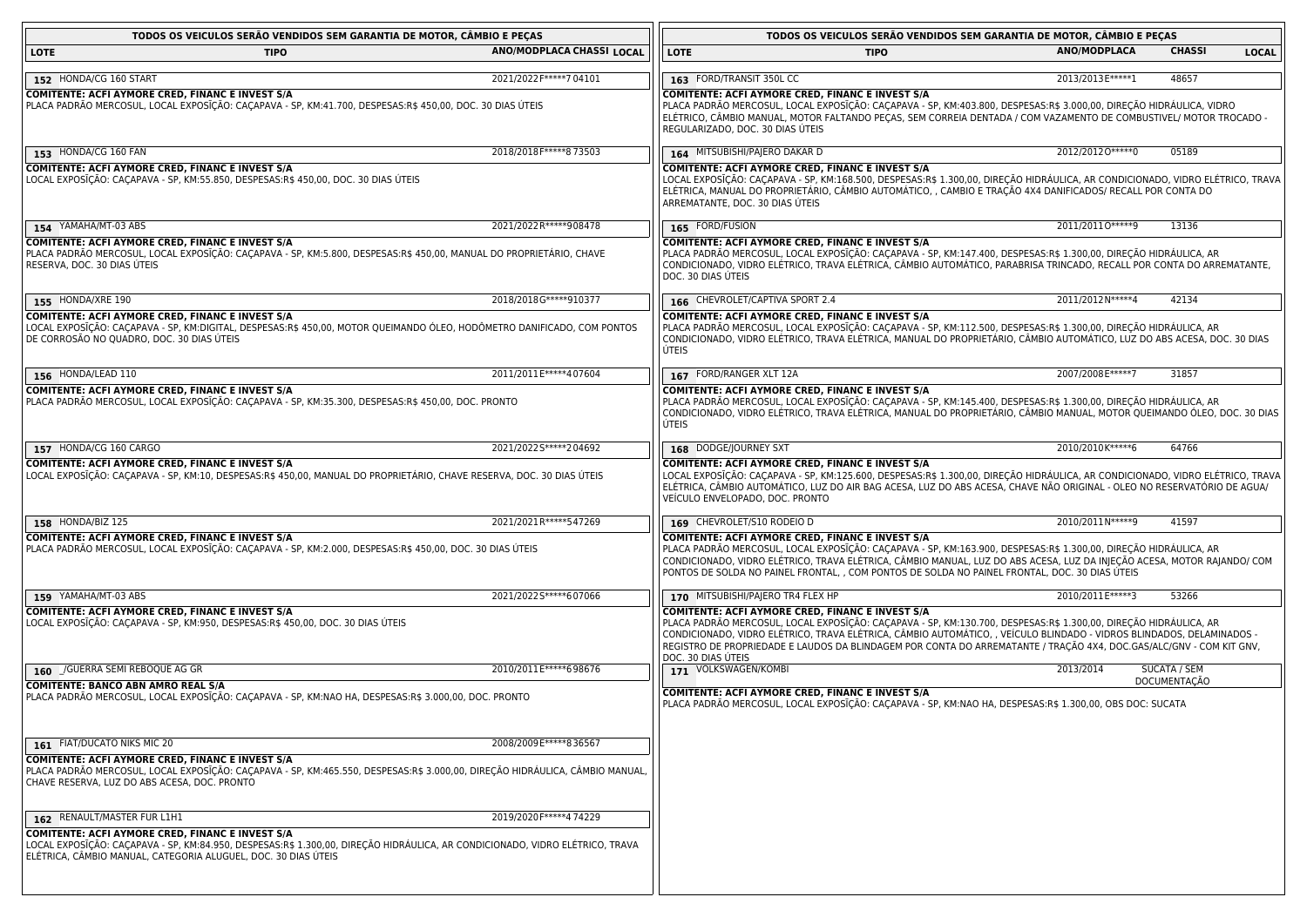| TODOS OS VEICULOS SERÃO VENDIDOS SEM GARANTIA DE MOTOR, CÂMBIO E PEÇAS                                                                                                                                                                                                                                                                                                                                                                              |                           | TODOS OS VEICULOS SERÃO VENDIDOS SEM GARANTIA DE MOTOR, CÂMBIO E PEÇAS                                                                                                                                                                                                                                                                                                                      |                           |
|-----------------------------------------------------------------------------------------------------------------------------------------------------------------------------------------------------------------------------------------------------------------------------------------------------------------------------------------------------------------------------------------------------------------------------------------------------|---------------------------|---------------------------------------------------------------------------------------------------------------------------------------------------------------------------------------------------------------------------------------------------------------------------------------------------------------------------------------------------------------------------------------------|---------------------------|
|                                                                                                                                                                                                                                                                                                                                                                                                                                                     |                           |                                                                                                                                                                                                                                                                                                                                                                                             |                           |
| <b>LOTE</b><br><b>TIPO</b>                                                                                                                                                                                                                                                                                                                                                                                                                          | ANO/MODPLACA CHASSI LOCAL | <b>LOTE</b><br><b>TIPO</b>                                                                                                                                                                                                                                                                                                                                                                  | ANO/MODPLACA CHASSI LOCAL |
| 172 CHEVROLET/MONTANA LS                                                                                                                                                                                                                                                                                                                                                                                                                            | 2011/2012 E*****3 94564   | 182 HYUNDAI/TUCSON GLS 20L                                                                                                                                                                                                                                                                                                                                                                  | 2009/2010M*****347789     |
| COMITENTE: ACFI AYMORE CRED, FINANC E INVEST S/A<br>LOCAL EXPOSĪÇÃO: CAÇAPAVA - SP, KM:133.700, DESPESAS:R\$ 1.300,00, DIREÇÃO HIDRÁULICA, AR CONDICIONADO, VIDRO ELÉTRICO, TRAVA<br>ELÉTRICA, MANUAL DO PROPRIETÁRIO, CÂMBIO MANUAL, DOC. 30 DIAS ÚTEIS                                                                                                                                                                                            |                           | COMITENTE: ACFI AYMORE CRED, FINANC E INVEST S/A<br>LOCAL EXPOSIÇÃO: CAÇAPAVA - SP, KM:176.550, DESPESAS:R\$ 1.300,00, DIREÇÃO HIDRÁULICA, AR CONDICIONADO, VIDRO ELÉTRICO, TRAVA<br>ELÉTRICA, CÂMBIO AUTOMÁTICO, DOC.GAS/GNV - COM KIT GNV, DOC. 30 DIAS ÚTEIS                                                                                                                             |                           |
| 173 VOLKSWAGEN/SAVEIRO 1.6 CS                                                                                                                                                                                                                                                                                                                                                                                                                       | 2012/2012 H ***** 194140  | 183 VOLKSWAGEN/GOL 1.0 GIV                                                                                                                                                                                                                                                                                                                                                                  | 2008/2009J*****4 09531    |
| COMITENTE: ACFI AYMORE CRED, FINANC E INVEST S/A<br>LOCAL EXPOSIÇÃO: CAÇAPAVA - SP, KM:118.450, DESPESAS:R\$ 1.300,00, DIREÇÃO HIDRÁULICA, VIDRO ELÉTRICO, TRAVA ELÉTRICA, CÂMBIO<br>MANUAL, MOTOR QUEIMANDO ÓLEO, PAINEL FRONTAL TROCADO, DOC. 30 DIAS ÚTEIS                                                                                                                                                                                       |                           | COMITENTE: ACFI AYMORE CRED, FINANC E INVEST S/A<br>PLACA PADRÃO MERCOSUL, LOCAL EXPOSIÇÃO: CAÇAPAVA - SP, KM:188.100, DESPESAS:R\$ 1.300,00, VIDRO ELÉTRICO, CÂMBIO MANUAL,<br>MOTOR QUEIMANDO ÓLEO, PAINEL FRONTAL TROCADO, DOC. 30 DIAS ÚTEIS                                                                                                                                            |                           |
| 174 HONDA/FIT LX FLEX                                                                                                                                                                                                                                                                                                                                                                                                                               | 2010/2010 K*****4 18533   | 184 FIAT/PALIO WK ADVEN FLEX                                                                                                                                                                                                                                                                                                                                                                | 2011/2012H ***** 057087   |
| COMITENTE: ACFI AYMORE CRED, FINANC E INVEST S/A                                                                                                                                                                                                                                                                                                                                                                                                    |                           | COMITENTE: ACFI AYMORE CRED, FINANC E INVEST S/A                                                                                                                                                                                                                                                                                                                                            |                           |
| PLACA PADRÃO MERCOSUL, LOCAL EXPOSĪÇÃO: CAÇAPAVA - SP, KM:139.400, DESPESAS:R\$ 1.300,00, DIREÇÃO HIDRÁULICA, AR<br>CONDICIONADO, VIDRO ELÉTRICO, TRAVA ELÉTRICA, MANUAL DO PROPRIETÁRIO, CÂMBIO MANUAL, DOC. 30 DIAS ÚTEIS                                                                                                                                                                                                                         |                           | LOCAL EXPOSIÇÃO: CAÇAPAVA - SP, KM:180.300, DESPESAS:R\$ 1.300,00, DIREÇÃO HIDRÁULICA, AR CONDICIONADO, VIDRO ELÉTRICO, TRAVA<br>ELÉTRICA, CÂMBIO MANUAL, PARABRISA TRINCADO, LUZ DO AIR BAG ACESA, REMARCAÇÃO DE CHASSI POR CONTA DO COMPRADOR, CHASSI<br>COM FERRUGEM, DOC. 30 DIAS ÚTEIS                                                                                                 |                           |
| 175 VOLKSWAGEN/VOYAGE 1.6                                                                                                                                                                                                                                                                                                                                                                                                                           | 2013/2014L ***** 7 50400  | 185 LIFAN/X60 1.8L TALENT                                                                                                                                                                                                                                                                                                                                                                   | 2015/2016G ***** 394689   |
| COMITENTE: ACFI AYMORE CRED, FINANC E INVEST S/A<br>LOCAL EXPOSĨÇÃO: CAÇAPAVA - SP, KM:111.800, DESPESAS:R\$ 1.300,00, DIREÇÃO HIDRÁULICA, AR CONDICIONADO, VIDRO ELÉTRICO, TRAVA<br>ELÉTRICA, MANUAL DO PROPRIETÁRIO, CÂMBIO MANUAL, LUZ DO AIR BAG ACESA, REMARCAÇÃO DE CHASSI POR CONTA DO COMPRADOR,<br>DOC. 30 DIAS ÚTEIS                                                                                                                      |                           | COMITENTE: ACFI AYMORE CRED, FINANC E INVEST S/A<br>LOCAL EXPOSĨÇÃO: CAÇAPAVA - SP, KM:127.550, DESPESAS:R\$ 1.300,00, DIREÇÃO HIDRÁULICA, AR CONDICIONADO, VIDRO ELÉTRICO, TRAVA<br>ELÉTRICA, MANUAL DO PROPRIETÁRIO, CÂMBIO MANUAL, DOC. 30 DIAS ÚTEIS                                                                                                                                    |                           |
| 176 FORD/KA SE 1.0 SD C                                                                                                                                                                                                                                                                                                                                                                                                                             | 2019/2020Q*****370173     | 186 CHEVROLET/AGILE LT                                                                                                                                                                                                                                                                                                                                                                      | 2011/2011E*****882151     |
| <b>COMITENTE: ACFI AYMORE CRED, FINANC E INVEST S/A</b><br>PLACA PADRÃO MERCOSUL, LOCAL EXPOSĨÇÃO: CAÇAPAVA - SP, KM:116.100, DESPESAS:R\$ 1.300,00, DIREÇÃO HIDRÁULICA, AR<br>CONDICIONADO, VIDRO ELÉTRICO, TRAVA ELÉTRICA, CÂMBIO MANUAL, ÁGUA NO ÓLEO DO MOTOR, DOC. 30 DIAS ÚTEIS                                                                                                                                                               |                           | <b>COMITENTE: ACFI AYMORE CRED, FINANC E INVEST S/A</b><br>LOCAL EXPOSĪÇÃO: CAÇAPAVA - SP, KM:132.350, DESPESAS:R\$ 1.300,00, DIREÇÃO HIDRÁULICA, VIDRO ELÉTRICO, TRAVA ELÉTRICA, CÂMBIO<br>MANUAL, DOC. 30 DIAS UTEIS                                                                                                                                                                      |                           |
| 177 RENAULT/SANDERO EXPR 10                                                                                                                                                                                                                                                                                                                                                                                                                         | 2018/2019Q*****795859     | 187 PEUGEOT/307 20S A FELI                                                                                                                                                                                                                                                                                                                                                                  | 2006/2007A*****212365     |
| COMITENTE: ACFI AYMORE CRED, FINANC E INVEST S/A<br>LOCAL EXPOSIÇÃO: CAÇAPAVA - SP, KM:150.600, DESPESAS:R\$ 1.300,00, DIREÇÃO HIDRÁULICA, AR CONDICIONADO, VIDRO ELÉTRICO, TRAVA<br>ELÉTRICA, MANUAL DO PROPRIETÁRIO, CÃMBIO MANUAL, MOTOR QUEIMANDO ÓLEO, DOC. 30 DIAS ÚTEIS                                                                                                                                                                      |                           | COMITENTE: ACFI AYMORE CRED, FINANC E INVEST S/A<br>LOCAL EXPOSIÇÃO: CAÇAPAVA - SP, KM:146.600, DESPESAS:R\$ 1.300,00, DIREÇÃO HIDRÁULICA, AR CONDICIONADO, VIDRO ELÉTRICO, TRAVA<br>ELÉTRICA, MANUAL DO PROPRIETÁRIO, CÂMBIO AUTOMÁTICO, , RECALL POR CONTA DO ARREMATANTE, DOC. PRONTO                                                                                                    |                           |
| 178 VOLKSWAGEN/GOL SPECIAL MB                                                                                                                                                                                                                                                                                                                                                                                                                       | 2015/2016 F***** 158931   | 188 FORD/KA FLEX                                                                                                                                                                                                                                                                                                                                                                            | 2008/2009E*****8 60787    |
| COMITENTE: ACFI AYMORE CRED, FINANC E INVEST S/A<br>PLACA PADRÃO MERCOSUL, LOCAL EXPOSĨÇÃO: CAÇAPAVA - SP, KM:76.350, DESPESAS:R\$ 1.300,00, DIREÇÃO HIDRÁULICA, AR<br>CONDICIONADO, VIDRO ELÉTRICO, TRAVA ELÉTRICA, MANUAL DO PROPRIETÁRIO, CÂMBIO MANUAL, DOC. 30 DIAS ÚTEIS                                                                                                                                                                      |                           | COMITENTE: ACFI AYMORE CRED, FINANC E INVEST S/A<br>LOCAL EXPOSIÇÃO: CAÇAPAVA - SP, KM:158.800, DESPESAS:R\$ 1.300,00, VIDRO ELÉTRICO, CÂMBIO MANUAL, DOC. PRONTO, ACEITA<br><b>FINANCIAMENTO</b>                                                                                                                                                                                           |                           |
| 179 NISSAN/VERSA 10                                                                                                                                                                                                                                                                                                                                                                                                                                 | 2018/2019Q*****503129     | 189 AUDI/A3 1.8T                                                                                                                                                                                                                                                                                                                                                                            | 2005/2006J*****5 01789    |
| COMITENTE: ACFI AYMORE CRED, FINANC E INVEST S/A<br>PLACA PADRÃO MERCOSUL, LOCAL EXPOSĪÇÃO: CAÇAPAVA - SP, KM:81.950, DESPESAS:R\$ 1.300,00, DIREÇÃO HIDRÁULICA, AR<br>CONDICIONADO, VIDRO ELÉTRICO, TRAVA ELÉTRICA, CÁMBIO MANUAL, PAINEL TRASEIRO TROCADO, DOC. 30 DIAS ÚTEIS                                                                                                                                                                     |                           | COMITENTE: ACFI AYMORE CRED, FINANC E INVEST S/A<br>  PLACA PADRÃO MERCOSUL, LOCAL EXPOSĪÇÃO: CAÇAPAVA - SP, KM:124.200, DESPESAS:R\$ 1.300,00, DIREÇÃO HIDRÁULICA, AR<br>CONDICIONADO, VIDRO ELÉTRICO, TRAVA ELÉTRICA, MANUAL DO PROPRIETÁRIO, CÂMBIO AUTOMÁTICO, PARABRISA TRINCADO, CÂMBIO<br>DANIFICADO, DIREÇÃO DANIFICADA, LUZ DO AIR BAG ACESA, LUZ DO ABS ACESA, DOC. 30 DIAS ÚTEIS |                           |
| 180 TOYOTA/ETIOS SD X                                                                                                                                                                                                                                                                                                                                                                                                                               | 2014/20140 ***** 148376   | 190 TOYOTA/COROLLA GLI18 CVT                                                                                                                                                                                                                                                                                                                                                                | 2015/2016F*****6 33861    |
| COMITENTE: ACFI AYMORE CRED, FINANC E INVEST S/A<br>PLACA PADRÃO MERCOSUL, LOCAL EXPOSĪÇÃO: CAÇAPAVA - SP, KM:209.500, DESPESAS:R\$ 1.300,00, DIREÇÃO HIDRÁULICA, AR<br>CONDICIONADO, VIDRO ELÉTRICO, TRAVA ELÉTRICA, MANUAL DO PROPRIETÁRIO, CÂMBIO MANUAL, , COM DANOS E PONTOS DE SOLDA NAS<br>LONGARINAS DIANTEIRAS DIREITA E ESQUERDA, LAUDO CSV POR CONTA DO COMPRADOR, DOC.GAS/ALC/GNV - COM KIT GNV, PAINEL<br>FRONTAL TROCADO, DOC. PRONTO |                           | COMITENTE: ACFI AYMORE CRED, FINANC E INVEST S/A<br>LOCAL EXPOSĨÇÃO: CAÇAPAVA - SP, KM:166.150, DESPESAS:R\$ 1.300,00, DIREÇÃO HIDRÁULICA, AR CONDICIONADO, VIDRO ELÉTRICO, TRAVA<br>ELÉTRICA, MANUAL DO PROPRIETÁRIO, CÂMBIO AUTOMÁTICO, , PARTE TRASEIRA TROCADA APRESENTANDO CORTE TRANSVERSAL., VEÍCULO<br>TÁXI, LAUDO CSV POR CONTA DO COMPRADOR, CATEGORIA ALUGUEL, DOC. PRONTO       |                           |
| 181 CHEVROLET/CELTA 1.0L LS                                                                                                                                                                                                                                                                                                                                                                                                                         | 2011/2012 K*****905076    | 191 FIAT/BRAVO SPORTING 1.8                                                                                                                                                                                                                                                                                                                                                                 | 2013/20140 ***** 029323   |
| <b>COMITENTE: ACFI AYMORE CRED, FINANC E INVEST S/A</b><br>PLACA PADRÃO MERCOSUL, LOCAL EXPOSĪÇÃO: CAÇAPAVA - SP, KM:101.450, DESPESAS:R\$ 1.300,00, TRAVA ELÉTRICA, MANUAL DO<br>PROPRIETÁRIO, CÂMBIO MANUAL, ESCAPAMENTO DANIFICADO, DOC. 30 DIAS ÚTEIS                                                                                                                                                                                           |                           | COMITENTE: ACFI AYMORE CRED, FINANC E INVEST S/A<br>PLACA PADRÃO MERCOSUL, LOCAL EXPOSIÇÃO: CAÇAPAVA - SP, KM:69.500, DESPESAS:R\$ 1.300,00, DIREÇÃO HIDRÁULICA, AR<br>CONDICIONADO, VIDRO ELÉTRICO, TRAVA ELÉTRICA, CÂMBIO AUTOMATIZADO, , TETO SOLAR DANIFICADO, DOC. 30 DIAS ÚTEIS                                                                                                       |                           |
|                                                                                                                                                                                                                                                                                                                                                                                                                                                     |                           |                                                                                                                                                                                                                                                                                                                                                                                             |                           |

<u> 1980 - Johann Barn, fransk politik (f. 1980)</u>

<u> 1980 - Johann Barn, fransk politik (f. 1980)</u>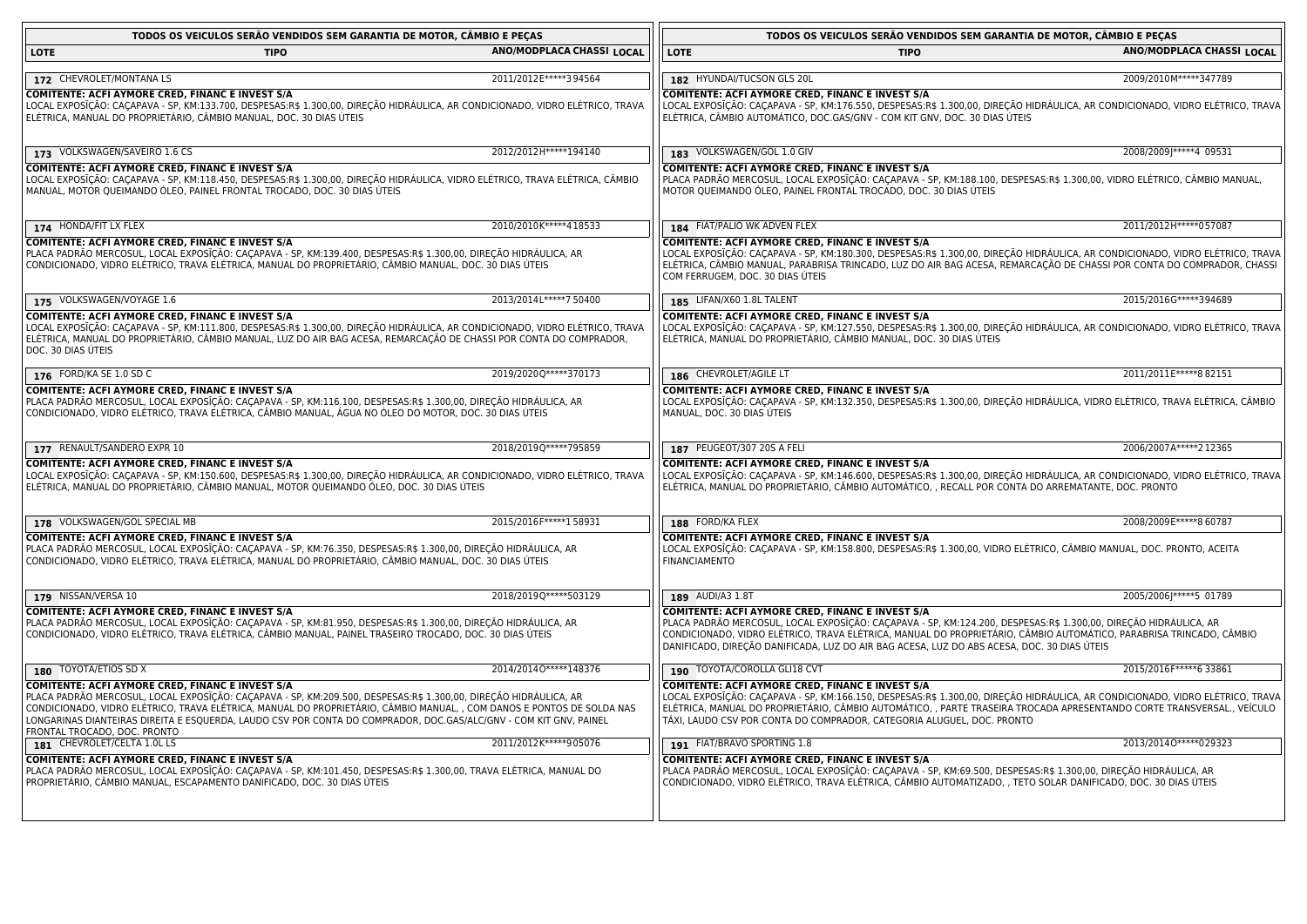| TODOS OS VEICULOS SERÃO VENDIDOS SEM GARANTIA DE MOTOR, CÂMBIO E PEÇAS                                                                                                                                                                                                                                                                                                                                                                |                           | TODOS OS VEICULOS SERÃO VENDIDOS SEM GARANTIA DE MOTOR, CÂMBIO E PEÇAS                                                                                                                                                                                                                                                                                                                                       |                           |
|---------------------------------------------------------------------------------------------------------------------------------------------------------------------------------------------------------------------------------------------------------------------------------------------------------------------------------------------------------------------------------------------------------------------------------------|---------------------------|--------------------------------------------------------------------------------------------------------------------------------------------------------------------------------------------------------------------------------------------------------------------------------------------------------------------------------------------------------------------------------------------------------------|---------------------------|
| <b>LOTE</b><br><b>TIPO</b>                                                                                                                                                                                                                                                                                                                                                                                                            | ANO/MODPLACA CHASSI LOCAL | <b>LOTE</b><br><b>TIPO</b>                                                                                                                                                                                                                                                                                                                                                                                   | ANO/MODPLACA CHASSI LOCAL |
| 192 VOLKSWAGEN/GOL 1.0 GIV                                                                                                                                                                                                                                                                                                                                                                                                            | 2010/2011E ***** 5 25962  | 201 FIAT/FIORINO FLEX                                                                                                                                                                                                                                                                                                                                                                                        | 2012/2012 E***** 241015   |
| COMITENTE: ACFI AYMORE CRED, FINANC E INVEST S/A<br>LOCAL EXPOSĪÇÃO: CAÇAPAVA - SP, KM:240.950, DESPESAS:R\$ 1.300,00, CÂMBIO MANUAL, BÁSICO, DOC. 30 DIAS ÚTEIS                                                                                                                                                                                                                                                                      |                           | COMITENTE: ACFI AYMORE CRED, FINANC E INVEST S/A<br>LOCAL EXPOSĪÇÃO: CAÇAPAVA - SP, KM:183.100, DESPESAS:R\$ 1.300,00, CÂMBIO MANUAL, BÁSICO, LUZ DA INJEÇÃO ACESA, FOLHA LATERAL<br>ESQUERDA TROCADA, CATEGORIA ALUGUEL, REMARCAÇÃO DE CHASSI POR CONTA DO COMPRADOR, CHASSI COM AMOLGAMENTO, DOC. 30<br>DIAS UTEIS                                                                                         |                           |
| 193 RENAULT/LOGAN EXP 16                                                                                                                                                                                                                                                                                                                                                                                                              | 2012/2013K*****102988     | 202 FORD/ECOSPORT XLT2.0FLEX                                                                                                                                                                                                                                                                                                                                                                                 | 2009/2009E ***** 948395   |
| COMITENTE: ACFI AYMORE CRED, FINANC E INVEST S/A<br>PLACA PADRÃO MERCOSUL, LOCAL EXPOSĪÇÃO: CAÇAPAVA - SP, KM:141.000, DESPESAS:R\$ 1.300,00, DIREÇÃO HIDRÁULICA, AR<br>CONDICIONADO, VIDRO ELÉTRICO, TRAVA ELÉTRICA, CÂMBIO MANUAL, CHAVE RESERVA, MOTOR DANIFICADO/BATENDO, MOTOR QUEIMANDO<br>ÓLEO, COM PONTOS DE SOLDA NO PAINEL TRASEIRO E NO PAINEL FRONTAL, VEÍCULO TÁXI, DOC.GAS/ALC/GNV - COM KIT GNV, DOC. 30 DIAS<br>ÚTEIS |                           | COMITENTE: ACFI AYMORE CRED, FINANC E INVEST S/A<br>PLACA PADRÃO MERCOSUL, LOCAL EXPOSĨÇÃO: CAÇAPAVA - SP, KM:89.700, DESPESAS:R\$ 1.300,00, DIREÇÃO HIDRÁULICA, AR<br>CONDICIONADO, VIDRO ELÉTRICO, TRAVA ELÉTRICA, MANUAL DO PROPRIETÁRIO, CÂMBIO AUTOMÁTICO, MOTOR FALTANDO PEÇAS, DOC. 30<br>DIAS ÚTEIS                                                                                                  |                           |
| 194 FIAT/PALIO FIRE ECONOMY                                                                                                                                                                                                                                                                                                                                                                                                           | 2009/2010H*****641693     | 203 VOLKSWAGEN/GOL 1.0                                                                                                                                                                                                                                                                                                                                                                                       | 2009/2009M*****072174     |
| COMITENTE: ACFI AYMORE CRED, FINANC E INVEST S/A<br>LOCAL EXPOSĪÇÃO: CAÇAPAVA - SP, KM:116.900, DESPESAS:R\$ 1.300,00, DIREÇÃO HIDRÁULICA, VIDRO ELÉTRICO, TRAVA ELÉTRICA, CÂMBIO<br>MANUAL, PARABRISA TRINCADO, DOC. PRONTO, ACEITA FINANCIAMENTO                                                                                                                                                                                    |                           | COMITENTE: ACFI AYMORE CRED, FINANC E INVEST S/A<br>LOCAL EXPOSIÇÃO: CAÇAPAVA - SP, KM:108.700, DESPESAS:R\$ 1.300,00, DIREÇÃO HIDRÁULICA, AR CONDICIONADO, VIDRO ELÉTRICO, TRAVA<br>ELÉTRICA, CÂMBIO MANUAL, , COM PONTOS DE SOLDA NA CAIXA DE AR ESQUERDA, DOC. 30 DIAS ÚTEIS                                                                                                                              |                           |
| 195 CITROEN/C3 GLX 14 FLEX                                                                                                                                                                                                                                                                                                                                                                                                            | 2010/2011M*****304031     | 204 FORD/FIESTA FLEX                                                                                                                                                                                                                                                                                                                                                                                         | 2011/2011E ***** 0 78504  |
| COMITENTE: ACFI AYMORE CRED, FINANC E INVEST S/A<br>PLACA PADRÃO MERCOSUL, LOCAL EXPOSĪÇÃO: CAÇAPAVA - SP, KM:119.200, DESPESAS:R\$ 1.300,00, DIREÇÃO HIDRÁULICA, AR<br>CONDICIONADO, VIDRO ELÉTRICO, TRAVA ELÉTRICA, MANUAL DO PROPRIETÁRIO, CÂMBIO MANUAL, MOTOR DANIFICADO/BATENDO, LUZ DA<br>INJEÇÃO ACESA, BLOCO DO MOTOR COM SOLDA, NUMERO DO MOTOR OXIDADO, DOC. PRONTO                                                        |                           | COMITENTE: ACFI AYMORE CRED, FINANC E INVEST S/A<br>LOCAL EXPOSĪÇÃO: CAÇAPAVA - SP, KM:105.200, DESPESAS:R\$ 1.300,00, CÂMBIO MANUAL, BÁSICO, DOC. 30 DIAS ÚTEIS                                                                                                                                                                                                                                             |                           |
| 196 FIAT/PUNTO ATTRACTIVE                                                                                                                                                                                                                                                                                                                                                                                                             | 2013/20130 ***** 842167   | 205 HYUNDAI/TUCSON GLSB                                                                                                                                                                                                                                                                                                                                                                                      | 2011/2012 E*****9 30056   |
| COMITENTE: ACFI AYMORE CRED, FINANC E INVEST S/A<br>LOCAL EXPOSĨÇÃO: CAÇAPAVA - SP, KM:113.600, DESPESAS:R\$ 1.300,00, DIREÇÃO HIDRÁULICA, AR CONDICIONADO, VIDRO ELÉTRICO, TRAVA<br>ELÉTRICA, CÂMBIO MANUAL, , LONGARINA DIANTEIRA ESQUERDA DANIFICADA - QUALQUER REGULARIZAÇÃO OU LAUDOS POR CONTA DO<br>ARREMATANTE, DOC. 30 DIAS ÚTEIS                                                                                            |                           | COMITENTE: ACFI AYMORE CRED, FINANC E INVEST S/A<br>PLACA PADRÃO MERCOSUL, LOCAL EXPOSĪÇÃO: CAÇAPAVA - SP, KM:169.400, DESPESAS:R\$ 1.300,00, DIREÇÃO HIDRAULICA, AR<br>CONDICIONADO, VIDRO ELÉTRICO, TRAVA ELÉTRICA, CÂMBIO AUTOMÁTICO, DOC. 30 DIAS ÚTEIS                                                                                                                                                  |                           |
| 197 CITROEN/XSARA PICASSOGXA                                                                                                                                                                                                                                                                                                                                                                                                          | 2005/2005D*****604731     | 206 VOLKSWAGEN/GOL 1.0 GIV                                                                                                                                                                                                                                                                                                                                                                                   | 2008/2009E*****9 52329    |
| COMITENTE: ACFI AYMORE CRED, FINANC E INVEST S/A<br>PLACA PADRÃO MERCOSUL, LOCAL EXPOSĪÇÃO: CAÇAPAVA - SP, KM:153.200, DESPESAS:R\$ 1.300,00, DIREÇÃO HIDRÁULICA, AR<br>CONDICIONADO, VIDRO ELÉTRICO, TRAVA ELÉTRICA, CÂMBIO MANUAL, CÂMBIO DANIFICADO, COLUNAS E LONGARINA DIANTEIRA ESQUERDA<br>DANIFICADA - QUALQUER REGULARIZAÇÃO OU LAUDOS POR CONTA DO ARREMATANTE, DOC. 30 DIAS ÚTEIS                                          |                           | COMITENTE: ACFI AYMORE CRED, FINANC E INVEST S/A<br>LOCAL EXPOSĪÇÃO: CAÇAPAVA - SP, KM:155.500, DESPESAS:R\$ 1.300,00, CÂMBIO MANUAL, BÁSICO, IGNIÇÃO DANIFICADA, DOC. 30 DIAS<br>ÚTEIS                                                                                                                                                                                                                      |                           |
| 198 FIAT/LINEA LX 1.8 DUAL                                                                                                                                                                                                                                                                                                                                                                                                            | 2010/2011E*****632896     | 207 FIAT/PALIO FIRE FLEX                                                                                                                                                                                                                                                                                                                                                                                     | 2008/2008E*****5 74662    |
| COMITENTE: ACFI AYMORE CRED, FINANC E INVEST S/A<br>PLACA PADRÃO MERCOSUL, LOCAL EXPOSIÇÃO: CAÇAPAVA - SP, KM:339.700, DESPESAS:R\$ 1.300,00, DIREÇÃO HIDRÁULICA, AR<br>CONDICIONADO, VIDRO ELÉTRICO, TRAVA ELÉTRICA, CÂMBIO AUTOMATIZADO, PARABRISA TRINCADO, MOTOR QUEIMANDO ÓLEO, LUZ DO AIR<br>BAG ACESA, LUZ DA INJEÇÃO ACESA, ESCAPAMENTO DANIFICADO, DOC. 30 DIAS ÚTEIS                                                        |                           | COMITENTE: ACFI AYMORE CRED, FINANC E INVEST S/A<br>LOCAL EXPOSĪÇÃO: CAÇAPAVA - SP, KM:DIGITAL, DESPESAS:R\$ 1.300,00, CÂMBIO MANUAL, BÁSICO, PARABRISA TRINCADO, SEM CHAVE,<br>LONGARINA DIANTEIRA DIREITA DANIFICADA - QUALQUER REGULARIZAÇÃO OU LAUDOS POR CONTA DO ARREMATANTE, CHASSI COM<br>AMOLGAMENTO, DOC. 30 DIAS ÚTEIS                                                                            |                           |
| 199 CHEVROLET/ASTRA HB 2P ADVANTAGE                                                                                                                                                                                                                                                                                                                                                                                                   | 2005/2006D*****905360     | 208 RENAULT/KANGOO EXPRESS16                                                                                                                                                                                                                                                                                                                                                                                 | 2011/2012M*****171536     |
| <b>COMITENTE: ACFI AYMORE CRED, FINANC E INVEST S/A</b><br>LOCAL EXPOSĪÇÃO: CAÇAPAVA - SP, KM:203.100, DESPESAS:R\$ 1.300,00, DIREÇÃO HIDRÁULICA, AR CONDICIONADO, VIDRO ELÉTRICO, TRAVA<br>ELÉTRICA, CÂMBIO MANUAL, CHAVE RESERVA, PARABRISA TRINCADO, CHASSI COM FERRUGEM, DOC. 30 DIAS ÚTEIS                                                                                                                                       |                           | <b>COMITENTE: ACFI AYMORE CRED, FINANC E INVEST S/A</b><br>PLACA PADRÃO MERCOSUL, LOCAL EXPOSĨÇÃO: CAÇAPAVA - SP, KM:106.900, DESPESAS:R\$ 1.300,00, MANUAL DO PROPRIETÁRIO, CÂMBIO<br>MANUAL, BÁSICO, , CABO DO ACELERADOR DANIFICADO (ESTOURADO), CATEGORIA ALUGUEL, DOC. 30 DIAS ÚTEIS                                                                                                                    |                           |
| 200 FIAT/PALIO WK ADVEN FLEX                                                                                                                                                                                                                                                                                                                                                                                                          | 2008/2009E*****034749     | 209 FIAT/SIENA FIRE FLEX                                                                                                                                                                                                                                                                                                                                                                                     | 2009/2010E*****397425     |
| COMITENTE: ACFI AYMORE CRED, FINANC E INVEST S/A<br>LOCAL EXPOSĨÇÃO: CAÇAPAVA - SP, KM:237.950, DESPESAS:R\$ 1.300,00, DIREÇÃO HIDRÁULICA, AR CONDICIONADO, VIDRO ELÉTRICO, TRAVA<br>ELÉTRICA, CÂMBIO MANUAL, MOTOR DANIFICADO/BATENDO, MOTOR QUEIMANDO ÓLEO, REMARCAÇÃO DE CHASSI POR CONTA DO<br>COMPRADOR, DOC. 30 DIAS ÚTEIS                                                                                                      |                           | COMITENTE: ACFI AYMORE CRED, FINANC E INVEST S/A<br>LOCAL EXPOSĨÇÃO: CAÇAPAVA - SP, KM:124.400, DESPESAS:R\$ 1.300,00, DIREÇÃO HIDRÁULICA, AR CONDICIONADO, VIDRO ELÉTRICO, TRAVA<br>ELÉTRICA, MANUAL DO PROPRIETÁRIO, CÂMBIO MANUAL, DOC. 30 DIAS ÚTEIS                                                                                                                                                     |                           |
|                                                                                                                                                                                                                                                                                                                                                                                                                                       |                           | 210 VOLKSWAGEN/GOL 1.0                                                                                                                                                                                                                                                                                                                                                                                       | 2008/2009D*****261510     |
|                                                                                                                                                                                                                                                                                                                                                                                                                                       |                           | <b>COMITENTE: ACFI AYMORE CRED, FINANC E INVEST S/A</b><br>LOCAL EXPOSĪÇÃO: CAÇAPAVA - SP, KM:126.050, DESPESAS:R\$ 1.300,00, VIDRO ELÉTRICO, TRAVA ELÉTRICA, CÂMBIO MANUAL, VEICULO<br>REBAIXADO, LUZ DA INJEÇÃO ACESA, MOTOR TROCADO - REGULARIZADO/ LONGARINA DIANTEIRA DIREITA E COLUNA DIANTEIRA DIREITA<br>DANIFICADAS - QUALQUER REGULARIZAÇÃO OU LAUDOS POR CONTA DO ARREMATANTE, DOC. 30 DIAS ÚTEIS |                           |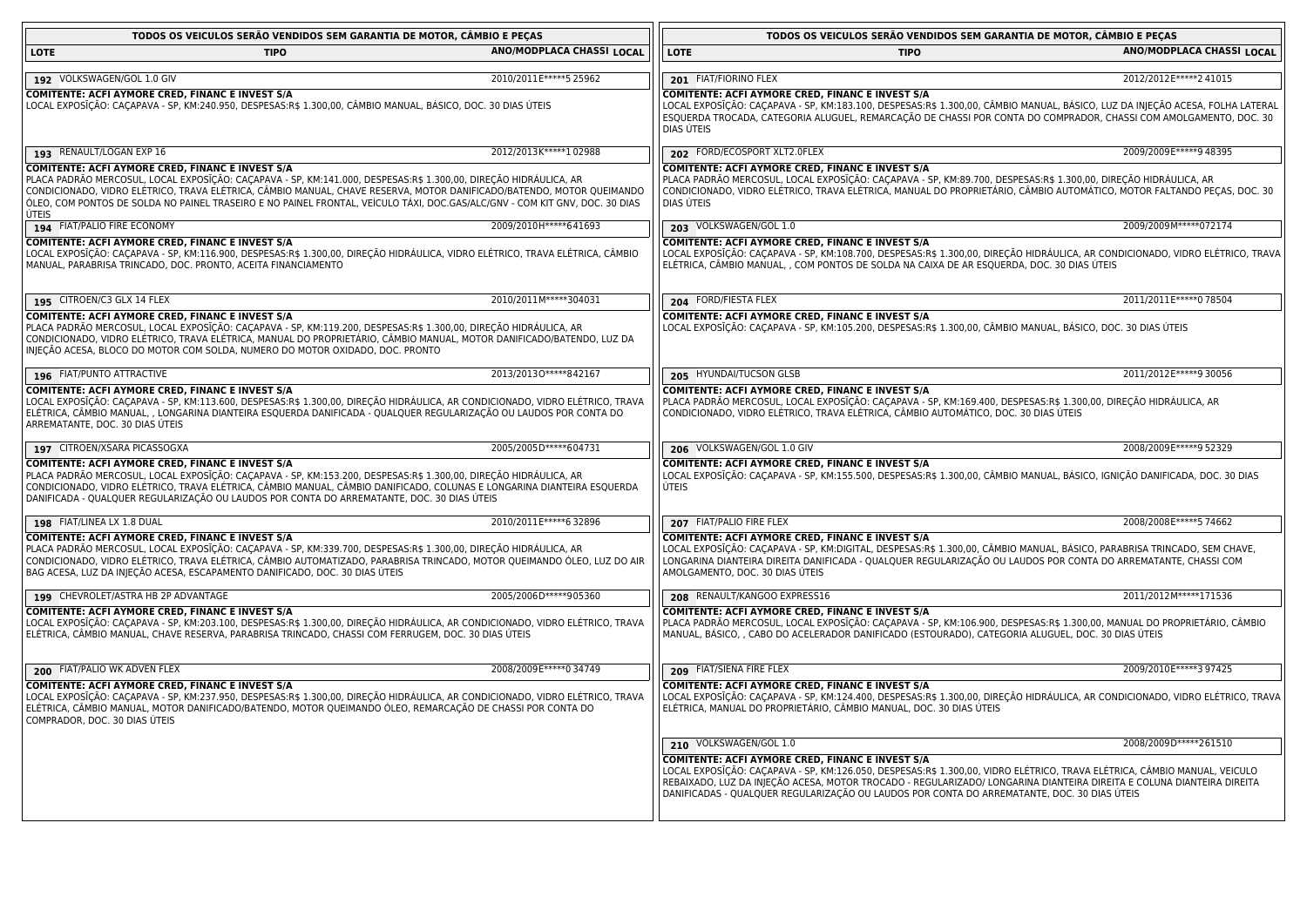|                                                                                                                                                                                                                                                                                                                                                                                    | TODOS OS VEICULOS SERÃO VENDIDOS SEM GARANTIA DE MOTOR, CÂMBIO E PEÇAS                                                                                                                                                                                                                                                                                                                                                                                                                                                                                |                            |
|------------------------------------------------------------------------------------------------------------------------------------------------------------------------------------------------------------------------------------------------------------------------------------------------------------------------------------------------------------------------------------|-------------------------------------------------------------------------------------------------------------------------------------------------------------------------------------------------------------------------------------------------------------------------------------------------------------------------------------------------------------------------------------------------------------------------------------------------------------------------------------------------------------------------------------------------------|----------------------------|
| ANO/MODPLACA CHASSI LOCAL                                                                                                                                                                                                                                                                                                                                                          | <b>LOTE</b><br><b>TIPO</b>                                                                                                                                                                                                                                                                                                                                                                                                                                                                                                                            | ANO/MODPLACA CHASSI LOCAL  |
| 2012/2012N ***** 011580                                                                                                                                                                                                                                                                                                                                                            |                                                                                                                                                                                                                                                                                                                                                                                                                                                                                                                                                       | 2009/2010M*****594903      |
| LOCAL EXPOSĪÇÃO: CAÇAPAVA - SP, KM:134.600, DESPESAS:R\$ 1.300,00, DIREÇÃO HIDRÁULICA, AR CONDICIONADO, VIDRO ELÉTRICO, TRAVA<br>ELÉTRICA, CÂMBIO MANUAL, PARABRISA TRINCADO, MOTOR QUEIMANDO ÓLEO, VIDRO DA PORTA DIANTEIRA DIREITA NÃO ORIGINAL -<br>CONSIDERAR SEM VIDRO/ PAINEL FRONTAL, FOLHA LATERAL DIREITA, CAIXA DE AR ESQUERDA E TETO TROCADOS, DOC.SINISTRO             | COMITENTE: ACFI AYMORE CRED, FINANC E INVEST S/A<br>LOCAL EXPOSIÇÃO: CAÇAPAVA - SP, KM:160.100, DESPESAS:R\$ 1.300,00, DIREÇÃO HIDRÁULICA, AR CONDICIONADO, VIDRO ELÉTRICO, TRAVA<br>ELÉTRICA, CÂMBIO MANUAL, PARABRISA TRINCADO, SEM BATERIA, DOC. 30 DIAS ÚTEIS                                                                                                                                                                                                                                                                                     |                            |
| 2006/2007D*****563788                                                                                                                                                                                                                                                                                                                                                              | 221 FORD/KA                                                                                                                                                                                                                                                                                                                                                                                                                                                                                                                                           | 2006/2007H ***** 895211    |
| PLACA PADRÃO MERCOSUL, LOCAL EXPOSĨÇÃO: CAÇAPAVA - SP, KM:195.000, DESPESAS:R\$ 1.300,00, CÂMBIO MANUAL, BÁSICO, DOC. 30 DIAS                                                                                                                                                                                                                                                      | COMITENTE: ACFI AYMORE CRED, FINANC E INVEST S/A<br>LOCAL EXPOSĪÇÃO: CAÇAPAVA - SP, KM:178.600, DESPESAS:R\$ 1.300,00, VIDRO ELÉTRICO, CÂMBIO MANUAL, PARABRISA TRINCADO, CAIXA<br>DE DIREÇÃO DANIFICADA/ COM PONTOS DE SOLDA NO PAINEL FRONTAL E NO PARA-CHOQUE DIANTEIRO, LAUDO CSV POR CONTA DO<br>COMPRADOR, PAINEL TRASEIRO TROCADO, DOC. 30 DIAS ÚTEIS                                                                                                                                                                                          |                            |
| 2010/2011E*****304769                                                                                                                                                                                                                                                                                                                                                              | 222 VOLKSWAGEN/GOL 1.0                                                                                                                                                                                                                                                                                                                                                                                                                                                                                                                                | 2007/2008D*****366434      |
| LOCAL EXPOSĪÇÃO: CAÇAPAVA - SP, KM:185.400, DESPESAS:R\$ 1.300,00, DIREÇÃO HIDRÁULICA, AR CONDICIONADO, VIDRO ELÉTRICO, TRAVA                                                                                                                                                                                                                                                      | COMITENTE: ACFI AYMORE CRED, FINANC E INVEST S/A<br>LOCAL EXPOSIÇÃO: CAÇAPAVA - SP, KM:109.200, DESPESAS:R\$ 1.300,00, DIREÇÃO HIDRÁULICA, VIDRO ELÉTRICO, CÂMBIO MANUAL,<br>PARABRISA TRINCADO, VEICULO REBAIXADO, DOC. 30 DIAS ÚTEIS                                                                                                                                                                                                                                                                                                                |                            |
| 2011/2012M*****253385                                                                                                                                                                                                                                                                                                                                                              | 223 CHEVROLET/CLASSIC SPIRIT                                                                                                                                                                                                                                                                                                                                                                                                                                                                                                                          | 2007/2008H*****935259      |
| LOCAL EXPOSĪÇÃO: CAÇAPAVA - SP, KM:168.200, DESPESAS:R\$ 1.300,00, CÂMBIO MANUAL, BÁSICO, PARABRISA TRINCADO, DOC. 30 DIAS                                                                                                                                                                                                                                                         | COMITENTE: ACFI AYMORE CRED, FINANC E INVEST S/A<br>LOCAL EXPOSIÇÃO: CAÇAPAVA - SP, KM:183.700, DESPESAS:R\$ 1.300,00, DIREÇÃO HIDRÁULICA, AR CONDICIONADO, VIDRO ELÉTRICO, TRAVA<br>ELÉTRICA, CÂMBIO MANUAL, DOC. PRONTO, ACEITA FINANCIAMENTO                                                                                                                                                                                                                                                                                                       |                            |
| 2012/2013  ***** 1 20727                                                                                                                                                                                                                                                                                                                                                           | 224 PEUGEOT/3008 ALLURE                                                                                                                                                                                                                                                                                                                                                                                                                                                                                                                               | 2011/2012K*****205674      |
| PLACA PADRÃO MERCOSUL, LOCAL EXPOSĪÇÃO: CAÇAPAVA - SP, KM:108.900, DESPESAS:R\$ 1.300,00, DIREÇÃO HIDRÁULICA, AR<br>CONDICIONADO, TRAVA ELÉTRICA, CÂMBIO MANUAL, MOTOR FALTANDO PEÇAS, SEM CÂMBIO, MOTOR SOLTO / VIDRO DA PORTA TRASEIRA<br>ESQUERDA NÃO ORIGINAL - CONSIDERAR SEM VIDRO/ COM PONTOS DE SOLDA NO PAINEL FRONTAL E NAS LONGARINAS DIANTEIRAS , LAUDO                | <b>COMITENTE: ACFI AYMORE CRED, FINANC E INVEST S/A</b><br>LOCAL EXPOSIÇÃO: CAÇAPAVA - SP, KM:104.050, DESPESAS:R\$ 1.300,00, DIREÇÃO HIDRÁULICA, AR CONDICIONADO, VIDRO ELÉTRICO, TRAVA<br>ELÉTRICA, MANUAL DO PROPRIETÁRIO, CÂMBIO AUTOMÁTICO, CÂMBIO DANIFICADO, MOTOR QUEIMANDO ÓLEO, LUZ DO ABS ACESA, LUZ DA<br>INJEÇÃO ACESA, LUZ DO STOP ACESA, DOC. 30 DIAS ÚTEIS                                                                                                                                                                            |                            |
| 2009/2009E ***** 1 77996                                                                                                                                                                                                                                                                                                                                                           | 225 RENAULT/LOGAN AUT 1016V                                                                                                                                                                                                                                                                                                                                                                                                                                                                                                                           | 2011/2012H ***** 061892    |
| LOCAL EXPOSĪÇÃO: CAÇAPAVA - SP, KM:132.000, DESPESAS:R\$ 1.300,00, TRAVA ELÉTRICA, CÂMBIO MANUAL, , VIDRO DA PORTA DIANTEIRA                                                                                                                                                                                                                                                       | COMITENTE: ACFI AYMORE CRED, FINANC E INVEST S/A<br>LOCAL EXPOSIÇÃO: CAÇAPAVA - SP, KM:195.650, DESPESAS:R\$ 1.300,00, DIREÇÃO HIDRÁULICA, AR CONDICIONADO, VIDRO ELÉTRICO, TRAVA<br>ELÉTRICA, CÂMBIO MANUAL, PARABRISA TRINCADO, MOTOR TROCADO - REGULARIZADO, DOC. 30 DIAS ÚTEIS                                                                                                                                                                                                                                                                    |                            |
| 2013/2013G*****992324                                                                                                                                                                                                                                                                                                                                                              | 226 VOLKSWAGEN/GOL 1.0                                                                                                                                                                                                                                                                                                                                                                                                                                                                                                                                | 2007/2008D*****920702      |
| PLACA PADRÃO MERCOSUL, LOCAL EXPOSĨÇÃO: CAÇAPAVA - SP, KM:71.400, DESPESAS:R\$ 1.300,00, DIREÇÃO HIDRÁULICA, AR<br>CONDICIONADO, VIDRO ELÉTRICO, TRAVA ELÉTRICA, CÂMBIO AUTOMÁTICO, CÂMBIO DANIFICADO, COM PONTOS DE SOLDA NA LONGARINA<br>DIANTEIRA ESQUERDA, LAUDO CSV POR CONTA DO COMPRADOR, DOC.GAS/ALC/GNV - COM KIT GNV, PAINEL TRASEIRO TROCADO, DOC. 30                   | COMITENTE: ACFI AYMORE CRED, FINANC E INVEST S/A<br>LOCAL EXPOSIÇÃO: CAÇAPAVA - SP, KM:266.100, DESPESAS:R\$ 1.300,00, AR CONDICIONADO, VIDRO ELÉTRICO, TRAVA ELÉTRICA, MANUAL<br>DO PROPRIETÁRIO, CÂMBIO MANUAL, , LONGARINA TRASEIRA DIREITA DANIFICADA - QUALQUER REGULARIZAÇÃO OU LAUDOS POR CONTA DO<br>ARREMATANTE, PAINEL TRASEIRO TROCADO, DOC. PRONTO                                                                                                                                                                                        |                            |
| 2009/2010E*****4 58657                                                                                                                                                                                                                                                                                                                                                             | 227 RENAULT/LOGAN EXP 16 HP                                                                                                                                                                                                                                                                                                                                                                                                                                                                                                                           | 2013/2013L ***** 5 73288   |
| PLACA PADRÃO MERCOSUL, LOCAL EXPOSĪÇÃO: CAÇAPAVA - SP, KM:160.700, DESPESAS:R\$ 1.300,00, DIREÇÃO HIDRÁULICA, VIDRO ELÉTRICO,<br>TRAVA ELÉTRICA, MANUAL DO PROPRIETÁRIO, CÂMBIO MANUAL, ESCAPAMENTO DANIFICADO, SEM CORREIA DA DIREÇÃO / SEM ALTERNADOR ,<br>COM PONTOS DE SOLDA NAS LONGARINAS DIANTEIRAS E NAS CAIXAS DE RODA DIANTEIRA, LAUDO CSV POR CONTA DO COMPRADOR, MINI- | COMITENTE: ACFI AYMORE CRED, FINANC E INVEST S/A<br>PLACA PADRÃO MERCOSUL, LOCAL EXPOSIÇÃO: CAÇAPAVA - SP, KM:284.600, DESPESAS:R\$ 1.300,00, DIREÇÃO HIDRÁULICA, AR<br>CONDICIONADO, VIDRO ELÉTRICO, TRAVA ELÉTRICA, CÂMBIO MANUAL, MOTOR DANIFICADO/TRAVADO, VEÍCULO TÁXI, COR DIVERGENTE,<br>DOC.GAS/ALC/GNV - COM KIT GNV, DOC. 30 DIAS ÚTEIS                                                                                                                                                                                                     |                            |
| 2013/2014 F***** 5 45303                                                                                                                                                                                                                                                                                                                                                           | 228 CHEVROLET/COBALT 1.8 LTZ                                                                                                                                                                                                                                                                                                                                                                                                                                                                                                                          | 2014/2014 K***** 261358    |
| LOCAL EXPOSĪÇÃO: CAÇAPAVA - SP, KM:169.900, DESPESAS:R\$ 1.300,00, CÂMBIO MANUAL, BÁSICO, LUZ DA INJEÇÃO ACESA, PAINEL TRASEIRO<br>E CAIXA DE AR ESQUERDA TROCADOS/ COM PONTOS DE SOLDA NA COLUNA MÉDIA ESQUERDA, LAUDO CSV POR CONTA DO COMPRADOR,                                                                                                                                | <b>COMITENTE: ACFI AYMORE CRED, FINANC E INVEST S/A</b><br>LOCAL EXPOSIÇÃO: CAÇAPAVA - SP, KM:268.800, DESPESAS:R\$ 1.300,00, DIREÇÃO HIDRÁULICA, AR CONDICIONADO, VIDRO ELÉTRICO, TRAVA<br>ELÉTRICA, MANUAL DO PROPRIETÁRIO, CÂMBIO AUTOMÁTICO, , MOTOR TROCADO CONTANDO EM OUTRO VEÍCULO EM CIRCULAÇÃO -<br>QUALQUER REGULARIZAÇÃO POR CONTA DO ARREMATANTE/ COM PONTOS DE SOLDA NA PARTE INTERNA DO PARA-LAMA DIANTEIRO<br>ESQUERDO, VEÍCULO TÁXI, DOC.GAS/ALC/GNV - COM KIT GNV, NUMERO DO CÂMBIO DANIFICADO, PAINEL FRONTAL TROCADO, DOC. PRONTO |                            |
|                                                                                                                                                                                                                                                                                                                                                                                    |                                                                                                                                                                                                                                                                                                                                                                                                                                                                                                                                                       | 220 RENAULT/SANDERO EXP 16 |

 $\overline{1}$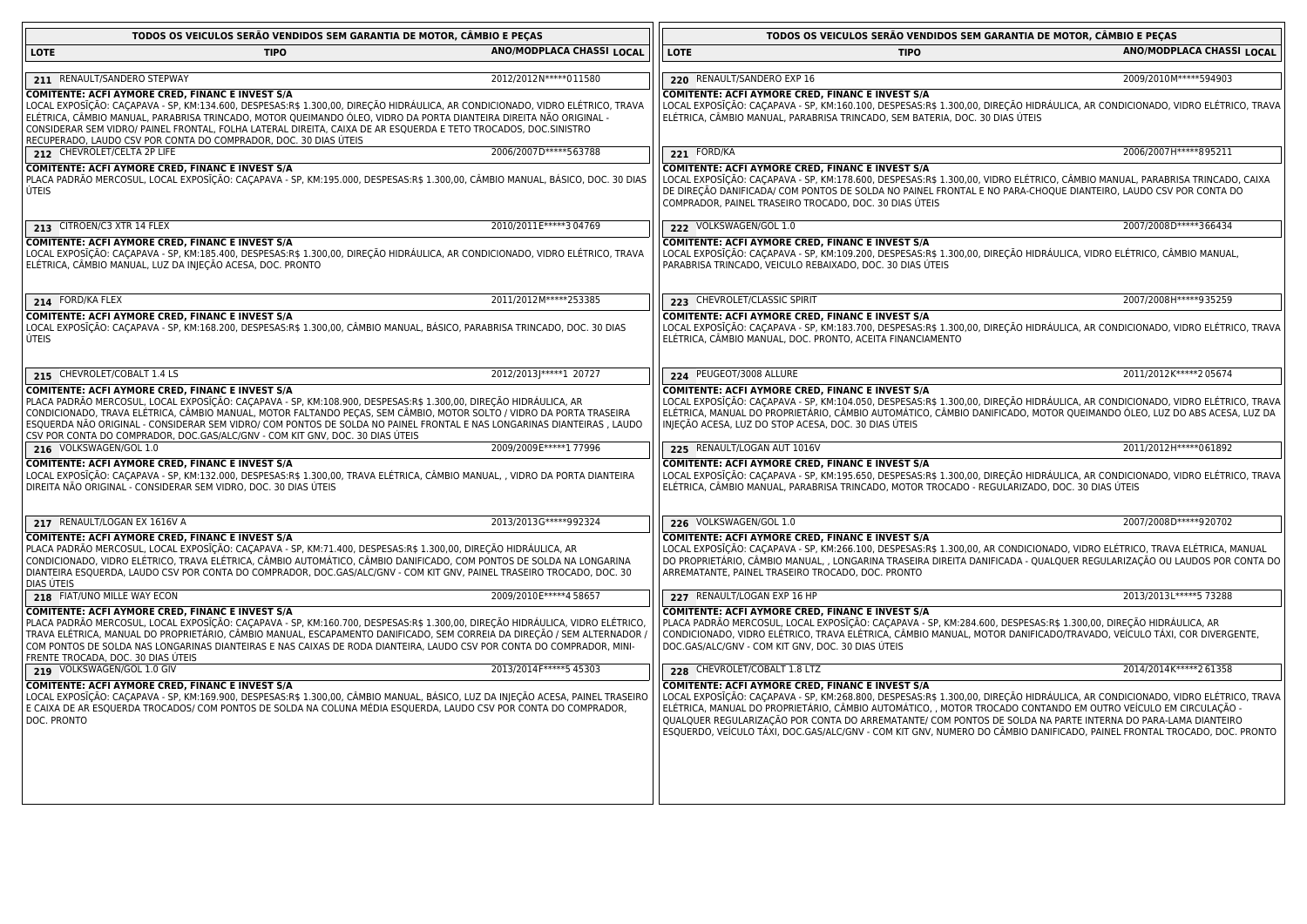| TODOS OS VEICULOS SERÃO VENDIDOS SEM GARANTIA DE MOTOR, CÂMBIO E PECAS                                                                                                                                                                                                                                                                                                                                                                                                                              |                           | TODOS OS VEICULOS SERÃO VENDIDOS SEM GARANTIA DE MOTOR, CÂMBIO E PEÇAS                                                                                                                                                                                                                                                                                                                                 |                           |
|-----------------------------------------------------------------------------------------------------------------------------------------------------------------------------------------------------------------------------------------------------------------------------------------------------------------------------------------------------------------------------------------------------------------------------------------------------------------------------------------------------|---------------------------|--------------------------------------------------------------------------------------------------------------------------------------------------------------------------------------------------------------------------------------------------------------------------------------------------------------------------------------------------------------------------------------------------------|---------------------------|
| <b>LOTE</b><br><b>TIPO</b>                                                                                                                                                                                                                                                                                                                                                                                                                                                                          | ANO/MODPLACA CHASSI LOCAL | <b>LOTE</b><br><b>TIPO</b>                                                                                                                                                                                                                                                                                                                                                                             | ANO/MODPLACA CHASSI LOCAL |
| 229 VOLKSWAGEN/GOL 1.0                                                                                                                                                                                                                                                                                                                                                                                                                                                                              | 2009/2009G ***** 859744   | 238 FIAT/DOBLO CARGO 1.4                                                                                                                                                                                                                                                                                                                                                                               | 2011/2012 E*****8 24852   |
| COMITENTE: ACFI AYMORE CRED, FINANC E INVEST S/A<br>PLACA PADRÃO MERCOSUL, LOCAL EXPOSIÇÃO: CAÇAPAVA - SP, KM:164.000, DESPESAS:R\$ 1.300,00, DIREÇÃO HIDRAULICA, AR<br>CONDICIONADO, VIDRO ELÉTRICO, TRAVA ELÉTRICA, CÂMBIO MANUAL, DIREÇÃO DANIFICADA, DOC. 30 DIAS ÚTEIS                                                                                                                                                                                                                         |                           | <b>COMITENTE: ACFI AYMORE CRED, FINANC E INVEST S/A</b><br>LOCAL EXPOSIÇÃO: CAÇAPAVA - SP, KM:400.000, DESPESAS:R\$ 1.300,00, DIREÇÃO HIDRAULICA, AR CONDICIONADO, VIDRO ELÉTRICO, TRAVA<br>ELÉTRICA, MANUAL DO PROPRIETÁRIO, CÂMBIO MANUAL, CHAVE RESERVA, , MOTOR TROCADO - REGULARIZADO, COM KIT GNV -<br>DOCUMENTO FLEX, DOC. 30 DIAS ÚTEIS                                                        |                           |
| 230 CHEVROLET/PRISMA MAXX                                                                                                                                                                                                                                                                                                                                                                                                                                                                           | 2010/2011E*****260838     | 239 HONDA/FIT LX                                                                                                                                                                                                                                                                                                                                                                                       | 2006/2007G ***** 506168   |
| COMITENTE: ACFI AYMORE CRED, FINANC E INVEST S/A<br>LOCAL EXPOSĨÇÃO: CAÇAPAVA - SP, KM:137.500, DESPESAS:R\$ 1.300,00, DIREÇÃO HIDRÁULICA, AR CONDICIONADO, VIDRO ELÉTRICO, TRAVA<br>ELÉTRICA, CÂMBIO MANUAL, PARABRISA TRINCADO, COM PONTOS DE SOLDA NA PARTE INTERNA DO PARA-LAMA DIANTEIRO ESQUERDO, DOC.<br>30 DIAS ÚTEIS                                                                                                                                                                       |                           | COMITENTE: ACFI AYMORE CRED, FINANC E INVEST S/A<br>PLACA PADRÃO MERCOSUL, LOCAL EXPOSIÇÃO: CAÇAPAVA - SP, KM:155.200, DESPESAS:R\$ 1.300,00, DIREÇÃO HIDRÁULICA, AR<br>CONDICIONADO, VIDRO ELÉTRICO, TRAVA ELÉTRICA, CÂMBIO MANUAL, , COM PONTOS DE SOLDA NO PAINEL FRONTAL, NA LATERAL<br>ESQUERDA E NA CAIXA DE AR ESQUERDA, DOC.SINISTRO RECUPERADO, LAUDO CSV POR CONTA DO COMPRADOR, DOC. PRONTO |                           |
| 231 RENAULT/SANDERO EXP 16                                                                                                                                                                                                                                                                                                                                                                                                                                                                          | 2009/2010J ***** 4 59239  | 240 FIAT/PUNTO ATTRACTIVE                                                                                                                                                                                                                                                                                                                                                                              | 2011/2011E*****960314     |
| COMITENTE: ACFI AYMORE CRED, FINANC E INVEST S/A<br>PLACA PADRÃO MERCOSUL, LOCAL EXPOSĪÇÃO: CAÇAPAVA - SP, KM:238.100, DESPESAS:R\$ 1.300,00, DIREÇÃO HIDRÁULICA, AR<br>CONDICIONADO, VIDRO ELÉTRICO, TRAVA ELÉTRICA, CÂMBIO MANUAL, PARABRISA TRINCADO, MOTOR DANIFICADO/BATENDO, MOTOR<br>QUEIMANDO ÓLEO, VEICULO REBAIXADO, ÁGUA NO ÓLEO DO MOTOR, LUZ DO OLEO ACESA , DOC. PRONTO                                                                                                               |                           | COMITENTE: ACFI AYMORE CRED, FINANC E INVEST S/A<br>PLACA PADRÃO MERCOSUL, LOCAL EXPOSĪÇÃO: CAÇAPAVA - SP, KM:138.600, DESPESAS:R\$ 1.300,00, DIREÇÃO HIDRÁULICA, AR<br>CONDICIONADO, VIDRO ELÉTRICO, TRAVA ELÉTRICA, MANUAL DO PROPRIETÁRIO, CÂMBIO MANUAL, , COM PONTOS DE SOLDA NA COLUNA<br>TRASEIRA ESQUERDA E NA LATERAL ESQUERDA, LAUDO CSV POR CONTA DO COMPRADOR, DOC. 30 DIAS ÚTEIS          |                           |
| 232 VOLKSWAGEN/SAVEIRO 1.6 SUPERSURF                                                                                                                                                                                                                                                                                                                                                                                                                                                                | 2006/2007B ***** 731270   | 241 VOLKSWAGEN/GOL 1.0 GIV                                                                                                                                                                                                                                                                                                                                                                             | 2010/2011 E*****4 33763   |
| COMITENTE: ACFI AYMORE CRED, FINANC E INVEST S/A<br>PLACA PADRÃO MERCOSUL, LOCAL EXPOSĪÇÃO: CAÇAPAVA - SP, KM:194.300, DESPESAS:R\$ 1.300,00, DIREÇÃO HIDRÁULICA, VIDRO ELÉTRICO,<br>CÂMBIO MANUAL, DOC. PRONTO, ACEITA FINANCIAMENTO                                                                                                                                                                                                                                                               |                           | <b>COMITENTE: ACFI AYMORE CRED, FINANC E INVEST S/A</b><br>LOCAL EXPOSĨÇÃO: CAÇAPAVA - SP, KM:144.900, DESPESAS:R\$ 1.300,00, DIREÇÃO HIDRÁULICA, VIDRO ELÉTRICO, TRAVA ELÉTRICA, CÂMBIO<br>MANUAL, MOTOR QUEIMANDO ÓLEO, COM PONTOS DE SOLDA NA LONGARINA DIANTEIRA DIREITA, NO SUPORTE DA BATERIA E NO TUNEL,<br>LAUDO CSV POR CONTA DO COMPRADOR, PAINEL FRONTAL TROCADO, DOC. PRONTO               |                           |
| 233 CITROEN/C3 PICASSO GLX A                                                                                                                                                                                                                                                                                                                                                                                                                                                                        | 2011/2012J ***** 0 26680  | 242 HYUNDAI/HB20 1.0M COMFOR                                                                                                                                                                                                                                                                                                                                                                           | 2014/2015 F***** 0 15341  |
| COMITENTE: ACFI AYMORE CRED, FINANC E INVEST S/A<br>LOCAL EXPOSĪÇÃO: CAÇAPAVA - SP, KM:120.950, DESPESAS:R\$ 1.300,00, DIREÇÃO HIDRÁULICA, AR CONDICIONADO, VIDRO ELÉTRICO, TRAVA<br>ELÉTRICA, CÂMBIO AUTOMÁTICO, , PAINEL FRONTAL E FOLHA LATERAL DIREITA TROCADOS/ COM PONTOS DE SOLDA NA LONGARINA<br>DIANTEIRA DIREITA, NA TORRE DO AMORTECEDOR DIANTEIRO DIREITO E NA PARTE INTERNA DO PARA-LAMA DIANTEIRO DIREITO,<br>DOC.SINISTRO RECUPERADO, LAUDO CSV POR CONTA DO COMPRADOR, DOC. PRONTO  |                           | <b>COMITENTE: ACFI AYMORE CRED, FINANC E INVEST S/A</b><br>LOCAL EXPOSĪÇÃO: CAÇAPAVA - SP, KM:160.800, DESPESAS:R\$ 1.300,00, DIREÇÃO HIDRÁULICA, AR CONDICIONADO, VIDRO ELÉTRICO, TRAVA<br>ELÉTRICA, CÂMBIO MANUAL, JUNTA DO CABEÇOTE QUEIMADA, MOTOR TROCADO - REGULARIZADO, DOC. PRONTO                                                                                                             |                           |
| 234 VOLKSWAGEN/GOL 1.0                                                                                                                                                                                                                                                                                                                                                                                                                                                                              | 2010/2011E*****293512     | 243 FORD/KA SE 1.5 SD B                                                                                                                                                                                                                                                                                                                                                                                | 2017/2018G*****986756     |
| COMITENTE: ACFI AYMORE CRED, FINANC E INVEST S/A<br>PLACA PADRÃO MERCOSUL, LOCAL EXPOSĪÇÃO: CAÇAPAVA - SP, KM:127.600, DESPESAS:R\$ 1.300,00, VIDRO ELÉTRICO, TRAVA ELÉTRICA,<br>CÂMBIO MANUAL, , PARA-LAMA DIANTEIRO DIREITO TROCADO, DOC. 30 DIAS ÚTEIS                                                                                                                                                                                                                                           |                           | COMITENTE: ACFI AYMORE CRED, FINANC E INVEST S/A<br>LOCAL EXPOSIÇÃO: CAÇAPAVA - SP, KM:211.800, DESPESAS:R\$ 1.300,00, DIREÇÃO HIDRÁULICA, AR CONDICIONADO, VIDRO ELÉTRICO, TRAVA<br>ELÉTRICA, CÂMBIO MANUAL, DOC. 30 DIAS ÚTEIS                                                                                                                                                                       |                           |
| 235 FIAT/SIENA EL FLEX                                                                                                                                                                                                                                                                                                                                                                                                                                                                              | 2010/2011K*****173956     | 244 VOLKSWAGEN/GOL 1.0                                                                                                                                                                                                                                                                                                                                                                                 | 2011/2012 G*****129256    |
| COMITENTE: ACFI AYMORE CRED, FINANC E INVEST S/A<br>PLACA PADRÃO MERCOSUL, LOCAL EXPOSIÇÃO: CACAPAVA - SP, KM:192.200, DESPESAS:R\$ 1.300,00, DIREÇÃO HIDRÁULICA, AR<br>CONDICIONADO, VIDRO ELÉTRICO, TRAVA ELÉTRICA, CÂMBIO MANUAL, MOTOR QUEIMANDO ÓLEO, COM PONTOS DE SOLDA NA LONGARINA<br>DIANTEIRA ESQUERDA, NA TORRE DO AMORTECEDOR DIANTEIRA ESQUERDA E NA PARTE INTERNA DO PARA-LAMA DIANTEIRO ESQUERDO.,<br>DOC.SINISTRO RECUPERADO, LAUDO CSV POR CONTA DO COMPRADOR, DOC. 30 DIAS ÚTEIS |                           | COMITENTE: ACFI AYMORE CRED, FINANC E INVEST S/A<br>LOCAL EXPOSIÇÃO: CAÇAPAVA - SP, KM:92.100, DESPESAS:R\$ 1.300,00, DIREÇÃO HIDRÁULICA, VIDRO ELÉTRICO, TRAVA ELÉTRICA, CÂMBIO<br>MANUAL, DOC. 30 DIAS UTEIS                                                                                                                                                                                         |                           |
| 236 CHEVROLET/AGILE LTZ                                                                                                                                                                                                                                                                                                                                                                                                                                                                             | 2010/2011E*****743791     | 245 CHEVROLET/ASTRA HB 4P ADVANTAGE                                                                                                                                                                                                                                                                                                                                                                    | 2010/2010E*****458172     |
| <b>COMITENTE: ACFI AYMORE CRED, FINANC E INVEST S/A</b><br>LOCAL EXPOSĪÇÃO: CAÇAPAVA - SP, KM:134.050, DESPESAS:R\$ 1.300,00, DIREÇÃO HIDRÁULICA, AR CONDICIONADO, VIDRO ELÉTRICO, TRAVA<br>ELÉTRICA, CÂMBIO MANUAL, DOC. 30 DIAS ÚTEIS                                                                                                                                                                                                                                                             |                           | <b>COMITENTE: ACFI AYMORE CRED, FINANC E INVEST S/A</b><br>LOCAL EXPOSĨÇÃO: CAÇAPAVA - SP, KM:179.900, DESPESAS:R\$ 1.300,00, DIREÇÃO HIDRÁULICA, AR CONDICIONADO, VIDRO ELÉTRICO, TRAVA<br>ELÉTRICA, CÂMBIO MANUAL, REMARCAÇÃO DE CHASSI POR CONTA DO COMPRADOR, DOC. 30 DIAS ÚTEIS                                                                                                                   |                           |
| 237 CITROEN/C3 GLX 14 FLEX                                                                                                                                                                                                                                                                                                                                                                                                                                                                          | 2011/2011E*****972637     | 246 VOLKSWAGEN/SPACEFOX                                                                                                                                                                                                                                                                                                                                                                                | 2009/2010 E***** 5 23518  |
| COMITENTE: ACFI AYMORE CRED, FINANC E INVEST S/A<br>LOCAL EXPOSĪÇÃO: CAÇAPAVA - SP, KM:113.150, DESPESAS:R\$ 1.300,00, DIREÇÃO HIDRÁULICA, AR CONDICIONADO, VIDRO ELÉTRICO, TRAVA<br>ELÉTRICA, CÂMBIO MANUAL, DOC. 30 DIAS ÚTEIS                                                                                                                                                                                                                                                                    |                           | COMITENTE: ACFI AYMORE CRED, FINANC E INVEST S/A<br>LOCAL EXPOSĪÇÃO: CAÇAPAVA - SP, KM:259.700, DESPESAS:R\$ 1.300,00, DIREÇÃO HIDRÁULICA, AR CONDICIONADO, VIDRO ELÉTRICO, TRAVA<br>ELÉTRICA, CÂMBIO MANUAL, PARABRISA TRINCADO, MOTOR TROCADO - REGULARIZADO, DOC. PRONTO                                                                                                                            |                           |
|                                                                                                                                                                                                                                                                                                                                                                                                                                                                                                     |                           |                                                                                                                                                                                                                                                                                                                                                                                                        |                           |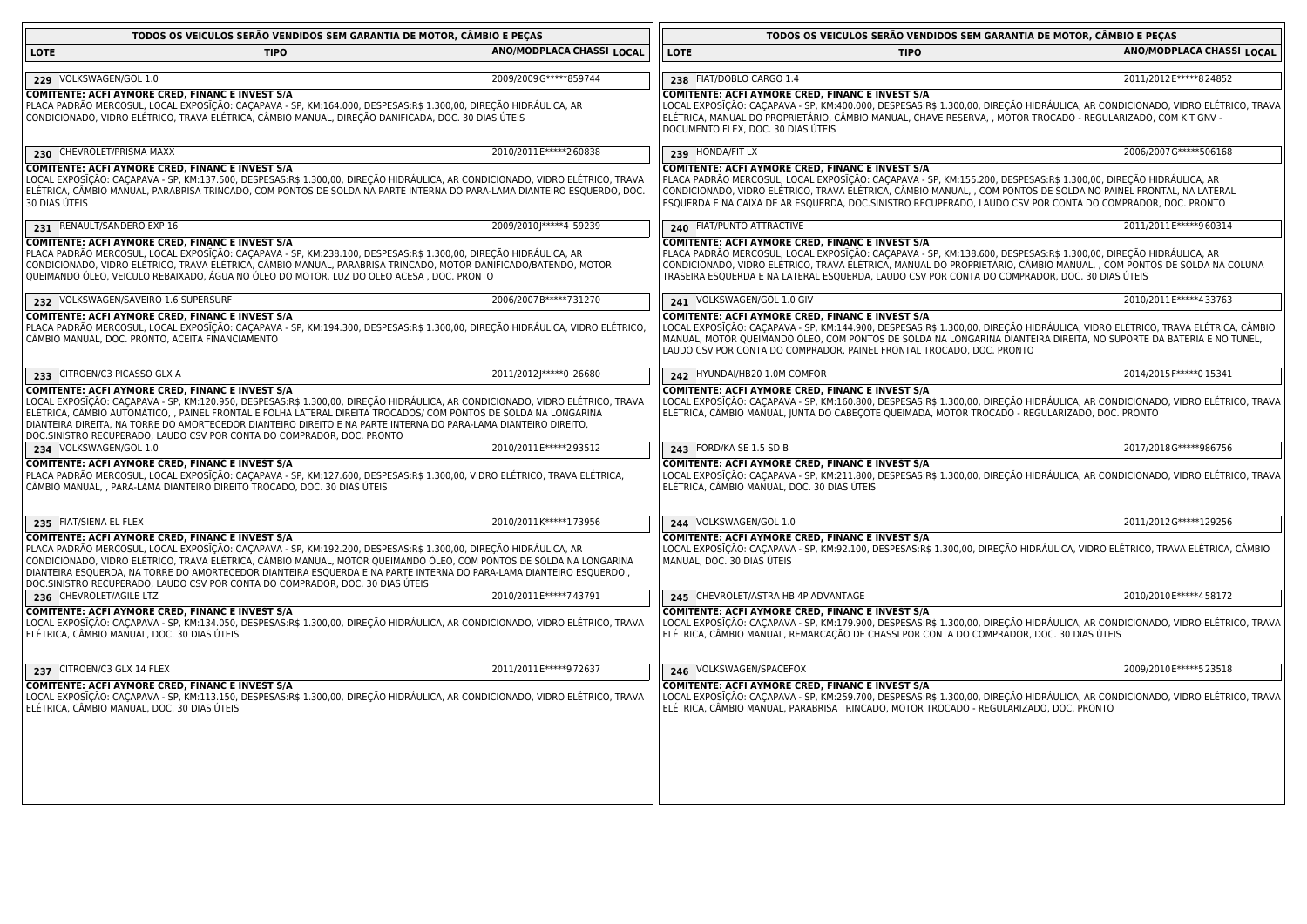| TODOS OS VEICULOS SERÃO VENDIDOS SEM GARANTIA DE MOTOR, CÂMBIO E PEÇAS                                                                                                                                                                                                                                                                                                                                                                                                                                                                                                             | TODOS OS VEICULOS SERÃO VENDIDOS SEM GARANTIA DE MOTOR, CAMBIO E PEÇAS                                                                                                                                                                                                                                                                                                                                          |  |  |
|------------------------------------------------------------------------------------------------------------------------------------------------------------------------------------------------------------------------------------------------------------------------------------------------------------------------------------------------------------------------------------------------------------------------------------------------------------------------------------------------------------------------------------------------------------------------------------|-----------------------------------------------------------------------------------------------------------------------------------------------------------------------------------------------------------------------------------------------------------------------------------------------------------------------------------------------------------------------------------------------------------------|--|--|
| ANO/MODPLACA CHASSI LOCAL                                                                                                                                                                                                                                                                                                                                                                                                                                                                                                                                                          | ANO/MODPLACA CHASSI LOCAL                                                                                                                                                                                                                                                                                                                                                                                       |  |  |
| <b>LOTE</b>                                                                                                                                                                                                                                                                                                                                                                                                                                                                                                                                                                        | LOTE                                                                                                                                                                                                                                                                                                                                                                                                            |  |  |
| TIPO                                                                                                                                                                                                                                                                                                                                                                                                                                                                                                                                                                               | <b>TIPO</b>                                                                                                                                                                                                                                                                                                                                                                                                     |  |  |
| 247 VOLKSWAGEN/GOL 1.0 GIV                                                                                                                                                                                                                                                                                                                                                                                                                                                                                                                                                         | 257 VOLKSWAGEN/POLO SEDAN 1.6                                                                                                                                                                                                                                                                                                                                                                                   |  |  |
| 2008/2009H*****990003                                                                                                                                                                                                                                                                                                                                                                                                                                                                                                                                                              | 2011/2012 F***** 2 15686                                                                                                                                                                                                                                                                                                                                                                                        |  |  |
| COMITENTE: ACFI AYMORE CRED, FINANC E INVEST S/A<br>LOCAL EXPOSÍÇÃO: CAÇAPAVA - SP, KM:123.200, DESPESAS:R\$ 1.300,00, DIREÇÃO HIDRÁULICA, AR CONDICIONADO, VIDRO ELÉTRICO,<br>CÂMBIO MANUAL, VEICULO REBAIXADO, SUSPENSÃO A AR DANIFICADA/ COM CORTES NAS LONGARINAS DIANTEIRAS, LAUDO CSV POR CONTA<br>DO COMPRADOR, PAINEL FRONTAL TROCADO, DOC. 30 DIAS UTEIS                                                                                                                                                                                                                  | COMITENTE: ACFI AYMORE CRED, FINANC E INVEST S/A<br>LOCAL EXPOSIÇÃO: CAÇAPAVA - SP, KM:105.000, DESPESAS:R\$ 1.300,00, DIREÇÃO HIDRÁULICA, AR CONDICIONADO, VIDRO ELÉTRICO, TRAVA<br>ELÉTRICA, MANUAL DO PROPRIETÁRIO, CÂMBIO AUTOMATIZADO, DOC. 30 DIAS ÚTEIS                                                                                                                                                  |  |  |
| 2011/2012 E***** 394581                                                                                                                                                                                                                                                                                                                                                                                                                                                                                                                                                            | 2012/2012 E*****4 96670                                                                                                                                                                                                                                                                                                                                                                                         |  |  |
| 248 CHEVROLET/CELTA 1.0L LS                                                                                                                                                                                                                                                                                                                                                                                                                                                                                                                                                        | 258 FIAT/SIENA EL FLEX                                                                                                                                                                                                                                                                                                                                                                                          |  |  |
| <b>COMITENTE: ACFI AYMORE CRED, FINANC E INVEST S/A</b>                                                                                                                                                                                                                                                                                                                                                                                                                                                                                                                            | COMITENTE: ACFI AYMORE CRED, FINANC E INVEST S/A                                                                                                                                                                                                                                                                                                                                                                |  |  |
| LOCAL EXPOSĪÇÃO: CAÇAPAVA - SP, KM:135.450, DESPESAS:R\$ 1.300,00, CÂMBIO MANUAL, BÁSICO, MOTOR QUEIMANDO ÓLEO, DOC.                                                                                                                                                                                                                                                                                                                                                                                                                                                               | PLACA PADRÃO MERCOSUL, LOCAL EXPOSIÇÃO: CAÇAPAVA - SP, KM:83.150, DESPESAS:R\$ 1.300,00, DIREÇÃO HIDRAULICA, VIDRO ELÉTRICO,                                                                                                                                                                                                                                                                                    |  |  |
| <b>PRONTO</b>                                                                                                                                                                                                                                                                                                                                                                                                                                                                                                                                                                      | TRAVA ELÉTRICA, MANUAL DO PROPRIETÁRIO, CÂMBIO MANUAL, CHAVE RESERVA, DOC. PRONTO                                                                                                                                                                                                                                                                                                                               |  |  |
| 2011/2011L*****115804                                                                                                                                                                                                                                                                                                                                                                                                                                                                                                                                                              | 2011/2012 H ***** 356188                                                                                                                                                                                                                                                                                                                                                                                        |  |  |
| 249 FORD/FOCUS HC FLEX                                                                                                                                                                                                                                                                                                                                                                                                                                                                                                                                                             | 259 VOLKSWAGEN/GOL 1.0 GIV                                                                                                                                                                                                                                                                                                                                                                                      |  |  |
| <b>COMITENTE: ACFI AYMORE CRED, FINANC E INVEST S/A</b>                                                                                                                                                                                                                                                                                                                                                                                                                                                                                                                            | COMITENTE: ACFI AYMORE CRED, FINANC E INVEST S/A                                                                                                                                                                                                                                                                                                                                                                |  |  |
| LOCAL EXPOSĪÇÃO: CAÇAPAVA - SP, KM:141.900, DESPESAS:R\$ 1.300,00, DIREÇÃO HIDRÁULICA, AR CONDICIONADO, VIDRO ELÉTRICO, TRAVA                                                                                                                                                                                                                                                                                                                                                                                                                                                      | LOCAL EXPOSIÇÃO: CAÇAPAVA - SP, KM:81.200, DESPESAS:R\$ 1.300,00, CÂMBIO MANUAL, BÁSICO, EMBREAGEM DANIFICADA, DOC. 30 DIAS                                                                                                                                                                                                                                                                                     |  |  |
| ELÉTRICA, MANUAL DO PROPRIETÁRIO, CÂMBIO MANUAL, DOC. 30 DIAS ÚTEIS                                                                                                                                                                                                                                                                                                                                                                                                                                                                                                                | UTEIS                                                                                                                                                                                                                                                                                                                                                                                                           |  |  |
| 2012/2013K*****209373                                                                                                                                                                                                                                                                                                                                                                                                                                                                                                                                                              | 2008/2009E*****263579                                                                                                                                                                                                                                                                                                                                                                                           |  |  |
| 250 RENAULT/SANDERO EXP1016V                                                                                                                                                                                                                                                                                                                                                                                                                                                                                                                                                       | 260 FORD/KA 1.6 FLEX                                                                                                                                                                                                                                                                                                                                                                                            |  |  |
| COMITENTE: ACFI AYMORE CRED, FINANC E INVEST S/A<br>PLACA PADRÃO MERCOSUL, LOCAL EXPOSĪÇÃO: CAÇAPAVA - SP, KM:108.300, DESPESAS:R\$ 1.300,00, DIREÇÃO HIDRAULICA, AR<br>CONDICIONADO, VIDRO ELÉTRICO, TRAVA ELÉTRICA, MANUAL DO PROPRIETÁRIO, CÂMBIO MANUAL, DOC. 30 DIAS ÚTEIS                                                                                                                                                                                                                                                                                                    | COMITENTE: ACFI AYMORE CRED, FINANC E INVEST S/A<br>PLACA PADRÃO MERCOSUL, LOCAL EXPOSIÇÃO: CAÇAPAVA - SP, KM:204.300, DESPESAS:R\$ 1.300,00, DIREÇÃO HIDRÁULICA, AR<br>CONDICIONADO, VIDRO ELÉTRICO, TRAVA ELÉTRICA, CÂMBIO MANUAL, PARABRISA TRINCADO, MOTOR TROCADO - REGULARIZADO, DOC. 30<br>DIAS UTEIS                                                                                                    |  |  |
| 2009/2010E*****344866                                                                                                                                                                                                                                                                                                                                                                                                                                                                                                                                                              | 2016/2016 F***** 965591                                                                                                                                                                                                                                                                                                                                                                                         |  |  |
| 251 VOLKSWAGEN/GOL 1.0                                                                                                                                                                                                                                                                                                                                                                                                                                                                                                                                                             | 261 VOLKSWAGEN/FOX CL MB                                                                                                                                                                                                                                                                                                                                                                                        |  |  |
| COMITENTE: ACFI AYMORE CRED, FINANC E INVEST S/A                                                                                                                                                                                                                                                                                                                                                                                                                                                                                                                                   | <b>COMITENTE: ACFI AYMORE CRED, FINANC E INVEST S/A</b>                                                                                                                                                                                                                                                                                                                                                         |  |  |
| LOCAL EXPOSĪÇÃO: CAÇAPAVA - SP, KM:197.700, DESPESAS:R\$ 1.300,00, DIREÇÃO HIDRÁULICA, VIDRO ELÉTRICO, TRAVA ELÉTRICA, CÂMBIO                                                                                                                                                                                                                                                                                                                                                                                                                                                      | PLACA PADRÃO MERCOSUL, LOCAL EXPOSĪÇÃO: CAÇAPAVA - SP, KM:62.000, DESPESAS:R\$ 1.300,00, DIREÇÃO HIDRÁULICA, AR                                                                                                                                                                                                                                                                                                 |  |  |
| MANUAL, DOC. 30 DIAS ÚTEIS                                                                                                                                                                                                                                                                                                                                                                                                                                                                                                                                                         | CONDICIONADO, VIDRO ELÉTRICO, TRAVA ELÉTRICA, MANUAL DO PROPRIETÁRIO, CÂMBIO MANUAL, CHAVE RESERVA, DOC. 30 DIAS ÚTEIS                                                                                                                                                                                                                                                                                          |  |  |
| 2010/2011H*****747448                                                                                                                                                                                                                                                                                                                                                                                                                                                                                                                                                              | 2007/2008A*****221416                                                                                                                                                                                                                                                                                                                                                                                           |  |  |
| 252 FIAT/UNO WAY 1.0                                                                                                                                                                                                                                                                                                                                                                                                                                                                                                                                                               | 262 CITROEN/C4 PALLAS20GLM                                                                                                                                                                                                                                                                                                                                                                                      |  |  |
| <b>COMITENTE: BANCO ABN AMRO REAL S/A</b>                                                                                                                                                                                                                                                                                                                                                                                                                                                                                                                                          | COMITENTE: ACFI AYMORE CRED, FINANC E INVEST S/A                                                                                                                                                                                                                                                                                                                                                                |  |  |
| LOCAL EXPOSĪÇÃO: CAÇAPAVA - SP, KM:105.600, DESPESAS:R\$ 1.300,00, DIREÇÃO HIDRÁULICA, AR CONDICIONADO, VIDRO ELÉTRICO, TRAVA                                                                                                                                                                                                                                                                                                                                                                                                                                                      | LOCAL EXPOSĪÇÃO: CAÇAPAVA - SP, KM:168.200, DESPESAS:R\$ 1.300,00, DIREÇÃO HIDRÁULICA, AR CONDICIONADO, VIDRO ELÉTRICO, TRAVA                                                                                                                                                                                                                                                                                   |  |  |
| ELÉTRICA, MANUAL DO PROPRIETÁRIO, CÂMBIO MANUAL, DOC. PRONTO, ACEITA FINANCIAMENTO                                                                                                                                                                                                                                                                                                                                                                                                                                                                                                 | ELÉTRICA, CÂMBIO MANUAL, , RECALL POR CONTA DO ARREMATANTE, DOC. 30 DIAS ÚTEIS                                                                                                                                                                                                                                                                                                                                  |  |  |
| 2012/2013F*****794953                                                                                                                                                                                                                                                                                                                                                                                                                                                                                                                                                              | 2012/2012 K*****940028                                                                                                                                                                                                                                                                                                                                                                                          |  |  |
| 253 NISSAN/TIIDA SEDAN 1.8F                                                                                                                                                                                                                                                                                                                                                                                                                                                                                                                                                        | 263 KIA/SOUL EX 1.6 FF AT                                                                                                                                                                                                                                                                                                                                                                                       |  |  |
| <b>COMITENTE: BANCO ABN AMRO REAL S/A</b><br>PLACA PADRÃO MERCOSUL, LOCAL EXPOSĪÇÃO: CAÇAPAVA - SP, KM:152.800, DESPESAS:R\$ 1.300,00, DIREÇÃO HIDRÁULICA, AR<br>CONDICIONADO, VIDRO ELÉTRICO, TRAVA ELÉTRICA, CÂMBIO AUTOMÁTICO, , COM PONTOS DE SOLDA NO PAINEL TRASEIRO, ASSOALHO DO<br>PORTA MALAS E CAIXA DE ESTEPE, DOC. 30 DIAS ÚTEIS                                                                                                                                                                                                                                       | COMITENTE: ACFI AYMORE CRED, FINANC E INVEST S/A<br>LOCAL EXPOSIÇÃO: CAÇAPAVA - SP, KM:184.900, DESPESAS:R\$ 1.300,00, DIREÇÃO HIDRÁULICA, AR CONDICIONADO, VIDRO ELÉTRICO, TRAVA<br>ELÉTRICA, CÂMBIO AUTOMÁTICO, DOC.SINISTRO RECUPERADO, LAUDO CSV POR CONTA DO COMPRADOR, DOC. 30 DIAS ÚTEIS                                                                                                                 |  |  |
| 254 VOLKSWAGEN/VOYAGE 1.0                                                                                                                                                                                                                                                                                                                                                                                                                                                                                                                                                          | 2006/2007K*****515746                                                                                                                                                                                                                                                                                                                                                                                           |  |  |
| 2010/2011L*****765059                                                                                                                                                                                                                                                                                                                                                                                                                                                                                                                                                              | 264 HONDA/FIT LX                                                                                                                                                                                                                                                                                                                                                                                                |  |  |
| <b>COMITENTE: BANCO ABN AMRO REAL S/A</b><br>LOCAL EXPOSĪÇÃO: CAÇAPAVA - SP, KM:80.250, DESPESAS:R\$ 1.300,00, DIREÇÃO HIDRÁULICA, AR CONDICIONADO, VIDRO ELÉTRICO, TRAVA<br>ELÉTRICA, MANUAL DO PROPRIETÁRIO, CÂMBIO MANUAL, DOC. PRONTO, ACEITA FINANCIAMENTO                                                                                                                                                                                                                                                                                                                    | <b>COMITENTE: ACFI AYMORE CRED, FINANC E INVEST S/A</b><br>LOCAL EXPOSIÇÃO: CAÇAPAVA - SP, KM:102.000, DESPESAS:R\$ 1.300,00, DIREÇÃO HIDRÁULICA, AR CONDICIONADO, VIDRO ELÉTRICO, TRAVA<br>ELÉTRICA, CÂMBIO MANUAL, IGNIÇÃO DANIFICADA, MOTOR TROCADO - REGULARIZADO/ COM PONTOS DE SOLDA E DANOS NA LONGARINA<br>DIANTEIRA ESQUERDA E NO PAINEL FRONTAL, LAUDO CSV POR CONTA DO COMPRADOR, DOC. 30 DIAS ÚTEIS |  |  |
| 2010/2011E*****805733                                                                                                                                                                                                                                                                                                                                                                                                                                                                                                                                                              | 265 CHEVROLET/PRISMA 1.0MT LT                                                                                                                                                                                                                                                                                                                                                                                   |  |  |
| 255 VOLKSWAGEN/GOL 1.0                                                                                                                                                                                                                                                                                                                                                                                                                                                                                                                                                             | 2015/2015L*****363721                                                                                                                                                                                                                                                                                                                                                                                           |  |  |
| COMITENTE: ACFI AYMORE CRED, FINANC E INVEST S/A<br>LOCAL EXPOSĪÇÃO: CAÇAPAVA - SP, KM:120.550, DESPESAS:R\$ 1.300,00, DIREÇÃO HIDRÁULICA, VIDRO ELÉTRICO, TRAVA ELÉTRICA, CÂMBIO<br>MANUAL, CHAVE RESERVA, MOTOR QUEIMANDO ÓLEO, ÁGUA NO ÓLEO DO MOTOR, DOC. 30 DIAS ÚTEIS                                                                                                                                                                                                                                                                                                        | COMITENTE: ACFI AYMORE CRED, FINANC E INVEST S/A<br>LOCAL EXPOSIÇÃO: CAÇAPAVA - SP, KM:184.700, DESPESAS:R\$ 1.300,00, DIREÇÃO HIDRÁULICA, AR CONDICIONADO, VIDRO ELÉTRICO, TRAVA<br>ELÉTRICA, CÂMBIO MANUAL, PARABRISA TRINCADO, LONGARINA TRASEIRA DIREITA DANIFICADA - QUALQUER REGULARIZAÇÃO OU LAUDOS<br>POR CONTA DO ARREMATANTE, DOC.GAS/ALC/GNV - COM KIT GNV, DOC. 30 DIAS ÚTEIS                       |  |  |
| 2005/2006H ***** 757287<br>256 CHEVROLET/VECTRA SEDAN ELEGANCE                                                                                                                                                                                                                                                                                                                                                                                                                                                                                                                     |                                                                                                                                                                                                                                                                                                                                                                                                                 |  |  |
| COMITENTE: ACFI AYMORE CRED, FINANC E INVEST S/A<br>PLACA PADRÃO MERCOSUL, LOCAL EXPOSĪÇÃO: CAÇAPAVA - SP, KM:216.750, DESPESAS:R\$ 1.300,00, DIREÇÃO HIDRÁULICA, AR<br>CONDICIONADO, VIDRO ELÉTRICO, TRAVA ELÉTRICA, CÂMBIO MANUAL, PARABRISA TRINCADO, ÁGUA NO ÓLEO DO MOTOR, CHAVE<br>DANIFICADA, LUZ DO AIR BAG ACESA, LUZ DO ABS ACESA, JUNTA DO CABEÇOTE QUEIMADA, SOMENTE A LAMINA/ VIDRO TRASEIRO NÃO<br>ORIGINAL - CONSIDERAR SEM VIDRO/ MOTOR TROCADO - REGULARIZADO, CÂMBIO TROCADO / NUMERAÇÃO DIVERGENTE, REMARCAÇÃO DE<br>CHASSI POR CONTA DO COMPRADOR, DOC. PRONTO |                                                                                                                                                                                                                                                                                                                                                                                                                 |  |  |

 $\overline{1}$